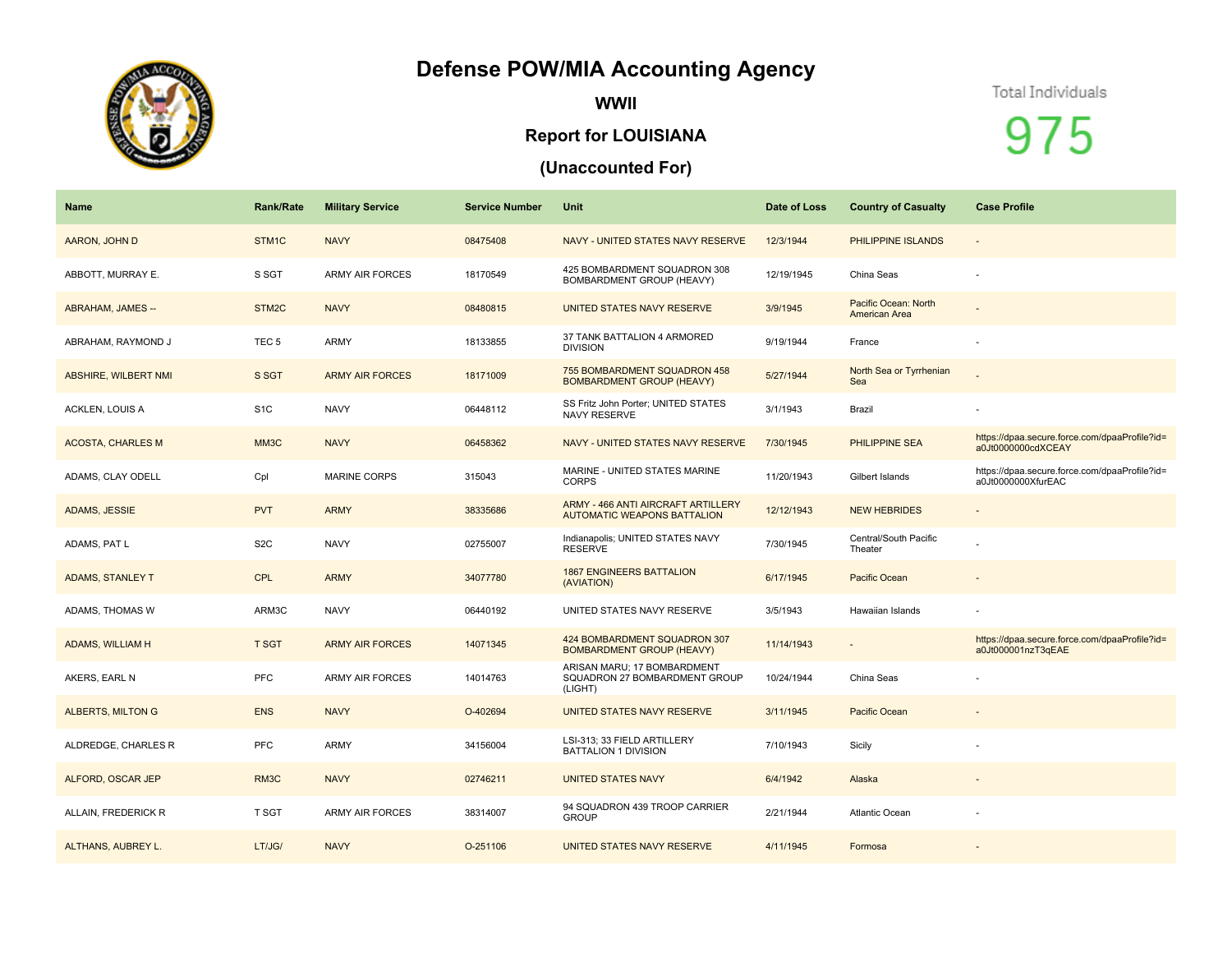| <b>Name</b>                   | <b>Rank/Rate</b>  | <b>Military Service</b> | <b>Service Number</b> | Unit                                                             | Date of Loss | <b>Country of Casualty</b>               | <b>Case Profile</b>                                                 |
|-------------------------------|-------------------|-------------------------|-----------------------|------------------------------------------------------------------|--------------|------------------------------------------|---------------------------------------------------------------------|
| AMSPOKER, WALTER H            | SM3C              | <b>NAVY</b>             | 02748809              | HOEL; UNITED STATES NAVY                                         | 10/28/1944   | Philippine Sea                           |                                                                     |
| ANDERSON, CLARENCE G          | <b>PVT</b>        | <b>ARMY AIR FORCES</b>  | 38311943              | SS CAPE SAN JUAN; 855 ENGINEERS<br><b>BATTALION (AVIATION)</b>   | 11/11/1943   | Fiji                                     |                                                                     |
| ANDERSON, CLARENCE J          | <b>PFC</b>        | <b>ARMY</b>             | 38170970              | 25 INFANTRY 93 DIVISION                                          | 9/24/1945    | Pacific Ocean                            |                                                                     |
| ANDREPONT, EVE --             | <b>PVT</b>        | <b>ARMY</b>             | 14031129              | 39 INFANTRY 9 DIVISION                                           | 3/31/1943    | Tunisia                                  |                                                                     |
| ANDREWS, BILLY B              | S <sub>1</sub> C  | <b>NAVY</b>             | 08474375              | NAVY - UNITED STATES NAVY RESERVE                                | 8/14/1945    | PACIFIC OCEAN:<br>NORTH AMERICAN<br>AREA |                                                                     |
| ANDREWS, DAVID Z              | SEA1c             | <b>NAVY</b>             | 02745033              | USS HOUSTON (CA-30); UNITED STATES<br><b>NAVY</b>                | 3/1/1942     | Sunda Strait                             |                                                                     |
| ANDRUS, JOHNNY --             | F <sub>1</sub> C  | <b>NAVY</b>             | 03574705              | LST - 0133; UNITED STATES NAVY<br><b>RESERVE</b>                 | 6/15/1944    | English Channel                          |                                                                     |
| ARABIE, JASPER --             | S <sub>2</sub> C  | <b>NAVY</b>             | 02751270              | JOHNSTON; UNITED STATES NAVY<br><b>RESERVE</b>                   | 10/25/1944   | <b>Philippine Sea</b>                    |                                                                     |
| ARD, ESSA L.                  | S Sgt             | ARMY                    | 7080709               | 333 INFANTRY 84 DIVISION                                         | 1/12/1945    | Belgium                                  |                                                                     |
| ARMAND, MEDRIC J              | MN <sub>1</sub> C | <b>NAVY</b>             | 02743713              | USS AARON WARD (DM-35); UNITED<br><b>STATES NAVY</b>             | 5/3/1945     | Japan                                    |                                                                     |
| ARMOND, CLEVELAND --          | <b>PVT</b>        | ARMY AIR FORCES         | 19003085              | ARISAN MARU; 27 MATERIALS<br>SQUADRON 20 AIR BASE GROUP          | 10/24/1944   | China Seas                               |                                                                     |
| ARMSTRONG, JASPER B           | <b>T SGT</b>      | <b>ARMY AIR FORCES</b>  | 14033665              | 375 BOMBARDMENT SQUADRON 308<br><b>BOMBARDMENT GROUP (HEAVY)</b> | 9/17/1944    | <b>China Seas</b>                        |                                                                     |
| ARMSTRONG, TRAMBLE O          | <b>PFC</b>        | <b>MARINE CORPS</b>     | 00277640              | MARINE - UNITED STATES MARINE<br><b>CORPS</b>                    | 12/6/1942    | Tarakan                                  |                                                                     |
| <b>ARNAUD, ACHILLES --</b>    | F <sub>3</sub> C  | <b>NAVY</b>             | 02746243              | USS Arizona; UNITED STATES NAVY                                  | 12/7/1941    | Hawaiian Islands                         | https://dpaa.secure.force.com/dpaaProfile?id=<br>a0Jt00000004ouWEAQ |
| ARNAUNE, WILSON P             | ENS               | <b>NAVY</b>             | O-104524              | NAVY - UNITED STATES NAVY RESERVE                                | 6/8/1942     | <b>ATLANTIC OCEAN</b>                    |                                                                     |
| ARNO, WILLIAM L               | <b>SGT</b>        | <b>ARMY AIR FORCES</b>  | 14033680              | 1 SQUADRON 1 ANTISUB WING                                        | 1/6/1943     | <b>Atlantic Ocean</b>                    |                                                                     |
| ARNOLD, CLAUDE DURAN          | F <sub>3</sub> C  | <b>NAVY</b>             | 02746250              | USS Arizona; UNITED STATES NAVY                                  | 12/7/1941    | Hawaiian Islands                         | https://dpaa.secure.force.com/dpaaProfile?id=<br>a0Jt00000004ouREAQ |
| ARNOLD, WARREN H              | F <sub>2</sub> C  | <b>NAVY</b>             | 08479823              | NAVY - UNITED STATES NAVY RESERVE                                | 10/29/1944   | PHILIPPINE ISLANDS                       |                                                                     |
| ARPIN, LOUIS W                | S <sub>1</sub> C  | <b>NAVY</b>             | 02750030              | NAVY - UNITED STATES NAVY RESERVE                                | 10/25/1944   | PHILIPPINE SEA                           |                                                                     |
| <b>ARRETTEIG, LEO P</b>       | S Sgt             | <b>ARMY AIR FORCES</b>  | 14071216              | 531 FIGHTER BOMBER SQUADRON                                      | 2/16/1944    | <b>Gilbert Islands</b>                   |                                                                     |
| ARVAN, HERBERT JOSEPH         | STM2C             | <b>NAVY</b>             | 06441053              | <b>GRUNION; UNITED STATES NAVY</b><br><b>RESERVE</b>             | 8/1/1942     | Aleutian Islands                         |                                                                     |
| <b>ASHMORE, WILBURN JAMES</b> | S <sub>2</sub> C  | <b>NAVY</b>             | 02746513              | <b>USS Arizona; UNITED STATES NAVY</b>                           | 12/7/1941    | <b>Hawaiian Islands</b>                  | https://dpaa.secure.force.com/dpaaProfile?id=<br>a0Jt00000004rSrEAI |
| ASWELL, HAROLD L.             | T SGT             | ARMY AIR FORCES         | 14042027              | 66 BOMBARDMENT SQUADRON 44<br>BOMBARDMENT GROUP (HEAVY)          | 2/16/1943    | English Channel                          |                                                                     |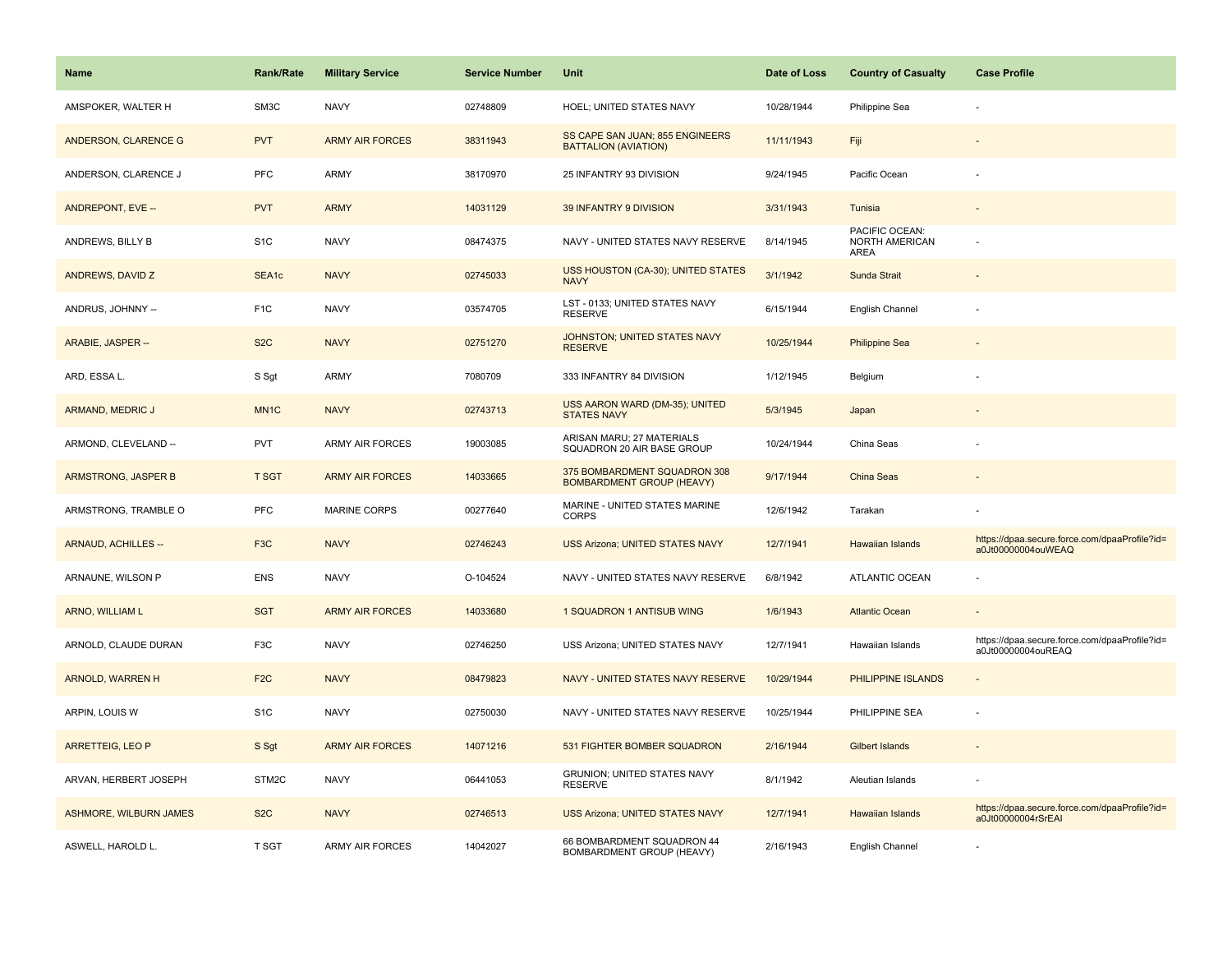| <b>Name</b>                  | <b>Rank/Rate</b> | <b>Military Service</b> | <b>Service Number</b> | Unit                                                               | Date of Loss | <b>Country of Casualty</b> | <b>Case Profile</b>                                                 |
|------------------------------|------------------|-------------------------|-----------------------|--------------------------------------------------------------------|--------------|----------------------------|---------------------------------------------------------------------|
| <b>ATKINSON, RUSSELL</b>     | TM3C             | <b>NAVY</b>             | 08467655              | PRINGLE; UNITED STATES NAVY<br><b>RESERVE</b>                      | 4/16/1945    | China Seas                 |                                                                     |
| AUBEY, ARTHUR R.             | CPL              | <b>ARMY AIR FORCES</b>  | 18171425              | 301 AIRDROME SQUADRON                                              | 10/22/1944   | New Guinea                 |                                                                     |
| AUPIED, CLYDE J              | <b>PVT</b>       | <b>ARMY</b>             | 38309552              | 6 INFANTRY 1 ARMORED DIVISION                                      | 5/7/1944     | Tunisia                    | https://dpaa.secure.force.com/dpaaProfile?id=<br>a0Jt000001fos5eEAA |
| AUTIN, MORISIE J             | PFC              | ARMY                    | 38373013              | 21 TANK BATTALION 10 ARMORED<br><b>DIVISION</b>                    | 3/21/1945    | Germany                    | https://dpaa.secure.force.com/dpaaProfile?id=<br>a0Jt000001kscHuEAI |
| AVERY, JAMES O               | <b>SGT</b>       | <b>ARMY AIR FORCES</b>  | 07008922              | 370 BOMBARDMENT SQUADRON 307<br><b>BOMBARDMENT GROUP (HEAVY)</b>   | 6/30/1943    | Solomon Islands            |                                                                     |
| AYDELL, MILLER XAVIER        | WT2C             | <b>NAVY</b>             | 02743117              | USS Arizona; UNITED STATES NAVY                                    | 12/7/1941    | Hawaiian Islands           | https://dpaa.secure.force.com/dpaaProfile?id=<br>a0Jt0000000BS4BEAW |
| <b>BABIN, LEE O</b>          | <b>SGT</b>       | <b>ARMY AIR FORCES</b>  | 38493263              | 499TH BOMBARDMENT SQUADRON,<br>345TH BOMBARDMENT GROUP<br>(MEDIUM) | 3/2/1945     | Formosa                    |                                                                     |
| BACHERT, JOHN W              | SK3C             | <b>NAVY</b>             | 02744370              | Langley; UNITED STATES NAVY                                        | 2/27/1942    | Java                       |                                                                     |
| <b>BADEAUX, ALVIN J</b>      | S <sub>1</sub> C | <b>NAVY</b>             | 08472952              | Halligan; UNITED STATES NAVY<br><b>RESERVE</b>                     | 3/26/1945    | Ryukyus Islands            | https://dpaa.secure.force.com/dpaaProfile?id=<br>a0Jt000001nzQqrEAE |
| BAGGETT, SIDNEY L.           | SGT              | <b>ARMY AIR FORCES</b>  | 38187519              | 320 BOMBARDMENT SQUADRON 90<br>BOMBARDMENT GROUP (HEAVY)           | 12/1/1943    | New Guinea                 |                                                                     |
| <b>BAHAM, JOHN J</b>         | CK3C             | <b>NAVY</b>             | 02745139              | <b>Buck: UNITED STATES NAVY</b>                                    | 10/9/1943    | Italy                      |                                                                     |
| BAHAM, TONY --               | PFC              | ARMY                    | 38173919              | 314 INFANTRY 79 DIVISION                                           | 1/20/1945    | France                     |                                                                     |
| <b>BAILEY, CLARENCE A</b>    | S <sub>1C</sub>  | <b>NAVY</b>             | 08473212              | MONAGHAN; UNITED STATES NAVY<br><b>RESERVE</b>                     | 12/18/1944   | <b>Philippine Islands</b>  | https://dpaa.secure.force.com/dpaaProfile?id=<br>a0Jt0000000XeXhEAK |
| <b>BAILEY, ROBERT B</b>      | S <sub>2</sub> C | <b>NAVY</b>             | 06455245              | USS LISCOME BAY; UNITED STATES<br>NAVY RESERVE                     | 11/24/1943   | Gilbert Islands            |                                                                     |
| <b>BAIN, JOSEPH M</b>        | 2d Lt            | <b>ARMY AIR FORCES</b>  | O-2078006             | 404 BOMBARDMENT SQUADRON 28<br><b>BOMBARDMENT GROUP (HEAVY)</b>    | 6/16/1945    | Kurile Islands             |                                                                     |
| <b>BAIRD, CARLESS CHERRY</b> | AS               | <b>NAVY</b>             | 02748074              | USS QUINCY; UNITED STATES NAVY                                     | 8/9/1942     | Solomon Islands            |                                                                     |
| <b>BAKER, MARION W</b>       | LT/JG/           | <b>NAVY</b>             | O-243603              | NAVY - UNITED STATES NAVY RESERVE                                  | 10/25/1944   | <b>PHILIPPINE SEA</b>      |                                                                     |
| BAKER, RICHARD W             | Cpl              | ARMY AIR FORCES         | 16040842              | 319 BOMBARDMENT SQUADRON 90<br>BOMBARDMENT GROUP (HEAVY)           | 3/16/1943    | Dramai Island              |                                                                     |
| <b>BALDWIN, LEE</b>          | <b>CAPT</b>      | <b>ARMY</b>             | O-890478              | ARMY - HARBOR DEFENSE OF MANILA                                    | 12/15/1944   | PHILIPPINE ISLANDS         |                                                                     |
| <b>BALMER, GEORGE CYRIL</b>  | <b>PFC</b>       | <b>MARINE CORPS</b>     | 00331237              | MARINE - UNITED STATES MARINE<br><b>CORPS</b>                      | 3/4/1945     | Bonin & Volcano Islands    |                                                                     |
| <b>BALOVICH, DONALD J</b>    | 1LT              | <b>ARMY AIR FORCES</b>  | O-697091              | 424 BOMBARDMENT SQUADRON 307<br><b>BOMBARDMENT GROUP (HEAVY)</b>   | 11/6/1944    | Philippine Islands         |                                                                     |
| BANDERET, D H                | RM3C             | <b>NAVY</b>             | 02750261              | Halligan; UNITED STATES NAVY                                       | 3/26/1945    |                            |                                                                     |
| <b>BARDIN, GEORGE G</b>      | <b>ENS</b>       | <b>NAVY</b>             | O-326006              | NAVY - UNITED STATES NAVY RESERVE                                  | 9/13/1944    | <b>PACIFIC OCEAN</b>       |                                                                     |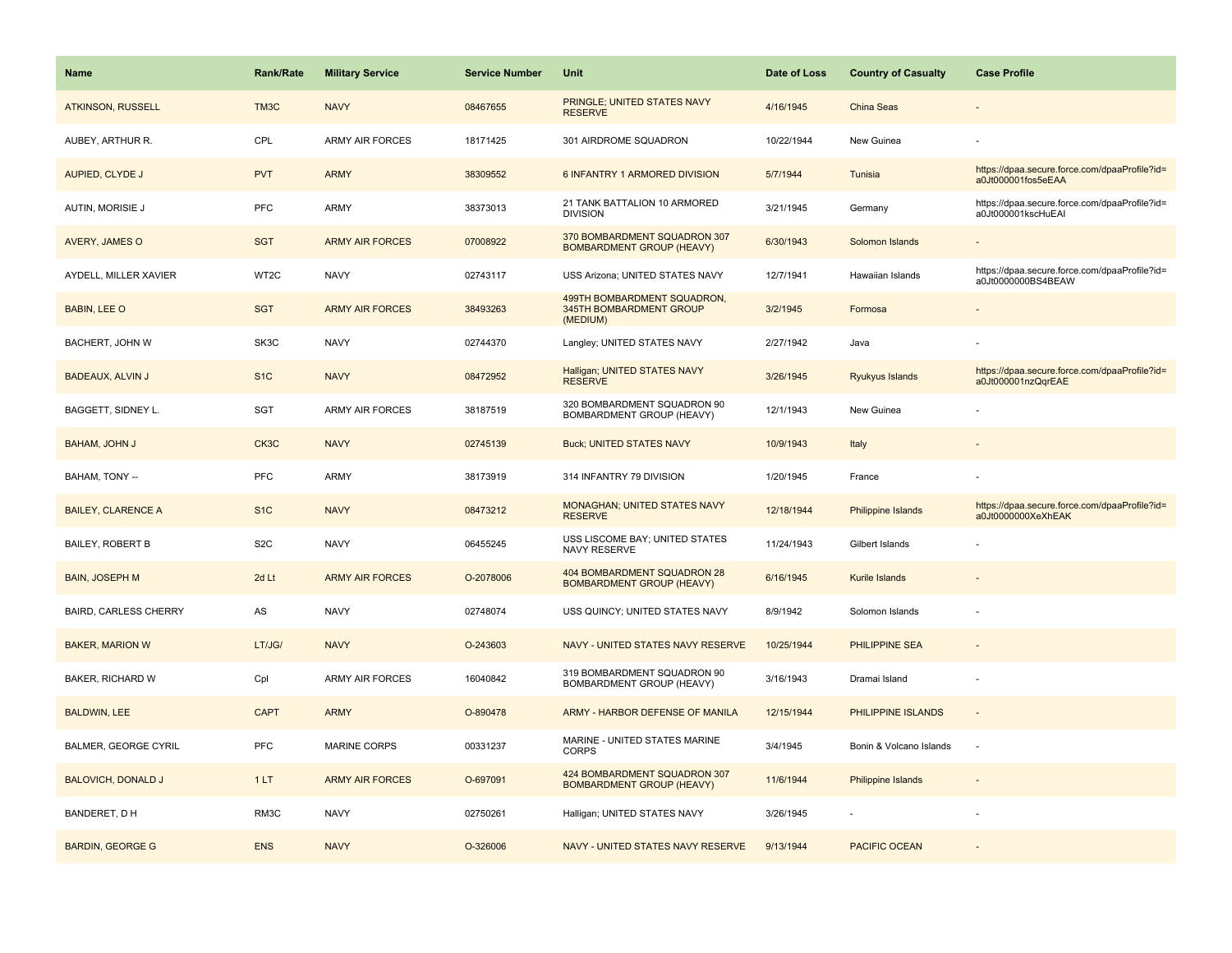| Name                         | <b>Rank/Rate</b>   | <b>Military Service</b> | <b>Service Number</b> | Unit                                                                  | Date of Loss | <b>Country of Casualty</b>     | <b>Case Profile</b>                                                 |
|------------------------------|--------------------|-------------------------|-----------------------|-----------------------------------------------------------------------|--------------|--------------------------------|---------------------------------------------------------------------|
| <b>BARKER, VAN FRANKLIN</b>  | S <sub>1</sub> C   | <b>NAVY</b>             | 02748453              | MULLANY; UNITED STATES NAVY                                           | 4/6/1945     | Philippine Sea                 |                                                                     |
| <b>BARNHILL, WILBUR R.</b>   | 1LT                | <b>ARMY AIR FORCES</b>  | O-670073              | 303 BOMBARDMENT GROUP (HEAVY),<br><b>427 BOMBARDMENT SQUADRON</b>     | 11/26/1943   | <b>NORTH SEA</b>               |                                                                     |
| BARRAS, JAMES J.             | CPL                | <b>ARMY</b>             | 38264750              | 17 TANK BATTALION 7 ARMORED<br><b>DIVISION</b>                        | 10/4/1944    | Holland                        | https://dpaa.secure.force.com/dpaaProfile?id=<br>a0Jt0000000XdemEAC |
| <b>BARRAS, SIDNEY T</b>      | MM3C               | <b>NAVY</b>             | 05762540              | SPENCE; UNITED STATES NAVY<br><b>RESERVE</b>                          | 12/18/1944   | Philippine Islands             |                                                                     |
| BARRE, FERDINAND H           | <b>PVT</b>         | <b>ARMY</b>             | 38496491              | 1334 ENGINEERS CONSTRUCTION<br><b>BATTALION</b>                       | 9/7/1944     | Mediterranean Sea              |                                                                     |
| <b>BARRINGTON, ROBERT L.</b> | S SGT              | <b>ARMY AIR FORCES</b>  | 18134260              | 561 BOMBARDMENT SQUADRON 388<br><b>BOMBARDMENT GROUP (HEAVY)</b>      | 2/10/1944    | North Sea or Tyrrhenian<br>Sea |                                                                     |
| <b>BARRIOS, IRVIN F</b>      | MOMM <sub>2C</sub> | <b>NAVY</b>             | 02747607              | SCAMP; UNITED STATES NAVY                                             | 12/5/1944    | Bonin & Volcano Islands        | ÷,                                                                  |
| <b>BARROIS, UNCAS B</b>      | SF <sub>2</sub> C  | <b>NAVY</b>             | 02744046              | USS HORNET; UNITED STATES NAVY                                        | 10/26/1942   | <b>Coral Sea</b>               |                                                                     |
| BARRON, SAM A                | S SGT              | <b>ARMY AIR FORCES</b>  | 38308333              | 366 BOMBARDMENT SQUADRON 305<br>BOMBARDMENT GROUP (HEAVY)             | 7/26/1943    | Germany                        |                                                                     |
| <b>BAUDOIN, HENRY EDWARD</b> | <b>PFC</b>         | <b>MARINE CORPS</b>     | 00915556              | MARINE - UNITED STATES MARINE<br><b>CORPS</b>                         | 3/1/1945     | Bonin & Volcano Islands        | $\sim$                                                              |
| BAUMBACH, EDWARD A           | LT.                | <b>NAVY</b>             | O-109895              | USS JUNEAU; UNITED STATES NAVY<br><b>RESERVE</b>                      | 11/13/1942   | Solomon Islands                |                                                                     |
| <b>BECK, OREE CHARLES</b>    | <b>AstCk</b>       | <b>MARINE CORPS</b>     | 00286138              | MARINE - UNITED STATES MARINE<br><b>CORPS</b>                         | 2/28/1942    | Sunda Strait                   |                                                                     |
| <b>BECKER, RICHARD H</b>     | SM <sub>1</sub> C  | <b>NAVY</b>             | 03601766              | DORADO; UNITED STATES NAVY                                            | 10/13/1943   | North Atlantic Ocean           |                                                                     |
| BECKETT, ROBERT ANDRE        | Pfc                | <b>MARINE CORPS</b>     | 00284029              | MARINE - UNITED STATES MARINE<br><b>CORPS</b>                         | 2/28/1942    | Sunda Strait                   |                                                                     |
| BEENE, WILLIAM D             | 2LT                | <b>ARMY AIR FORCES</b>  | O-435843              | AIR CORPS                                                             | 7/21/1942    | Brazil                         |                                                                     |
| <b>BEHRENS, ARTHUR --</b>    | <b>CAPT</b>        | <b>ARMY AIR FORCES</b>  | O-789864              | 458 BOMBARDMENT SQUADRON 330<br><b>BOMBARDMENT GROUP (VERY HEAVY)</b> | 6/1/1945     | Bonin & Volcano Islands        | $\sim$                                                              |
| BELLARD, THEODORE A          | MM1c               | <b>NAVY</b>             | 02739569              | SHARK; UNITED STATES NAVY                                             | 2/11/1942    | Netherlands East Indies        | $\overline{\phantom{a}}$                                            |
| <b>BENDY, ULYSSES M</b>      | STM <sub>1C</sub>  | <b>NAVY</b>             | 08481004              | LCS-26; UNITED STATES NAVY<br><b>RESERVE</b>                          | 2/16/1945    | Philippine Islands             |                                                                     |
| <b>BENTON, SAMMIE C</b>      | S SGT              | ARMY AIR FORCES         | 14046609              | 21 BOMBARDMENT SQUADRON 28<br>BOMBARDMENT GROUP (HEAVY)               | 8/11/1943    | Kurile Islands                 |                                                                     |
| <b>BENTZ, LOUIS I</b>        | 1LT                | <b>ARMY</b>             | O-398298              | ARMY - 91 INFANTRY 91 DIVISION<br>(FILIPINO ARMY)                     | 12/15/1944   | PHILIPPINE ISLANDS             |                                                                     |
| BERLIN, JOHN C               | TEC <sub>5</sub>   | <b>ARMY</b>             | 18151944              | 501 PARACHUTE INFANTRY REGIMENT                                       | 6/6/1944     | France                         |                                                                     |
| <b>BERNARD, GERARD H</b>     | RT3C               | <b>NAVY</b>             | 08480588              | YMS-472; UNITED STATES NAVY<br><b>RESERVE</b>                         | 9/17/1945    | Japan                          |                                                                     |
| BERTIN, RICHARD J            | B <sub>1</sub> C   | <b>NAVY</b>             | 06441589              | Mount Hood; UNITED STATES NAVY<br><b>RESERVE</b>                      | 11/10/1944   | <b>Admiralty Islands</b>       | https://dpaa.secure.force.com/dpaaProfile?id=<br>a0Jt0000000Xdg0EAC |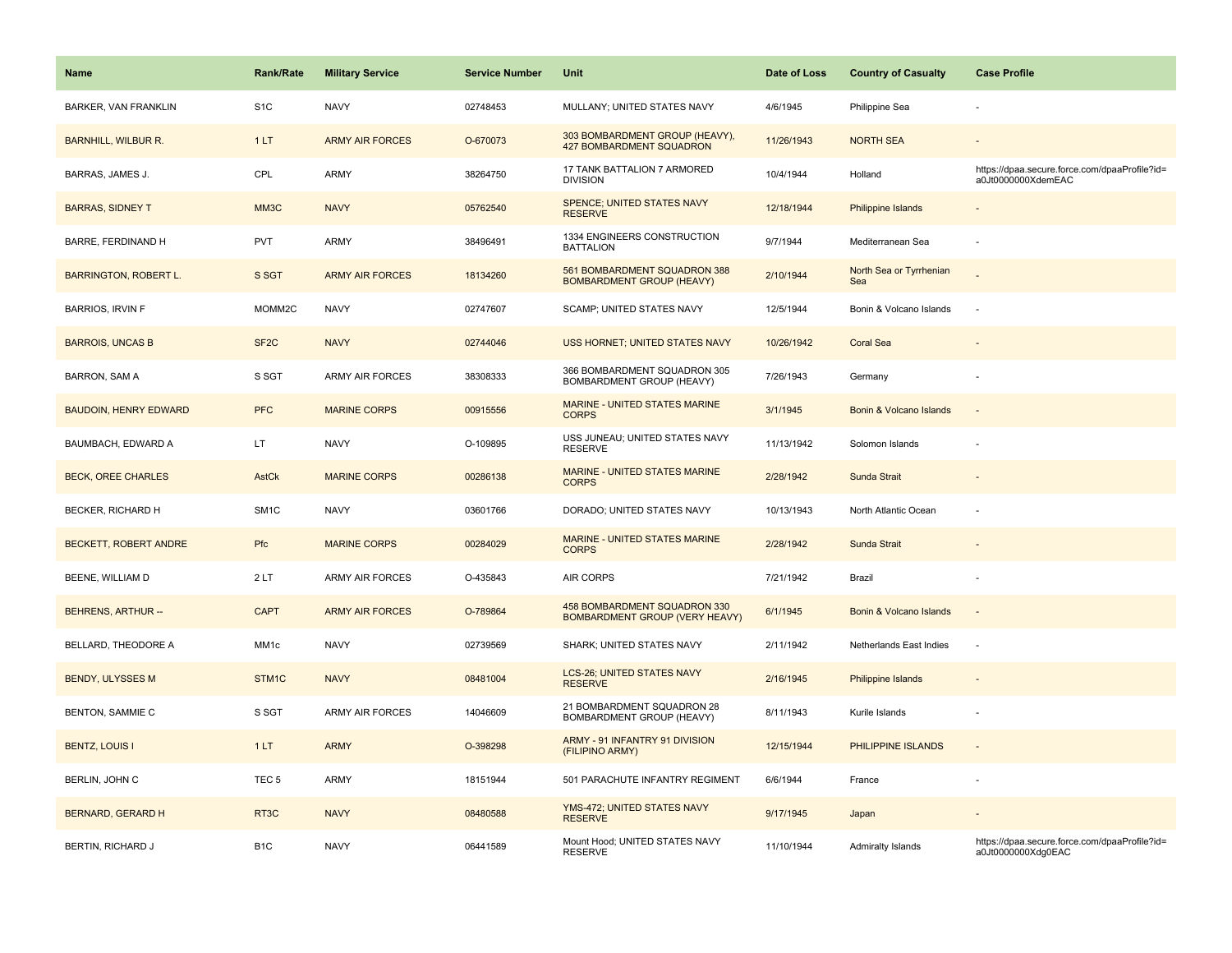| <b>Name</b>                   | <b>Rank/Rate</b>  | <b>Military Service</b> | <b>Service Number</b> | Unit                                                                  | Date of Loss | <b>Country of Casualty</b>     | <b>Case Profile</b>                                                 |
|-------------------------------|-------------------|-------------------------|-----------------------|-----------------------------------------------------------------------|--------------|--------------------------------|---------------------------------------------------------------------|
| <b>BICKHAM, CARL M</b>        | SM <sub>2</sub> C | <b>NAVY</b>             | 03468282              | <b>GOLET; UNITED STATES NAVY</b>                                      | 7/12/1944    | Japan                          |                                                                     |
| BIEHLER, JOSEPH A             | S <sub>1</sub> C  | <b>NAVY</b>             | 02749726              | NAVY - UNITED STATES NAVY RESERVE                                     | 11/10/1944   | PACIFIC OCEAN                  | https://dpaa.secure.force.com/dpaaProfile?id=<br>a0Jt0000000XeatEAC |
| <b>BISHOP, LESLIE H</b>       | S <sub>1</sub> C  | <b>NAVY</b>             | 02746512              | USS HELENA; UNITED STATES NAVY                                        | 7/6/1943     | Solomon Islands                |                                                                     |
| <b>BLACK, HOWARD L</b>        | CAPT              | <b>ARMY AIR FORCES</b>  | O-789293              | 431 BOMBARDMENT SQUADRON 11<br>BOMBARDMENT GROUP (HEAVY)              | 1/3/1944     | Marshall Islands               |                                                                     |
| <b>BLACKWELL, FERMON M</b>    | SSML3C            | <b>NAVY</b>             | 06455837              | NAVY - UNITED STATES NAVY RESERVE                                     | 7/30/1945    | PHILIPPINE SEA                 |                                                                     |
| <b>BLANCHARD, DANIEL C</b>    | TEC <sub>4</sub>  | ARMY                    | 34230718              | 709 TANK BATTALION                                                    | 12/1/1944    | Germany                        |                                                                     |
| <b>BLANK, SIDNEY W P</b>      | MM <sub>1</sub> C | <b>NAVY</b>             | 02743223              | USS LISCOME BAY; UNITED STATES<br><b>NAVY</b>                         | 11/24/1943   | Gilbert Islands                |                                                                     |
| BLARDONE, JULIUS S            | S <sub>1</sub> C  | <b>NAVY</b>             | 04073100              | NAVY - UNITED STATES NAVY RESERVE                                     | 3/26/1945    | RYUKYUS ISLANDS                | https://dpaa.secure.force.com/dpaaProfile?id=<br>a0Jt000001nzb98EAA |
| <b>BLOUIN, BRUCE L</b>        | <b>PFC</b>        | <b>ARMY</b>             | 38618905              | <b>INFANTRY</b>                                                       | 2/15/1946    | Philippine Islands             |                                                                     |
| BOATRIGHT, CLARENCE --        | 2LT               | ARMY AIR FORCES         | O-756160              | 873 BOMBARDMENT SQUADRON 498<br>BOMBARDMENT GROUP (VERY HEAVY)        | 12/13/1944   | Marianas Islands               |                                                                     |
| <b>BOIES, JAMES R</b>         | <b>ENS</b>        | <b>NAVY</b>             | O-145950              | USS Yorktown - II; UNITED STATES NAVY<br><b>RESERVE</b>               | 10/7/1943    | <b>Wake Island</b>             |                                                                     |
| <b>BONDS, DORSEY M</b>        | PFC               | ARMY AIR FORCES         | 06970933              | ARISAN MARU; HEADQUARTERS<br>SQUADRON 27 BOMBARDMENT GROUP<br>(LIGHT) | 10/24/1944   | Philippine Islands             |                                                                     |
| <b>BONDURANT, DELNORTE --</b> | LT.               | <b>NAVY</b>             | O-116244              | UNITED STATES NAVY RESERVE                                            | 11/30/1945   | Alaska                         |                                                                     |
| BONNETTE, LOUIS M             | TEC <sub>4</sub>  | ARMY                    | 20445717              | 705 ANTI AIRCRAFT ARTILLERY<br>AUTOMATIC WEAPONS BATTERY              | 1/31/1944    | India                          |                                                                     |
| <b>BOOTH, ERNEST E.</b>       | S SGT             | <b>ARMY AIR FORCES</b>  | 34235335              | 856 BOMBARDMENT SQUADRON 492<br><b>BOMBARDMENT GROUP (HEAVY)</b>      | 6/20/1944    | <b>Baltic Sea</b>              |                                                                     |
| <b>BORDELON, PIERRE L</b>     | T SGT             | <b>ARMY AIR FORCES</b>  | 18139465              | 336 BOMBARDMENT SQUADRON 95<br>BOMBARDMENT GROUP (HEAVY)              | 6/18/1944    | North Sea or Tyrrhenian<br>Sea |                                                                     |
| <b>BOREL, GILBERT --</b>      | <b>PFC</b>        | <b>ARMY</b>             | 38266407              | 823 TANK DESTROYER BATTALION                                          | 4/18/1945    | Germany                        |                                                                     |
| BORJA, HENRY E                | ARM1C             | <b>NAVY</b>             | 06440132              | FRANKLIN; UNITED STATES NAVY<br><b>RESERVE</b>                        | 10/25/1944   | Philippine Islands             |                                                                     |
| <b>BORK, EDWARD --</b>        | <b>CFC</b>        | <b>NAVY</b>             | 02503686              | USS DEHAVEN; UNITED STATES NAVY                                       | 2/1/1943     | Solomon Islands                |                                                                     |
| BORNE, STEPHEN A              | 1st Lt            | <b>ARMY AIR FORCES</b>  | O-446415              | 67 FIGHTER SQUADRON 347 FIGHTER<br><b>GROUP</b>                       | 11/21/1944   | Buton Island                   |                                                                     |
| <b>BOSTICK, FLETCHER E.</b>   | 1LT               | <b>ARMY AIR FORCES</b>  | O-789783              | 95 BOMBARDMENT SQUADRON 17<br><b>BOMBARDMENT GROUP (MEDIUM)</b>       | 11/25/1942   | <b>French Morocco</b>          |                                                                     |
| BOSWELL, CHANDLER G           | LT/JG/            | <b>NAVY</b>             | O-121941              | UNITED STATES NAVY RESERVE                                            | 6/16/1943    | Solomon Islands                |                                                                     |
| <b>BOUCHE, RAYMOND V.</b>     | 2LT               | <b>ARMY AIR FORCES</b>  | O-796946              | 6 TRANSPORT SQUADRON 1 AIR<br><b>TRANSPORT GROUP</b>                  | 8/7/1943     | <b>Burma</b>                   |                                                                     |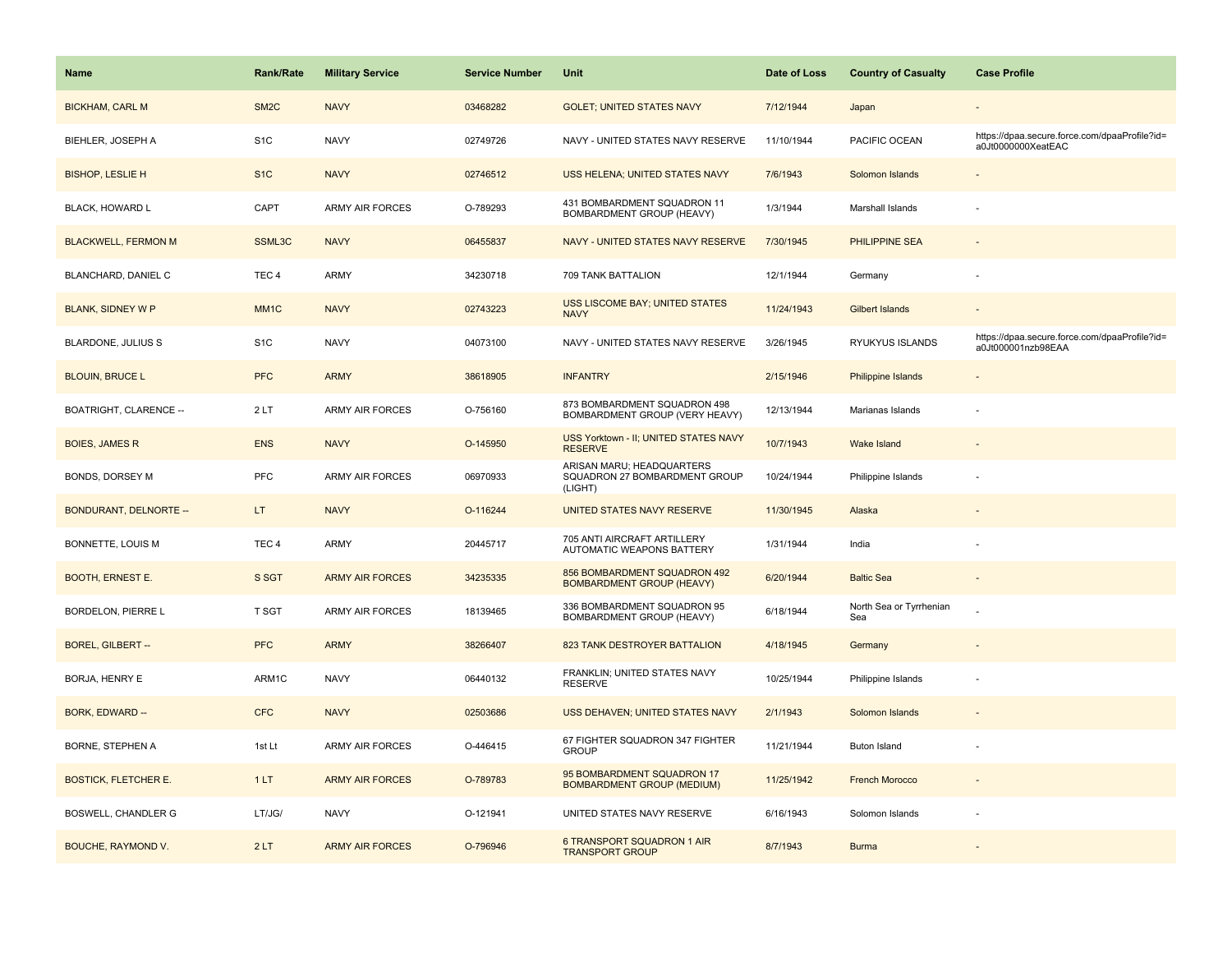| <b>Name</b>                    | <b>Rank/Rate</b>  | <b>Military Service</b> | <b>Service Number</b> | Unit                                                                      | Date of Loss | <b>Country of Casualty</b>                   | <b>Case Profile</b>                                                 |
|--------------------------------|-------------------|-------------------------|-----------------------|---------------------------------------------------------------------------|--------------|----------------------------------------------|---------------------------------------------------------------------|
| <b>BOUDREAUX, CHARLES C</b>    | MM <sub>2</sub> C | <b>NAVY</b>             | 02742442              | USS Peary; UNITED STATES NAVY                                             | 2/19/1942    | Australia                                    |                                                                     |
| <b>BOUDREAUX, STANLEY P</b>    | TEC <sub>5</sub>  | <b>ARMY</b>             | 38172750              | <b>USAT J.W. McAndrews; INFANTRY</b>                                      | 3/13/1945    | <b>Atlantic Ocean</b>                        |                                                                     |
| <b>BOULWARE, MARCUS B</b>      | LT COL            | <b>ARMY</b>             | O-010170              | ARMY - UNITED STATES MARINE CORPS                                         | 1/23/1945    | Philippine Islands                           | https://dpaa.secure.force.com/dpaaProfile?id=<br>a0Jt000001Bbs3EEAR |
| <b>BOURGEOIS, PAUL R</b>       | <b>PFC</b>        | <b>ARMY</b>             | 38483453              | <b>ARMY - 237 ANTI AIRCRAFT ARTILLERY</b><br><b>SEARCHLIGHT BATTALION</b> | 12/21/1944   | PHILIPPINE ISLANDS                           |                                                                     |
| BOURGEOIS, RAYMOND H           | S SGT             | <b>ARMY AIR FORCES</b>  | 18150432              | 764 BOMBARDMENT SQUADRON 461<br>BOMBARDMENT GROUP (HEAVY)                 | 5/31/1944    | <b>Adriatic Sea</b>                          |                                                                     |
| <b>BOURQUE, DAVID A</b>        | AMM3C             | <b>NAVY</b>             | 06449399              | UNITED STATES NAVY RESERVE                                                | 7/15/1943    | <b>Atlantic Ocean</b>                        |                                                                     |
| <b>BOUTTE, LEO GABRIELLE</b>   | <b>LTJG</b>       | <b>NAVY</b>             | 337400                | UNITED STATES NAVY RESERVE                                                | 6/14/1945    | French Indochina                             |                                                                     |
| <b>BOYD, CHARLES E</b>         | F <sub>1</sub> C  | <b>NAVY</b>             | 07217804              | USS MCCAWLEY; UNITED STATES NAVY<br><b>RESERVE</b>                        | 6/30/1943    | Solomon Islands                              |                                                                     |
| BOYD, ROBERT --                | STM1C             | <b>NAVY</b>             | 08847774              | FRANKLIN; UNITED STATES NAVY<br><b>RESERVE</b>                            | 3/19/1945    | Japan                                        |                                                                     |
| <b>BRABHAM, ARTHUR C</b>       | S SGT             | <b>ARMY</b>             | 38380609              | <b>AIR CORPS</b>                                                          | 4/16/1944    | <b>British Guiana</b>                        |                                                                     |
| <b>BRAMLETT, GEORGE R</b>      | TEC <sub>5</sub>  | <b>ARMY AIR FORCES</b>  | 14006598              | 16 BOMBARDMENT SQUADRON 27<br>BOMBARDMENT GROUP (LIGHT)                   | 8/1/1942     | Philippine Islands                           | https://dpaa.secure.force.com/dpaaProfile?id=<br>a0Jt0000000XhEYEA0 |
| <b>BRANDENBURG, CASSIUS --</b> | 2LT               | <b>ARMY AIR FORCES</b>  | O-727619              | 401 BOMBARDMENT SQUADRON 91<br><b>BOMBARDMENT GROUP (HEAVY)</b>           | 2/26/1943    | North Sea or Tyrrhenian<br>Sea               |                                                                     |
| <b>BRATTON, CHARLES R</b>      | S <sub>2</sub> C  | <b>NAVY</b>             | 06452774              | USS GWIN; UNITED STATES NAVY<br><b>RESERVE</b>                            | 7/13/1943    | Solomon Islands                              |                                                                     |
| <b>BREAUX, ARTHUR C</b>        | LT /JG/           | <b>NAVY</b>             | O-309608              | NAVY - UNITED STATES NAVY                                                 | 6/16/1945    | <b>RYUKYUS ISLANDS</b>                       | $\sim$                                                              |
| <b>BREAUX, ELLINGTON J</b>     | SSMB3C            | <b>NAVY</b>             | 08478506              | NAVY - UNITED STATES NAVY RESERVE                                         | 2/21/1945    | <b>BONIN &amp; VOLCANO</b><br><b>ISLANDS</b> |                                                                     |
| <b>BRECHEEN, MILTON L.</b>     | <b>PVT</b>        | <b>ARMY</b>             | 38497542              | 128 INFANTRY 32 DIVISION                                                  | 7/11/1944    | New Guinea                                   |                                                                     |
| BRIEN, HARRIS JOHN             | S <sub>1</sub> C  | <b>NAVY</b>             | 02744794              | USS NEW ORLEANS; UNITED STATES<br><b>NAVY</b>                             | 11/30/1942   | Solomon Islands                              |                                                                     |
| <b>BRISTER, ROBERT E</b>       | <b>ENS</b>        | <b>NAVY</b>             | O-103829              | USS Cythera; UNITED STATES NAVY<br><b>RESERVE</b>                         | 5/2/1942     | Cuba                                         |                                                                     |
| <b>BRODERICK, THEODORE --</b>  | S SGT             | ARMY AIR FORCES         | 38194843              | 75 BOMBARDMENT SQUADRON 42<br>BOMBARDMENT GROUP (MEDIUM)                  | 1/22/1944    | ÷.                                           |                                                                     |
| <b>BRODNAX, EDWARD T</b>       | 1LT               | <b>ARMY AIR FORCES</b>  | O-661817              | 322 BOMBARDMENT SQUADRON 91<br><b>BOMBARDMENT GROUP (HEAVY)</b>           | 2/28/1943    | France                                       |                                                                     |
| BROOKS, EDWARD E.              | SGT               | <b>ARMY AIR FORCES</b>  | 18208602              | 756 BOMBARDMENT SQUADRON 459<br>BOMBARDMENT GROUP (HEAVY)                 | 1/9/1944     | <b>British West Indies</b>                   |                                                                     |
| <b>BROUSSARD, HARLAND J</b>    | S SGT             | <b>ARMY</b>             | 38266655              | <b>ARMY</b>                                                               | 9/12/1944    | India                                        |                                                                     |
| BROUSSARD, MORRIS J            | S <sub>1</sub> C  | <b>NAVY</b>             | 04077646              | SS James Sprunt KG - 123; UNITED<br>STATES NAVY RESERVE                   | 3/10/1943    | Atlantic Ocean                               |                                                                     |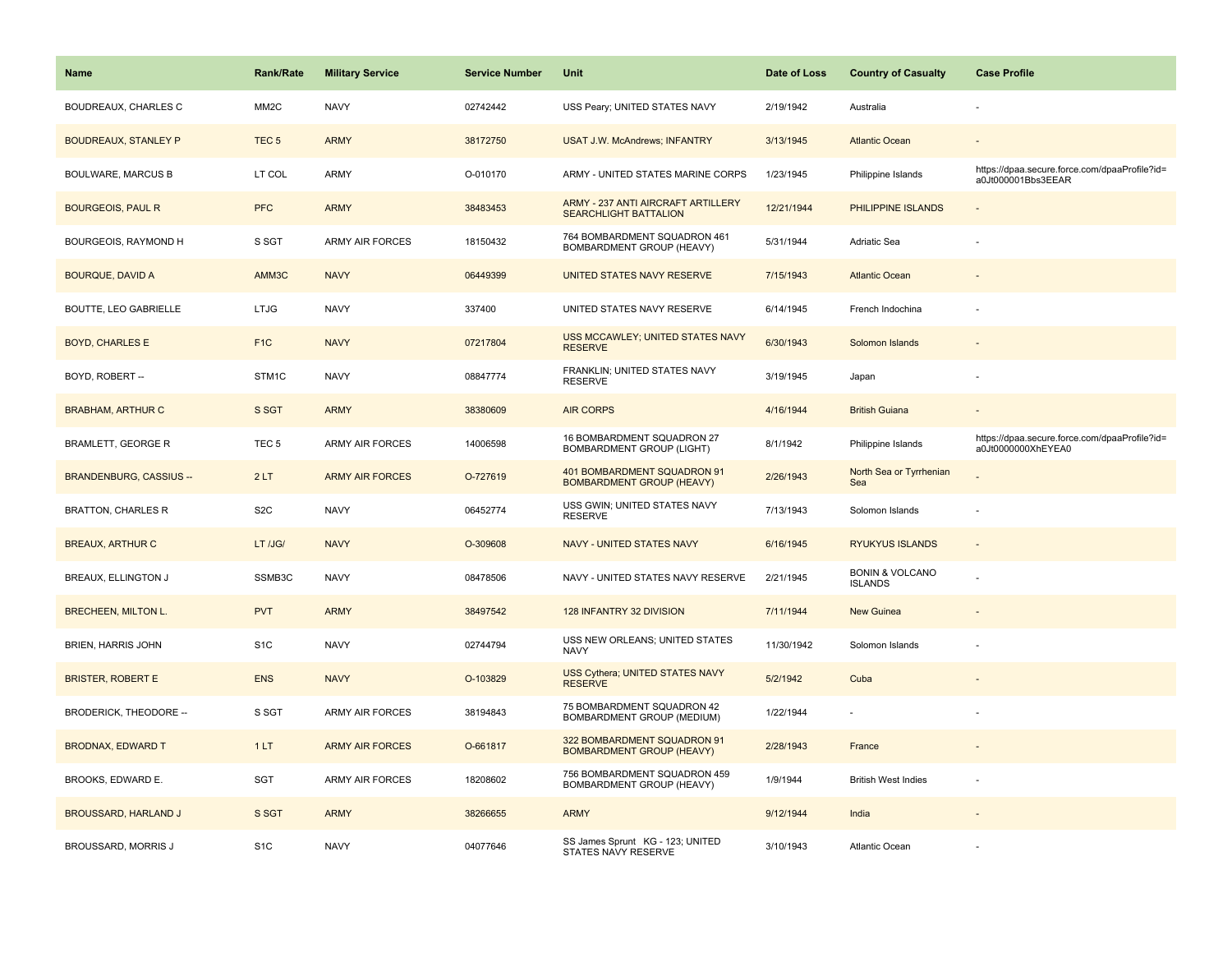| Name                         | <b>Rank/Rate</b>  | <b>Military Service</b> | <b>Service Number</b> | Unit                                                                  | Date of Loss | <b>Country of Casualty</b> | <b>Case Profile</b>                                                 |
|------------------------------|-------------------|-------------------------|-----------------------|-----------------------------------------------------------------------|--------------|----------------------------|---------------------------------------------------------------------|
| <b>BROWN, CLARENCE ELMON</b> | S <sub>2</sub> C  | <b>NAVY</b>             | 02747112              | Gannet ; UNITED STATES NAVY                                           | 6/7/1942     | Bermuda                    |                                                                     |
| BROWN, FRED --               | TEC <sub>4</sub>  | ARMY                    | 34292586              | 3527 QUARTERMASTER TRUCK<br><b>COMPANY</b>                            | 11/16/1946   | Bonin & Volcano Islands    | $\overline{a}$                                                      |
| <b>BROWN, HARVEL D</b>       | S SGT             | <b>ARMY AIR FORCES</b>  | 06970977              | 90 BOMBARDMENT SQUADRON 3<br><b>BOMBARDMENT GROUP (LIGHT)</b>         | 12/20/1945   | New Guinea                 |                                                                     |
| BROWN, JOSEPH --             | STM <sub>1C</sub> | <b>NAVY</b>             | 08469964              | MISSISSINEWA; UNITED STATES NAVY<br><b>RESERVE</b>                    | 11/20/1944   | Philippine Sea             |                                                                     |
| <b>BROWN, JOSEPH CLIFTON</b> | <b>CPL</b>        | <b>MARINE CORPS</b>     | 00239081              | MARINE - UNITED STATES MARINE<br><b>CORPS</b>                         | 10/24/1944   | Pacific Ocean              |                                                                     |
| BROWN, MAX DONNER            | F <sub>2</sub> C  | <b>NAVY</b>             | 02745864              | USS VINCENNES; UNITED STATES NAVY                                     | 8/9/1942     | Solomon Islands            |                                                                     |
| BRUNO, JOHN V                | LT /JG/           | <b>NAVY</b>             | O-126006              | UNITED STATES NAVY RESERVE                                            | 7/15/1944    | North Atlantic Ocean       |                                                                     |
| BRUNO, JOSEPH JOHN           | <b>PFC</b>        | <b>MARINE CORPS</b>     | 00813123              | MARINE - UNITED STATES MARINE<br><b>CORPS</b>                         | 11/24/1943   | Solomon Islands            |                                                                     |
| <b>BUCHANAN, HARRY H</b>     | 2LT               | <b>ARMY AIR FORCES</b>  | O-2063908             | 742 BOMBARDMENT SQUADRON 455<br><b>BOMBARDMENT GROUP (HEAVY)</b>      | 4/27/1945    | Italy                      |                                                                     |
| BUCHER, GEORGE J             | Y <sub>2</sub> C  | <b>NAVY</b>             | 08468073              | UNITED STATES NAVY RESERVE                                            | 2/1/1945     | Hawaiian Islands           |                                                                     |
| <b>BUCHERT, FRANK W</b>      | S <sub>2</sub> C  | <b>NAVY</b>             | 06442282              | SS Suriname-Dutch; UNITED STATES<br><b>NAVY RESERVE</b>               | 9/13/1942    | Caribbean Sea              |                                                                     |
| <b>BULLARD, WILLIE B</b>     | <b>WOJG</b>       | ARMY AIR FORCES         | W-2101261             | ARISAN MARU; HEADQUARTERS<br>SQUADRON 27 BOMBARDMENT GROUP<br>(LIGHT) | 10/24/1944   | China Seas                 |                                                                     |
| <b>BULLER, WILTON B</b>      | <b>SGT</b>        | <b>ARMY AIR FORCES</b>  | 38483133              | 787 BOMBARDMENT SQUADRON 466<br><b>BOMBARDMENT GROUP (HEAVY)</b>      | 2/14/1944    | Dakar                      |                                                                     |
| BUNCH, PAUL L.               | SGT               | ARMY AIR FORCES         | 18139540              | 677 BOMBARDMENT SQUADRON 444<br>BOMBARDMENT GROUP (VERY HEAVY)        | 11/11/1944   | China Seas                 |                                                                     |
| <b>BUSBY, WALLACE H</b>      | F <sub>2C</sub>   | <b>NAVY</b>             | 02751391              | <b>SPENCE; UNITED STATES NAVY</b>                                     | 12/18/1944   | Philippine Islands         |                                                                     |
| BUTLER, BYRON G              | 1st Lt            | ARMY AIR FORCES         | O-2061873             | AIR CORPS                                                             | 10/11/1945   | Philippine Islands         |                                                                     |
| BUTLER, JOHN P.              | T Sgt             | <b>ARMY AIR FORCES</b>  | 6970831               | 13 BOMBARDMENT SQUADRON 3<br><b>BOMBARDMENT GROUP (LIGHT)</b>         | 9/4/1942     | New Guinea                 |                                                                     |
| BUTLER, LELAND C             | GM3C              | <b>NAVY</b>             | 03601369              | USS ASTORIA; UNITED STATES NAVY                                       | 8/9/1942     | Solomon Islands            |                                                                     |
| <b>BUTLER, WILLIAM P</b>     | TEC <sub>4</sub>  | <b>ARMY AIR FORCES</b>  | 14014530              | 20 AIR BASE GROUP                                                     | 12/27/1942   | Philippine Islands         | https://dpaa.secure.force.com/dpaaProfile?id=<br>a0Jt0000000XfLaEAK |
| BYNUM, CECIL WOODROW         | <b>PFC</b>        | <b>MARINE CORPS</b>     | 00280040              | MARINE - UNITED STATES MARINE<br><b>CORPS</b>                         | 10/24/1944   | Pacific Ocean              |                                                                     |
| BYRD, EARL --                | S <sub>1</sub> C  | <b>NAVY</b>             | 02743887              | USS JUNEAU; UNITED STATES NAVY                                        | 11/13/1942   | Solomon Islands            |                                                                     |
| CADO, NICHOLAS J             | S <sub>1</sub> C  | <b>NAVY</b>             | 08466587              | SUBMARINE Albacore; UNITED STATES<br>NAVY RESERVE                     | 11/7/1944    | Japan                      |                                                                     |
| CAIN, ALFRED B               | RT <sub>3</sub> C | <b>NAVY</b>             | 06241579              | NAVY - UNITED STATES NAVY RESERVE                                     | 7/30/1945    | PHILIPPINE SEA             |                                                                     |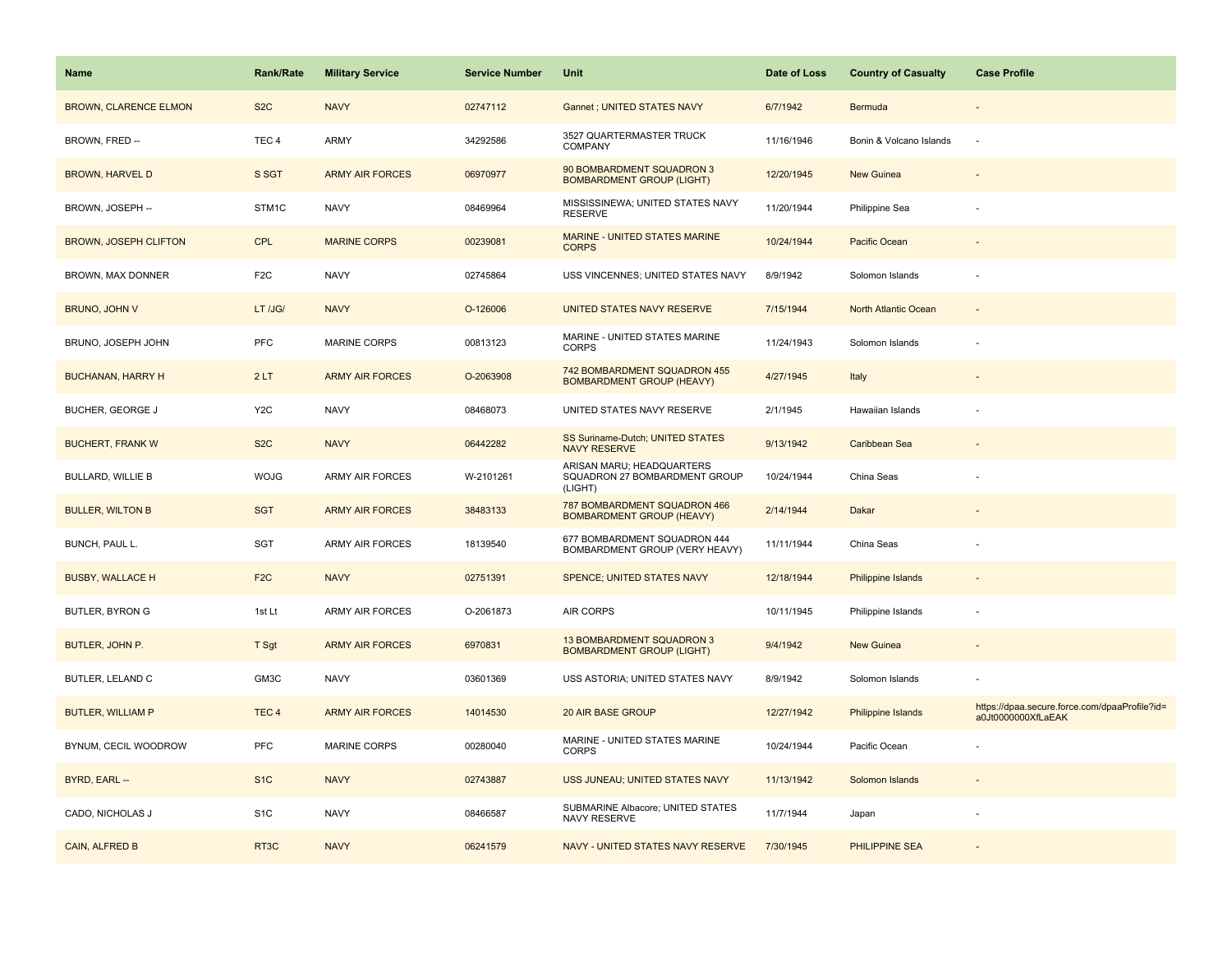| <b>Name</b>                  | <b>Rank/Rate</b>  | <b>Military Service</b> | <b>Service Number</b> | Unit                                                            | Date of Loss | <b>Country of Casualty</b>                             | <b>Case Profile</b>                                                 |
|------------------------------|-------------------|-------------------------|-----------------------|-----------------------------------------------------------------|--------------|--------------------------------------------------------|---------------------------------------------------------------------|
| CAMPBELL, WILLIAM H          | S <sub>1</sub> C  | <b>NAVY</b>             | 02751419              | USS TICONDEROGA; UNITED STATES<br>NAVY RESERVE                  | 1/21/1945    | Philippine Sea                                         |                                                                     |
| <b>CANNON, NELSON ALVIN</b>  | S <sub>1</sub> C  | <b>NAVY</b>             | 06441645              | UNITED STATES NAVY RESERVE                                      | 9/13/1942    | <b>Baltic Sea</b>                                      |                                                                     |
| CARAVELLA, PETER --          | S SGT             | <b>ARMY AIR FORCES</b>  | 38194013              | 75 BOMBARDMENT SQUADRON 42<br>BOMBARDMENT GROUP (MEDIUM)        | 11/24/1944   | Solomon Islands                                        | https://dpaa.secure.force.com/dpaaProfile?id=<br>a0Jt000001nzT1pEAE |
| <b>CARDWELL, ASHFORD H H</b> | <b>T SGT</b>      | <b>ARMY AIR FORCES</b>  | 38329361              | 90 BOMBARDMENT SQUADRON 3<br><b>BOMBARDMENT GROUP (LIGHT)</b>   | 5/14/1944    | <b>New Britain Island</b>                              |                                                                     |
| CARDWELL, WALTHIN M H        | F <sub>1</sub> C  | <b>NAVY</b>             | 09681617              | Frederick C Davis; UNITED STATES NAVY<br><b>RESERVE</b>         | 4/24/1945    | North Atlantic Ocean                                   |                                                                     |
| <b>CARRIER, WILTON M</b>     | <b>PFC</b>        | <b>MARINE CORPS</b>     | 00289184              | <b>MARINE - UNITED STATES MARINE</b><br><b>CORPS</b>            | 10/24/1944   | Pacific Ocean                                          | $\blacksquare$                                                      |
| CARROLL, ELBON L             | S <sub>1</sub> C  | <b>NAVY</b>             | 06441110              | NAVY - UNITED STATES NAVY RESERVE                               | 10/14/1944   | CENTRAL/SOUTH<br>PACIFIC THEATER                       | https://dpaa.secure.force.com/dpaaProfile?id=<br>a0Jt000001nzU3mEAE |
| <b>CARROLL, MALCOLM D</b>    | <b>CMOMM</b>      | <b>NAVY</b>             | 02743114              | <b>HERRING; UNITED STATES NAVY</b>                              | 1/17/1946    | Kurile Islands                                         |                                                                     |
| CARROLL, RACHEL W            | COX               | <b>NAVY</b>             | 06450231              | NAVY - UNITED STATES NAVY RESERVE                               | 7/30/1945    | PHILIPPINE SEA                                         | https://dpaa.secure.force.com/dpaaProfile?id=<br>a0Jt00000004lv7EAA |
| <b>CARSTENS, WARREN J</b>    | <b>T SGT</b>      | <b>ARMY AIR FORCES</b>  | 18149456              | 408 BOMBARDMENT SQUADRON 22<br><b>BOMBARDMENT GROUP (HEAVY)</b> | 6/9/1944     | <b>New Guinea</b>                                      |                                                                     |
| CARTER, JAMES E              | RM <sub>2</sub> C | <b>NAVY</b>             | 02746597              | WAHOO; UNITED STATES NAVY                                       | 11/1/1943    | Sea of Japan                                           |                                                                     |
| CATALANO, ALVIN N            | <b>CAPT</b>       | <b>ARMY AIR FORCES</b>  | O-502756              | INDIA CHINA WING ARMY TRANSPORT<br><b>COMMAND</b>               | 1/31/1944    | India                                                  | https://dpaa.secure.force.com/dpaaProfile?id=<br>a0Jt0000000XfJEEA0 |
| CAUDLE, WILBURN R            | ENS               | <b>NAVY</b>             | O-278362              | NAVY - UNITED STATES NAVY RESERVE                               | 9/29/1944    | PACIFIC OCEAN                                          |                                                                     |
| <b>CAUSEY, WHITLEY F</b>     | <b>PFC</b>        | <b>ARMY AIR FORCES</b>  | 19016229              | ARISAN MARU; 20 PURSUIT SQUADRON<br><b>24 PURSUIT GROUP</b>     | 10/24/1944   | <b>China Seas</b>                                      |                                                                     |
| CENAC, BERT L.               | S SGT             | <b>ARMY AIR FORCES</b>  | 18149841              | 337 BOMBARDMENT SQUADRON 96<br>BOMBARDMENT GROUP (HEAVY)        | 6/13/1943    | Germany                                                |                                                                     |
| <b>CHAMBERS, WOODROW N</b>   | <b>PFC</b>        | <b>ARMY</b>             | 38173902              | 8 REGIMENT 1 CAVALRY DIVISION                                   | 3/16/1944    | <b>Admiralty Islands</b>                               |                                                                     |
| CHANDLER, JOHN L             | 1 SGT             | <b>ARMY AIR FORCES</b>  | 06384232              | 14 BOMBARDMENT SQUADRON 19<br>BOMBARDMENT GROUP (HEAVY)         | 6/20/1942    | Philippine Islands                                     |                                                                     |
| <b>CHANEY, CLARENCE E</b>    | CPL               | <b>ARMY AIR FORCES</b>  | 38382444              | 74 SQUADRON 3 FERRY GROUP                                       | 8/30/1944    | <b>Atlantic Ocean: North</b><br><b>American Waters</b> |                                                                     |
| CHARLES, BURLEIGH J          | FC3C              | <b>NAVY</b>             | 02744593              | INGRAHAM; UNITED STATES NAVY                                    | 8/22/1942    | Nova Scotia                                            |                                                                     |
| CHARLEVILLE, ROBERT J        | <b>PVT</b>        | <b>ARMY</b>             | 38490942              | 141 INFANTRY 36 DIVISION                                        | 10/16/1944   | France                                                 |                                                                     |
| CHASE, EDWARD E              | FLT O             | <b>ARMY AIR FORCES</b>  | T-125351              | 16 FIGHTER SQUADRON 51 FIGHTER<br><b>GROUP</b>                  | 2/27/1945    | China                                                  |                                                                     |
| CHAUVIN, JAMES --            | <b>T SGT</b>      | <b>ARMY AIR FORCES</b>  | 38486162              | 72 BOMBARDMENT SQUADRON 5<br><b>BOMBARDMENT GROUP (HEAVY)</b>   | 5/30/1945    | <b>Borneo</b>                                          |                                                                     |
| CHELETTE, CHARLES C          | AOM1C             | <b>NAVY</b>             | 06448835              | NAVY - UNITED STATES NAVY RESERVE                               | 3/19/1945    | <b>JAPAN</b>                                           |                                                                     |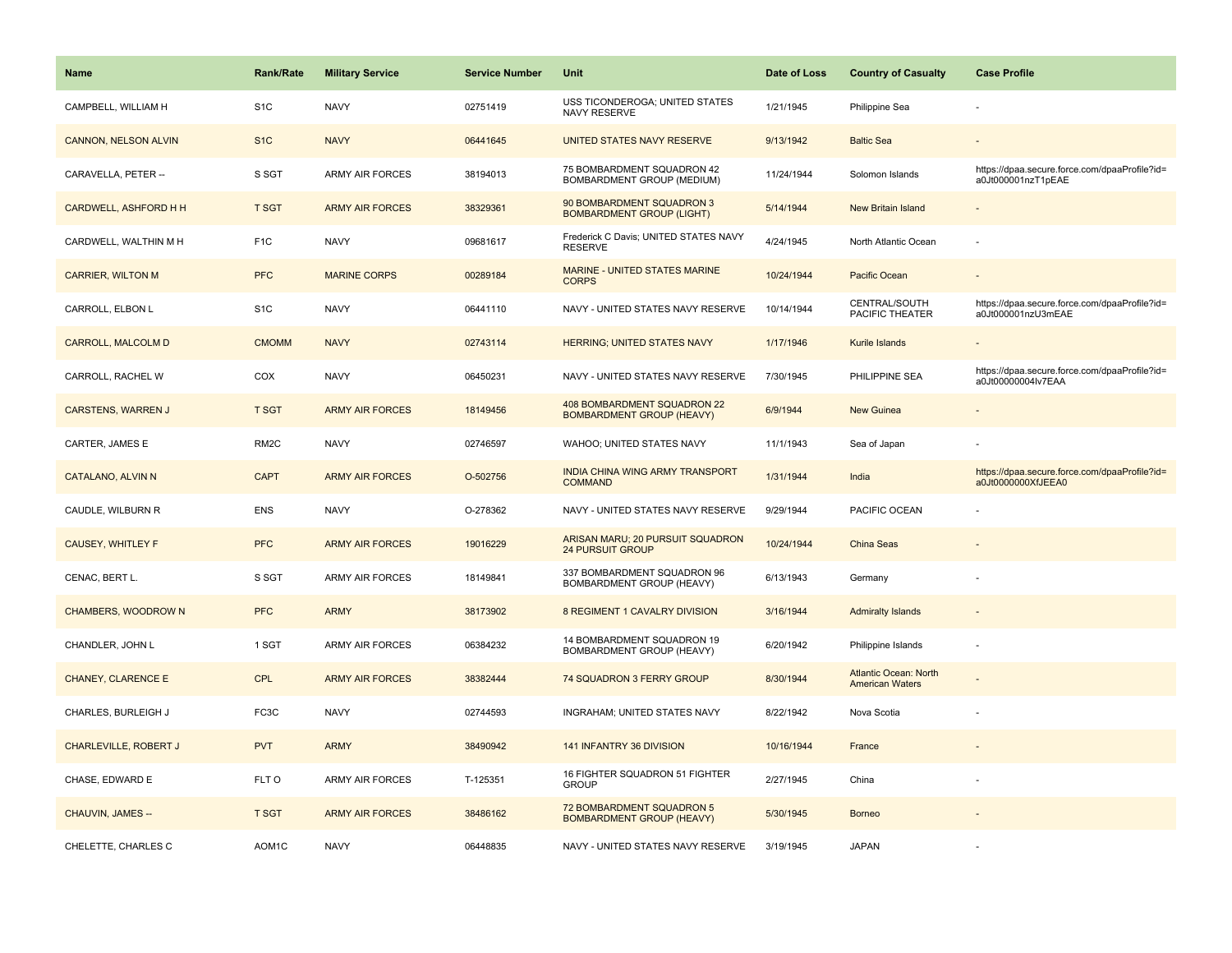| <b>Name</b>                  | <b>Rank/Rate</b>  | <b>Military Service</b> | <b>Service Number</b> | Unit                                                              | Date of Loss | <b>Country of Casualty</b>       | <b>Case Profile</b>                                                 |
|------------------------------|-------------------|-------------------------|-----------------------|-------------------------------------------------------------------|--------------|----------------------------------|---------------------------------------------------------------------|
| CHIASSON, JOHN R             | 2LT               | <b>ARMY AIR FORCES</b>  | O-2063976             | 64 FIGHTER SQUADRON 57 FIGHTER<br><b>GROUP</b>                    | 5/30/1945    | North Sea or Tyrrhenian<br>Sea   |                                                                     |
| CHRISTENSEN, MELBURN         | EM1C              | <b>NAVY</b>             | 04074380              | NAVY - UNITED STATES NAVY RESERVE                                 | 11/24/1944   | CENTRAL/SOUTH<br>PACIFIC THEATER |                                                                     |
| CLARK, MALCOLM --            | BKR3C             | <b>NAVY</b>             | 02744917              | <b>USS Arizona; UNITED STATES NAVY</b>                            | 12/7/1941    | Hawaiian Islands                 | https://dpaa.secure.force.com/dpaaProfile?id=<br>a0Jt000000mzKp7EAE |
| CLARK, ROBERT J              | S <sub>2</sub> C  | <b>NAVY</b>             | 06457558              | USS JOHN PENN; UNITED STATES NAVY<br><b>RESERVE</b>               | 8/13/1943    | Solomon Islands                  |                                                                     |
| <b>CLARK, THOMAS R</b>       | LT.               | <b>NAVY</b>             | O-085570              | UNITED STATES NAVY RESERVE                                        | 8/23/1944    | Bonin & Volcano Islands          |                                                                     |
| CLARK, TIGER L               | MM3C              | <b>NAVY</b>             | 03464591              | USS JARVIS; UNITED STATES NAVY                                    | 8/9/1942     | Solomon Islands                  |                                                                     |
| <b>CLEMANS, CHARLES R.</b>   | <b>T SGT</b>      | <b>ARMY AIR FORCES</b>  | 06279876              | 91 BOMBARDMENT SQUADRON 27<br><b>BOMBARDMENT GROUP (LIGHT)</b>    | 10/16/1942   | Philippine Islands               | https://dpaa.secure.force.com/dpaaProfile?id=<br>a0Jt0000000Xg0HEAS |
| CLINE, GEORGE W.             | 2LT               | <b>ARMY</b>             | O-1306705             | 504 PARACHUTE INFANTRY 82<br>AIRBORNE DIVISION                    | 7/11/1943    | Sicily                           |                                                                     |
| CLOY, WALLACE O              | <b>SGT</b>        | <b>ARMY AIR FORCES</b>  | 14014540              | 13 BOMBARDMENT SQUADRON 3<br><b>BOMBARDMENT GROUP (LIGHT)</b>     | 12/31/1942   | New Guinea                       |                                                                     |
| COBB, ISHMAEL --             | S <sub>2</sub> C  | <b>NAVY</b>             | 08478140              | HULL; UNITED STATES NAVY RESERVE                                  | 12/18/1944   | Philippine Sea                   | https://dpaa.secure.force.com/dpaaProfile?id=<br>a0Jt0000000XeEIEAK |
| COLE, JOSEPH L               | <b>SGT</b>        | <b>ARMY AIR FORCES</b>  | 38329015              | 92 BOMBARDMENT GROUP (HEAVY), 326<br><b>BOMBARDMENT SQUADRON</b>  | 12/16/1943   | Holland                          |                                                                     |
| COLEMAN, THOMAS --           | <b>PFC</b>        | <b>ARMY</b>             | 38259357              | USS ELIHU THOMPSON; 282<br>QUARTERMASTER BATTALION                | 9/26/1944    | New Caledonia                    |                                                                     |
| <b>COLES, HUBERT --</b>      | MOMM1C            | <b>NAVY</b>             | 03599030              | <b>TRIGGER; UNITED STATES NAVY</b>                                | 3/28/1945    | <b>Ryukyus Islands</b>           |                                                                     |
| COLLIER, JAMES D.            | M SGT             | <b>ARMY AIR FORCES</b>  | 06920942              | HEADQUARTERS SQUADRON V<br>BOMBARDMENT COMMAND                    | 3/26/1943    | New Guinea                       |                                                                     |
| <b>COLLINS, JAMES TAYLOR</b> | MM <sub>2</sub> C | <b>NAVY</b>             | 02743796              | <b>USS VINCENNES; UNITED STATES NAVY</b>                          | 8/9/1942     | Solomon Islands                  |                                                                     |
| COLLINS, LIVINGSTON N        | <b>PFC</b>        | <b>ARMY</b>             | 38380395              | HMT Rohna; 853 ENGINEERS BATTALION<br>(AVIATION)                  | 11/26/1943   | Mediterranean Sea                |                                                                     |
| <b>COLLINS, MARSHALL O</b>   | WT2C              | <b>NAVY</b>             | 02743768              | USS VINCENNES; UNITED STATES NAVY                                 | 8/9/1942     | Solomon Islands                  |                                                                     |
| COLLURA, IGNATIUS --         | <b>PFC</b>        | <b>ARMY</b>             | 38197749              | 794 MILITARY POLICE BATTALION                                     | 1/2/1944     | Italy                            |                                                                     |
| <b>COMEAUX, DALLAS L</b>     | <b>PVT</b>        | <b>ARMY</b>             | 34236348              | HMT Rohna; 31 SIGNAL CONSTRUCTION<br><b>BATTALION</b>             | 11/26/1943   | Mediterranean Sea                |                                                                     |
| COMEAUX, JOSEPH D            | S <sub>2</sub> C  | <b>NAVY</b>             | 02748459              | USS DEHAVEN; UNITED STATES NAVY                                   | 2/1/1943     | Solomon Islands                  |                                                                     |
| <b>COMPTON, JACK T</b>       | S <sub>1C</sub>   | <b>NAVY</b>             | 06441164              | USS HELENA; UNITED STATES NAVY<br><b>RESERVE</b>                  | 7/6/1943     | Solomon Islands                  |                                                                     |
| CONEY, LEON                  | <b>PVT</b>        | <b>ARMY</b>             | 38380979              | ARMY - 466 ANTI AIRCRAFT ARTILLERY<br>AUTOMATIC WEAPONS BATTALION | 12/12/1943   | <b>NEW HEBRIDES</b>              |                                                                     |
| <b>CONNER, JOSEPH UCLINE</b> | F <sub>1C</sub>   | <b>NAVY</b>             | 03600742              | <b>USS Utah: UNITED STATES NAVY</b>                               | 12/7/1941    | <b>Hawaiian Islands</b>          | https://dpaa.secure.force.com/dpaaProfile?id=<br>a0Jt000000sPLv8EAG |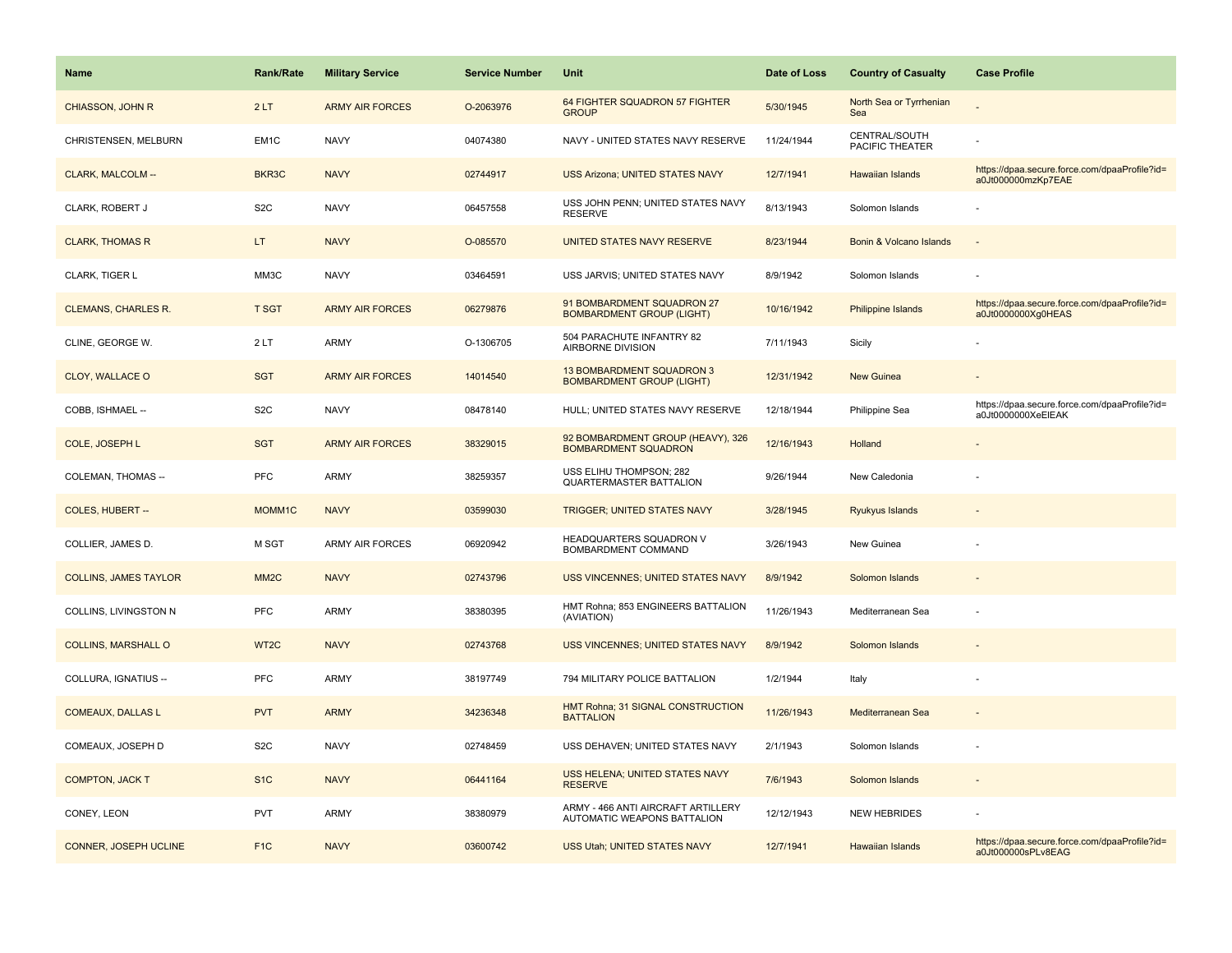| Name                         | Rank/Rate         | <b>Military Service</b> | <b>Service Number</b> | Unit                                                                                          | Date of Loss | <b>Country of Casualty</b>       | <b>Case Profile</b>                                                 |
|------------------------------|-------------------|-------------------------|-----------------------|-----------------------------------------------------------------------------------------------|--------------|----------------------------------|---------------------------------------------------------------------|
| CONNER, WILLIAM A            | MM <sub>2</sub> C | <b>NAVY</b>             | 03600753              | USS HOUSTON (CA-30); UNITED STATES<br><b>NAVY</b>                                             | 3/1/1942     | Java                             |                                                                     |
| <b>CONSTANTINE, KERMIT J</b> | <b>T SGT</b>      | <b>ARMY AIR FORCES</b>  | 20460324              | 369 BOMBARDMENT SQUADRON 306<br><b>BOMBARDMENT GROUP (HEAVY)</b>                              | 1/3/1943     | <b>English Channel</b>           |                                                                     |
| COOK, HOWARD J               | S <sub>1</sub> C  | <b>NAVY</b>             | 02743669              | Edsall; UNITED STATES NAVY                                                                    | 3/1/1942     | Java                             | https://dpaa.secure.force.com/dpaaProfile?id=<br>a0Jt0000000XeLxEAK |
| COOK, JACOB G                | S <sub>1</sub> C  | <b>NAVY</b>             | 06442986              | USS GWIN; UNITED STATES NAVY<br><b>RESERVE</b>                                                | 7/13/1943    | Solomon Islands                  |                                                                     |
| COOK, JAMES H                | <b>ENS</b>        | <b>NAVY</b>             | O-099941              | UNITED STATES NAVY RESERVE                                                                    | 8/22/1942    | Pacific Ocean                    |                                                                     |
| COOPER, CHARLIE              | <b>PFC</b>        | <b>ARMY AIR FORCES</b>  | 18209572              | ARMY AIR FORCES - 466 ANTI AIRCRAFT<br><b>ARTILLERY AUTOMATIC WEAPONS</b><br><b>BATTALION</b> | 12/12/1943   | <b>NEW HEBRIDES</b>              |                                                                     |
| COOPER, FREDERICK --         | ST <sub>3</sub> C | <b>NAVY</b>             | 06455173              | SPENCE; UNITED STATES NAVY<br><b>RESERVE</b>                                                  | 12/18/1944   | Philippine Islands               |                                                                     |
| COOPER, LOUIS                | MOMM3C            | <b>NAVY</b>             | 08471123              | NAVY - UNITED STATES NAVY RESERVE                                                             | 9/17/1945    | <b>JAPAN</b>                     |                                                                     |
| COPELAND, ROOSEVELT --       | CK3C              | <b>NAVY</b>             | 06455229              | SPENCE; UNITED STATES NAVY<br><b>RESERVE</b>                                                  | 12/18/1944   | Philippine Islands               |                                                                     |
| <b>CORBELLO, AUGUSTUS B</b>  | AOM3C             | <b>NAVY</b>             | 06455664              | UNITED STATES NAVY RESERVE                                                                    | 5/9/1944     | Midway Island                    |                                                                     |
| CORCORAN, JAMES E            | <b>PVT</b>        | ARMY                    | 38197466              | USAT DORCHESTER; QUARTERMASTER<br><b>CORPS</b>                                                | 2/3/1943     | Greenland                        |                                                                     |
| <b>COSTA, SALVADOR O</b>     | <b>T SGT</b>      | <b>ARMY AIR FORCES</b>  | 18151242              | 756 BOMBARDMENT SQUADRON 459<br><b>BOMBARDMENT GROUP (HEAVY)</b>                              | 7/15/1944    | <b>Adriatic Sea</b>              |                                                                     |
| COSTANZA, A B                | F <sub>2</sub> C  | <b>NAVY</b>             | 06443078              | USS PENSACOLA; UNITED STATES<br>NAVY RESERVE                                                  | 11/30/1942   | Solomon Islands                  |                                                                     |
| <b>COUNCILL, WILBERT W</b>   | 1LT               | <b>ARMY AIR FORCES</b>  | O-501972              | 71 SQUADRON 20 FERRY GROUP                                                                    | 4/5/1943     | <b>Atlantic Ocean</b>            |                                                                     |
| COVINGTON, ROBERT T          | MOMM1C            | <b>COAST GUARD</b>      | 00612331              | COAST GUARD - UNITED STATES<br><b>COAST GUARD</b>                                             | 3/9/1944     | Atlantic Ocean                   |                                                                     |
| <b>COX, MARSHALL E</b>       | RM3C              | <b>NAVY</b>             | 06452463              | SWORDFISH; UNITED STATES NAVY<br><b>RESERVE</b>                                               | 1/29/1945    | Ryukyus Islands                  |                                                                     |
| CRABB, DONALD C              | RM <sub>2</sub> C | <b>NAVY</b>             | 06446294              | NAVY - UNITED STATES NAVY RESERVE                                                             | 7/30/1945    | PHILIPPINE SEA                   | https://dpaa.secure.force.com/dpaaProfile?id=<br>a0Jt00000004IQIEAI |
| <b>CRAIS, DAVID E</b>        | LT /JG/           | <b>NAVY</b>             | O-141707              | UNITED STATES NAVY RESERVE                                                                    | 10/10/1944   | <b>** Documentation Errors</b>   |                                                                     |
| CRAM, KENDALL H              | ENS               | <b>NAVY</b>             | O-175270              | UNITED STATES NAVY RESERVE                                                                    | 2/28/1943    | North Atlantic Ocean             |                                                                     |
| <b>CRAWFORD, WILLIAM V</b>   | F <sub>1</sub> C  | <b>NAVY</b>             | 06440129              | USS JUNEAU; UNITED STATES NAVY<br><b>RESERVE</b>                                              | 11/13/1942   | Solomon Islands                  |                                                                     |
| CREW, CARL C                 | AOM3C             | <b>NAVY</b>             | 02746858              | UNITED STATES NAVY                                                                            | 5/10/1945    | Central/South Pacific<br>Theater |                                                                     |
| <b>CRIDDLE, ERNEST --</b>    | <b>PVT</b>        | <b>ARMY</b>             | 38483825              | 3272 QUARTERMASTER SERVICES<br><b>COMPANY</b>                                                 | 3/10/1944    | North Sea or Tyrrhenian<br>Sea   |                                                                     |
| <b>CRITES, HARRY W</b>       | <b>SGT</b>        | <b>ARMY AIR FORCES</b>  | 38379758              | 525 BOMBARDMENT SQUADRON 379<br>BOMBARDMENT GROUP (HEAVY)                                     | 7/9/1944     | English Channel                  |                                                                     |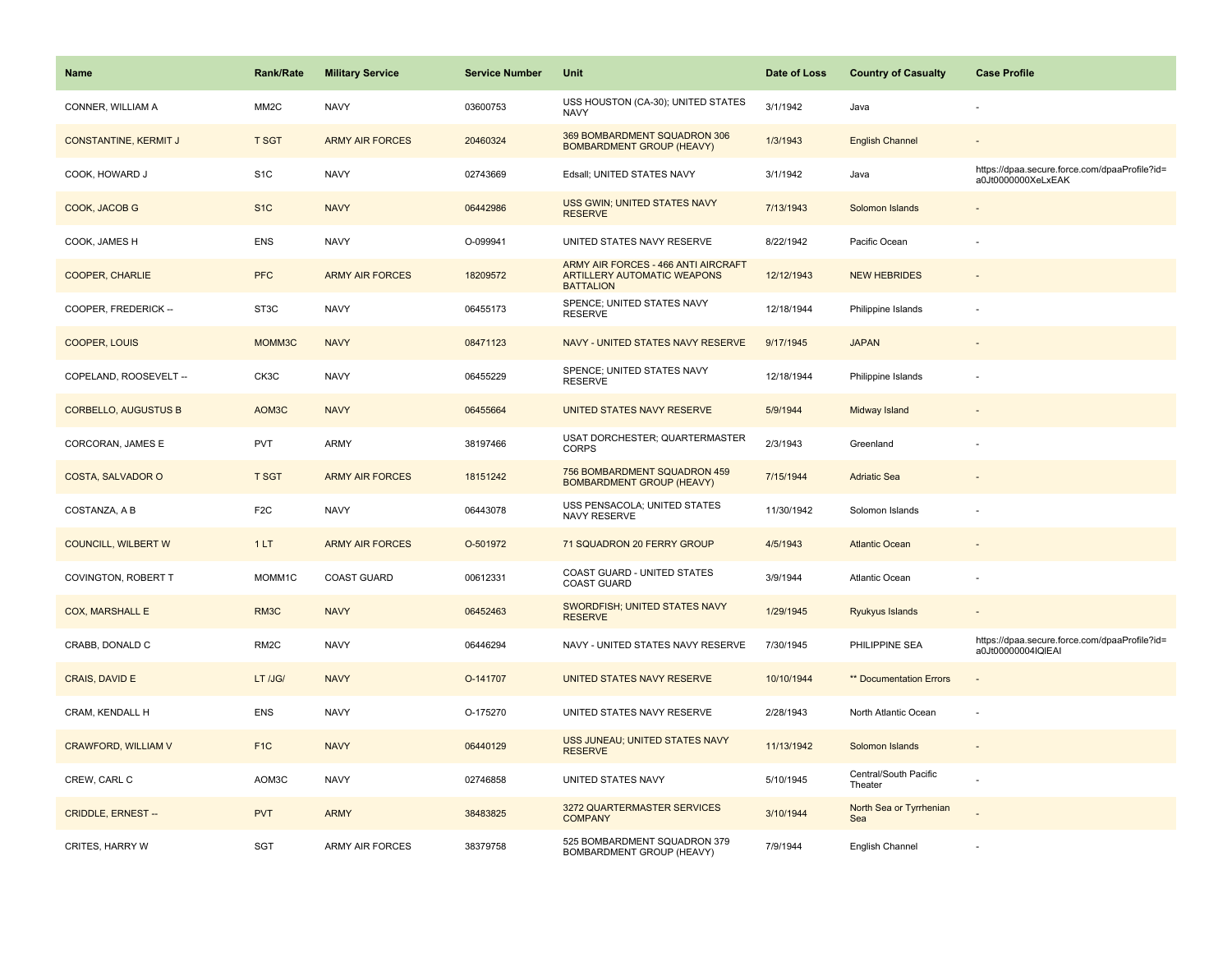| Name                        | <b>Rank/Rate</b>  | <b>Military Service</b> | <b>Service Number</b> | Unit                                                                 | Date of Loss | <b>Country of Casualty</b>     | <b>Case Profile</b>                                                 |
|-----------------------------|-------------------|-------------------------|-----------------------|----------------------------------------------------------------------|--------------|--------------------------------|---------------------------------------------------------------------|
| CROWE, ODIE G               | CPL               | <b>ARMY</b>             | 20436160              | 105th Antiaircraft Artillery (Automatic<br><b>Weapons) Battalion</b> | 7/10/1943    | <b>Sicily</b>                  |                                                                     |
| CRUMP, BENJAMIN --          | 2LT               | ARMY AIR FORCES         | O-674161              | 3 RESCUE SQUADRON                                                    | 10/13/1944   | New Guinea                     |                                                                     |
| <b>CULBERTSON, GORDON E</b> | BM <sub>2</sub> C | <b>NAVY</b>             | 02742401              | NAVY - UNITED STATES NAVY                                            | 7/10/1943    | <b>MEDITERRANEAN SEA</b>       |                                                                     |
| CUMMINGS, HAROLD B          | Sgt               | <b>ARMY AIR FORCES</b>  | 6970825               | 88 RECONNAISSANCE SQUADRON                                           | 11/29/1943   | Burma                          |                                                                     |
| <b>CURRY, JAMES V</b>       | S SGT             | <b>ARMY</b>             | 14017243              | 33 REGIMENT 3 ARMORED DIVISION                                       | 7/15/1944    | France                         |                                                                     |
| DALRYMPLE, A G              | WT3C              | <b>NAVY</b>             | 02748701              | SPENCE; UNITED STATES NAVY                                           | 12/18/1944   | Philippine Islands             |                                                                     |
| DANIELS, WILLIAM A          | 2LT               | <b>ARMY AIR FORCES</b>  | O-667955              | 71 BOMBARDMENT SQUADRON 38<br><b>BOMBARDMENT GROUP (MEDIUM)</b>      | 9/2/1943     | New Guinea                     | https://dpaa.secure.force.com/dpaaProfile?id=<br>a0Jt000001nzQC1EAM |
| DARCE, RAYMOND JOSEPH       | ARM3C             | <b>NAVY</b>             | 06440095              | UNITED STATES NAVY RESERVE                                           | 6/4/1942     | Midway Island                  |                                                                     |
| <b>DAVID, CHARLES G</b>     | 2LT               | <b>ARMY AIR FORCES</b>  | O-416279              | 23 PURSUIT SQUADRON 36 PURSUIT<br><b>GROUP</b>                       | 3/6/1942     | <b>British West Indies</b>     |                                                                     |
| DAVID, JOSEPH BERTNEY       | F <sub>3</sub> C  | <b>NAVY</b>             | 06441460              | USS VINCENNES; UNITED STATES NAVY<br><b>RESERVE</b>                  | 8/9/1942     | Solomon Islands                |                                                                     |
| DAVIS, ALBERT ANTHONY       | <b>PFC</b>        | <b>MARINE CORPS</b>     | 00369700              | MARINE - UNITED STATES MARINE<br><b>CORPS</b>                        | 7/6/1943     | Solomon Islands                |                                                                     |
| DAVIS, ALTON J              | MM <sub>2</sub> C | <b>NAVY</b>             | 02744074              | UNITED STATES NAVY                                                   | 6/3/1942     | Alaska                         |                                                                     |
| DAVIS, JAMES E              | 1LT               | <b>MARINE CORPS</b>     | O-011171              | MARINE - UNITED STATES MARINE<br><b>CORPS</b>                        | 5/15/1943    | Midway Island                  |                                                                     |
| DAVIS, JOHN QUITMAN         | S <sub>1</sub> C  | <b>NAVY</b>             | 02744843              | USS Arizona; UNITED STATES NAVY                                      | 12/7/1941    | Hawaiian Islands               | https://dpaa.secure.force.com/dpaaProfile?id=<br>a0Jt00000004mvtEAA |
| DAVIS, LARRY L              | STM1C             | <b>NAVY</b>             | 08464666              | NAVY - UNITED STATES NAVY RESERVE                                    | 10/25/1944   | PHILIPPINE SEA                 |                                                                     |
| DAVIS, LEON E               | <b>SGT</b>        | <b>ARMY</b>             | 20436249              | 105th Antiaircraft Artillery (Automatic<br>Weapons) Battalion        | 7/10/1943    | Sicily                         |                                                                     |
| <b>DEAL, HARRY JAMES</b>    | <b>CAPT</b>       | <b>MARINE CORPS</b>     | O-010248              | MARINE - UNITED STATES MARINE<br><b>CORPS</b>                        | 4/3/1945     | Bonin & Volcano Islands        | $\sim$                                                              |
| DECKER, EDWIN B             | <b>PFC</b>        | <b>ARMY AIR FORCES</b>  | 07002217              | 431 BOMBARDMENT SQUADRON                                             | 8/7/1942     | Solomon Islands                |                                                                     |
| DEGROAT, CARL OTTO          | COX               | <b>NAVY</b>             | 02743142              | USS JUNEAU; UNITED STATES NAVY                                       | 11/13/1942   | Solomon Islands                |                                                                     |
| DEITZ, THOMAS EDISON        | WT2C              | <b>NAVY</b>             | 02741245              | USS DUNCAN; UNITED STATES NAVY<br><b>RESERVE</b>                     | 10/12/1942   | Solomon Islands                |                                                                     |
| DELESDERNIER, WARREN W      | LT/JG/            | <b>NAVY</b>             | O-251142              | <b>USS BUNKER HILL; UNITED STATES</b><br><b>NAVY RESERVE</b>         | 4/1/1944     | <b>** Documentation Errors</b> |                                                                     |
| DELL, WILLIAM H             | <b>PVT</b>        | <b>ARMY</b>             | 06968433              | 347 INFANTRY 87 DIVISION                                             | 3/25/1945    | Germany                        |                                                                     |
| DEMARETS, GILBERT --        | <b>PVT</b>        | <b>ARMY</b>             | 07002616              | 91 BOMBARDMENT SQUADRON 27<br><b>BOMBARDMENT GROUP (LIGHT)</b>       | 9/2/1942     | <b>Philippine Islands</b>      | https://dpaa.secure.force.com/dpaaProfile?id=<br>a0Jt0000000Lm9jEAC |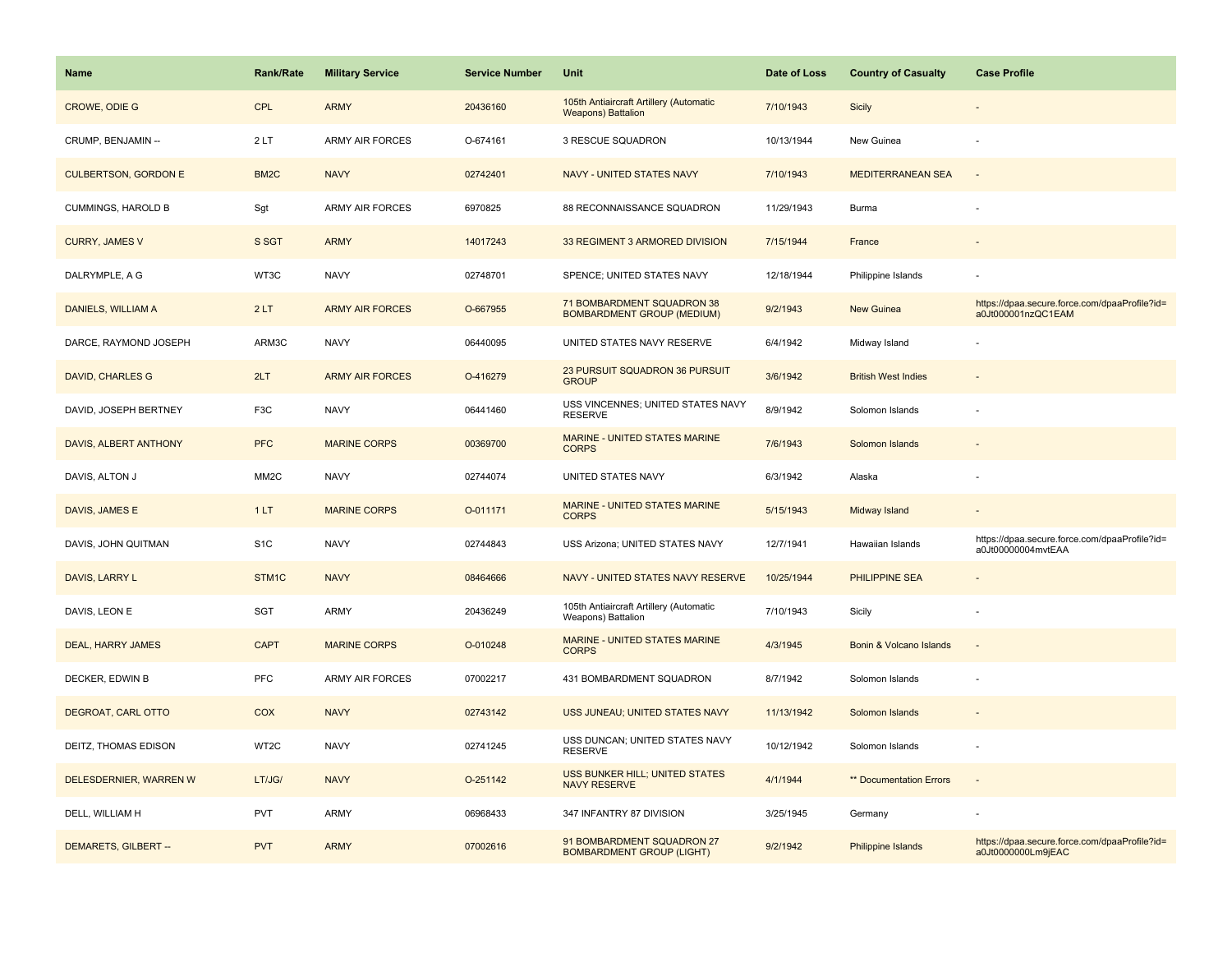| Name                         | <b>Rank/Rate</b> | <b>Military Service</b> | <b>Service Number</b> | Unit                                                             | Date of Loss | <b>Country of Casualty</b>                   | <b>Case Profile</b>                                                 |
|------------------------------|------------------|-------------------------|-----------------------|------------------------------------------------------------------|--------------|----------------------------------------------|---------------------------------------------------------------------|
| DENNARD, KLOYCE W            | GM1C             | <b>NAVY</b>             | 03466658              | Mount Hood; UNITED STATES NAVY                                   | 11/10/1944   | Admiralty Islands                            | https://dpaa.secure.force.com/dpaaProfile?id=<br>a0Jt0000000Xef5EAC |
| DEROUEN, ANTONINE J          | S <sub>1</sub> C | <b>NAVY</b>             | 02750446              | NAVY - UNITED STATES NAVY RESERVE                                | 2/21/1945    | <b>BONIN &amp; VOLCANO</b><br><b>ISLANDS</b> |                                                                     |
| DEVITT, JOHN WILLIAM         | FLD CK           | MARINE CORPS            | 00292333              | MARINE - UNITED STATES MARINE<br><b>CORPS</b>                    | 8/9/1942     | Solomon Islands                              |                                                                     |
| <b>DIMARCO, LUCIEN A</b>     | S <sub>1C</sub>  | <b>NAVY</b>             | 06441145              | USS HELENA; UNITED STATES NAVY<br><b>RESERVE</b>                 | 7/6/1943     | Solomon Islands                              |                                                                     |
| DIXON, JAMES W.              | 1LT              | <b>ARMY AIR FORCES</b>  | O-789009              | 23 FIGHTER SQUADRON 36 FIGHTER<br><b>GROUP</b>                   | 7/19/1944    | English Channel                              |                                                                     |
| DONOHUE, JOHN E              | <b>PVT</b>       | <b>ARMY</b>             | 38380490              | HMT Rohna; 853 ENGINEERS BATTALION<br>(AVIATION)                 | 11/27/1943   | Mediterranean Sea                            |                                                                     |
| DOWTY, NORMAN T              | LT /JG/          | <b>NAVY</b>             | O-121950              | USS BLOCK ISLAND; UNITED STATES<br>NAVY RESERVE                  | 3/19/1944    | Atlantic Ocean                               |                                                                     |
| <b>DUBOIS, WILLIAM LUBIE</b> | 2LT              | <b>MARINE CORPS</b>     | O-009371              | MARINE - UNITED STATES MARINE<br><b>CORPS</b>                    | 10/24/1944   | <b>Pacific Ocean</b>                         |                                                                     |
| DUCHESNE, RODRICK L          | ARM2C            | <b>NAVY</b>             | 06448375              | UNITED STATES NAVY RESERVE                                       | 10/10/1944   | China Seas                                   |                                                                     |
| DUCKWORTH, JOHN C            | <b>ENS</b>       | <b>NAVY</b>             | O-120384              | PT-37; UNITED STATES NAVY RESERVE                                | 2/1/1943     | Solomon Islands                              |                                                                     |
| DUCRE, BERNARD HERMAN        | STM3C            | <b>NAVY</b>             | 02747688              | Pollux; UNITED STATES NAVY                                       | 2/18/1942    | Newfoundland                                 |                                                                     |
| DUCREST, LOUIS FELIX         | S <sub>1</sub> C | <b>NAVY</b>             | 02744859              | <b>USS Arizona; UNITED STATES NAVY</b>                           | 12/7/1941    | <b>Hawaiian Islands</b>                      | https://dpaa.secure.force.com/dpaaProfile?id=<br>a0Jt00000004pcMEAQ |
| DUFILHO, MARION WILLIAM      | LT               | <b>NAVY</b>             | O-081070              | USS SARATOGA; UNITED STATES NAVY                                 | 8/24/1942    | Pacific Ocean                                |                                                                     |
| <b>DUFRENE, SILAS J</b>      | <b>PVT</b>       | <b>ARMY</b>             | 38656044              | ARMY - 315 INFANTRY 79 DIVISION                                  | 1/19/1945    | <b>FRANCE</b>                                |                                                                     |
| DUGAS, HARRY PECK            | 1LT              | <b>ARMY AIR FORCES</b>  | O-659279              | 63 FIGHTER SQUADRON 56 FIGHTER<br><b>GROUP</b>                   | 9/27/1943    | North Sea                                    |                                                                     |
| <b>DUHON, CHARLES B</b>      | S <sub>1</sub> C | <b>NAVY</b>             | 02749284              | UNITED STATES NAVY RESERVE                                       | 2/22/1945    | Japan                                        |                                                                     |
| DUHON, JOSEPH A              | CAPT             | <b>ARMY AIR FORCES</b>  | O-802021              | 70TH FIGHTER SQUADRON, 18TH<br>FIGHTER GROUP, 13TH AIR FORCE     | 6/29/1945    | Formosa                                      |                                                                     |
| DUMAS, HERMAN C              | S <sub>1C</sub>  | <b>NAVY</b>             | 08463870              | UNITED STATES NAVY RESERVE                                       | 11/2/1944    | <b>Central/South Pacific</b><br>Theater      |                                                                     |
| DUNCAN, HARRY D              | 2LT              | <b>ARMY AIR FORCES</b>  | O-727427              | 66 FIGHTER SQUADRON 57 FIGHTER<br><b>GROUP</b>                   | 12/11/1943   | Mediterranean Sea                            |                                                                     |
| DUNCAN, SIDNEY J.            | <b>PVT</b>       | <b>ARMY</b>             | 34290242              | <b>ARMY</b>                                                      | 11/14/1943   | <b>Burma</b>                                 | $\sim$                                                              |
| DUNN, VERNON LELAND          | S <sub>1</sub> C | <b>NAVY</b>             | 06442945              | NAVY - UNITED STATES NAVY RESERVE                                | 11/13/1942   | SOLOMON ISLANDS                              | ÷,                                                                  |
| DUPLECHAIN, WILLIAM D        | <b>T SGT</b>     | <b>ARMY AIR FORCES</b>  | 38486524              | 371 BOMBARDMENT SQUADRON 307<br><b>BOMBARDMENT GROUP (HEAVY)</b> | 2/27/1945    | Morotai, Ceram, Amboina                      | $\sim$                                                              |
| DURAND, RALPH J              | S <sub>2</sub> C | <b>NAVY</b>             | 02754824              | NAVY - UNITED STATES NAVY RESERVE                                | 7/30/1945    | PHILIPPINE SEA                               | https://dpaa.secure.force.com/dpaaProfile?id=<br>a0Jt0000000cdmOEAQ |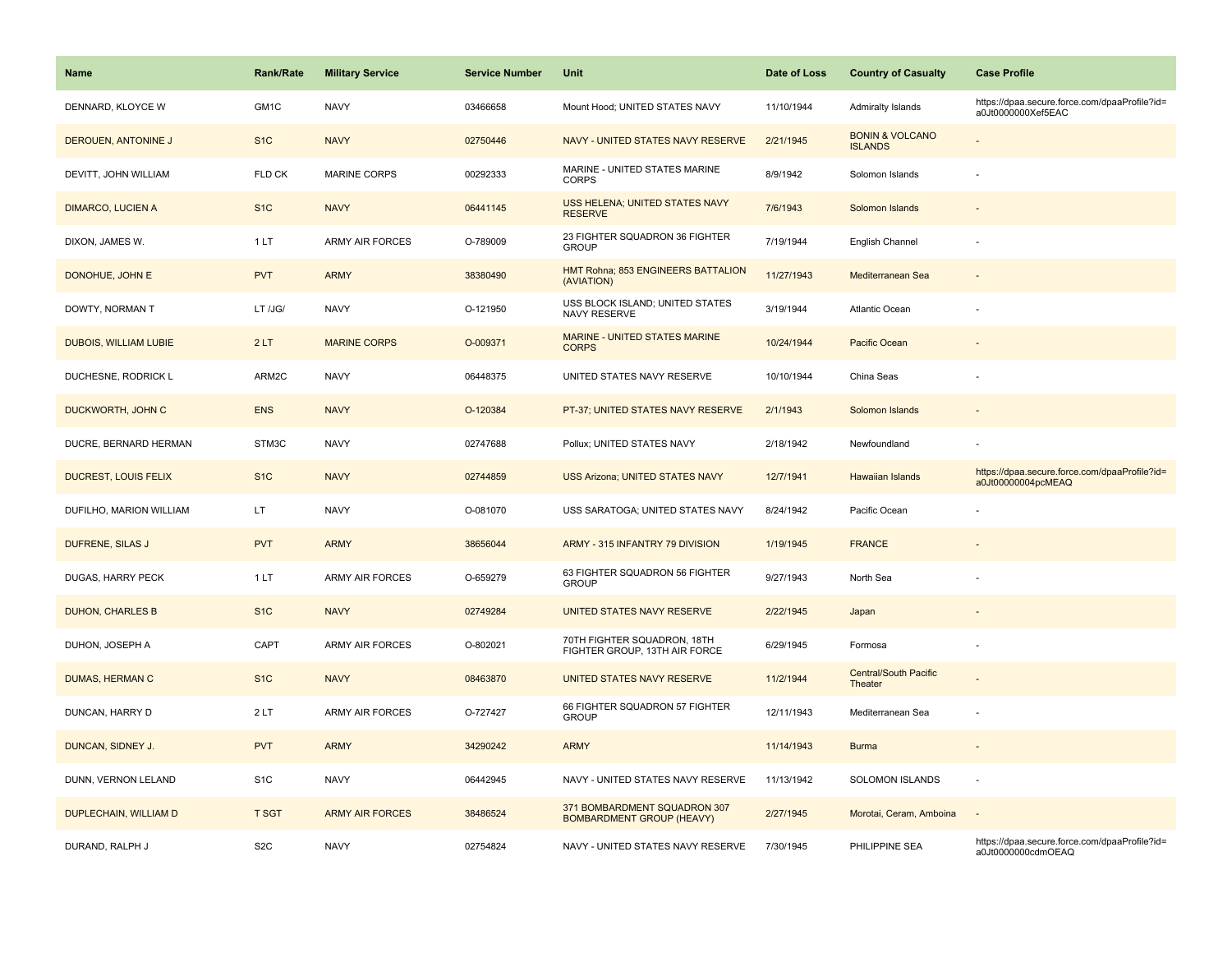| <b>Name</b>                 | <b>Rank/Rate</b>  | <b>Military Service</b> | <b>Service Number</b> | Unit                                                                             | Date of Loss | <b>Country of Casualty</b>     | <b>Case Profile</b>                                                 |
|-----------------------------|-------------------|-------------------------|-----------------------|----------------------------------------------------------------------------------|--------------|--------------------------------|---------------------------------------------------------------------|
| <b>DURHAM, FARRIS L</b>     | <b>PVT</b>        | <b>ARMY AIR FORCES</b>  | 14002156              | 48 MATERIALS SQUADRON 5 AIR BASE<br><b>GROUP</b>                                 | 12/4/1943    | Philippine Islands             |                                                                     |
| DURIO, RUSSELL --           | PFC               | <b>MARINE CORPS</b>     | 00299280              | MARINE - UNITED STATES MARINE<br><b>CORPS</b>                                    | 12/7/1941    | Hawaiian Islands               | https://dpaa.secure.force.com/dpaaProfile?id=<br>a0Jt00000004ploEAI |
| DURMEYER, LLOYD S.          | 2LT               | <b>ARMY AIR FORCES</b>  | O-800854              | 500 BOMBARDMENT SQUADRON 345<br><b>BOMBARDMENT GROUP (MEDIUM)</b>                | 10/18/1943   | New Britain Island             |                                                                     |
| DYKEMAN, V F                | MM1C              | <b>NAVY</b>             | 02742921              | USS JARVIS; UNITED STATES NAVY                                                   | 8/9/1942     | * Documentation Lacking        | $\overline{\phantom{a}}$                                            |
| DYKES, DENNIS W             | WT3C              | <b>NAVY</b>             | 02747060              | <b>NAVY - UNITED STATES NAVY</b>                                                 | 10/25/1944   | PHILIPPINE ISLANDS             |                                                                     |
| DYSON, KENNETH E            | MAJ               | <b>ARMY AIR FORCES</b>  | O-024999              | 528TH BOMBARDMENT SQUADRON,<br>380TH BOMBARDMENT GROUP (HEAVY),<br>5TH AIR FORCE | 7/12/1945    | China Seas                     |                                                                     |
| EAGAN, ROBERT A             | <b>SGT</b>        | <b>ARMY AIR FORCES</b>  | 38497416              | 858 BOMBARDMENT SQUADRON 492<br><b>BOMBARDMENT GROUP (HEAVY)</b>                 | 4/19/1945    | North Sea or Tyrrhenian<br>Sea |                                                                     |
| EARHART, ROBERT W           | MM3C              | <b>NAVY</b>             | 06441085              | USS HELENA; UNITED STATES NAVY<br><b>RESERVE</b>                                 | 7/6/1943     | Solomon Islands                |                                                                     |
| <b>EASTMAN, RALPH T</b>     | 1LT               | <b>ARMY AIR FORCES</b>  | O-792008              | 23 FIGHTER SQUADRON 36 FIGHTER<br><b>GROUP</b>                                   | 6/22/1944    | France                         |                                                                     |
| EDGAR, JAMES M              | FC <sub>2</sub> C | <b>NAVY</b>             | 06445917              | HARDER; UNITED STATES NAVY<br><b>RESERVE</b>                                     | 8/24/1944    | Philippine Islands             |                                                                     |
| EDWARDS, JOHN --            | S <sub>1</sub> C  | <b>NAVY</b>             | 08462748              | <b>FRANKLIN; UNITED STATES NAVY</b>                                              | 3/19/1945    | Japan                          |                                                                     |
| EFFERSON, MANUEL L          | S <sub>1</sub> C  | <b>NAVY</b>             | 02749825              | KETE; UNITED STATES NAVY RESERVE                                                 | 3/31/1945    | Ryukyus Islands                |                                                                     |
| EITEL, LELAND --            | AOM2C             | <b>NAVY</b>             | 06452210              | UNITED STATES NAVY RESERVE                                                       | 11/12/1943   | France                         |                                                                     |
| ELLIS, WILLIAM H            | RM3C              | <b>NAVY</b>             | 06457665              | S-44; UNITED STATES NAVY RESERVE                                                 | 10/7/1943    | Kurile Islands                 |                                                                     |
| ELLSWORTH, HAROLD J         | STM3C             | <b>COAST GUARD</b>      | 00613875              | <b>COAST GUARD - UNITED STATES</b><br><b>COAST GUARD</b>                         | 2/3/1943     | Greenland                      |                                                                     |
| ENGEL, EMANUEL --           | 1 LT              | <b>ARMY</b>             | O-383684              | ARISAN MARU; 2 OBSERVATION<br>SQUADRON                                           | 10/24/1944   | China Seas                     |                                                                     |
| <b>ENGELBRECHT, HARRY E</b> | AOM2C             | <b>NAVY</b>             | 02744052              | <b>USS WASP; UNITED STATES NAVY</b>                                              | 9/15/1942    | Solomon Islands                |                                                                     |
| ENGLADE, LARRY H H          | LT/JG/            | <b>NAVY</b>             | O-117107              | UNITED STATES NAVY RESERVE                                                       | 2/29/1944    | Solomon Islands                |                                                                     |
| ENGLAND, ESAU --            | <b>PFC</b>        | <b>ARMY</b>             | 34230278              | 3271 QUARTERMASTER SERVICES<br><b>COMPANY</b>                                    | 3/10/1944    | North Sea or Tyrrhenian<br>Sea |                                                                     |
| ENTRICAN, CARROLL V         | EM <sub>1</sub> C | <b>NAVY</b>             | 02745291              | MONAGHAN; UNITED STATES NAVY                                                     | 12/18/1944   | Philippine Sea                 | https://dpaa.secure.force.com/dpaaProfile?id=<br>a0Jt0000000Xdd1EAC |
| <b>ERDEY, JOSEPH S</b>      | EM3C              | <b>NAVY</b>             | 02748197              | <b>WAHOO; UNITED STATES NAVY</b>                                                 | 11/1/1943    | Sea of Japan                   |                                                                     |
| EVANS, DAVID DELTON         | <b>PVT</b>        | <b>MARINE CORPS</b>     | 00250203              | MARINE - UNITED STATES MARINE<br><b>CORPS</b>                                    | 12/7/1941    | Hawaiian Islands               | https://dpaa.secure.force.com/dpaaProfile?id=<br>a0Jt00000004n3PEAQ |
| FALGOUT, CLEO JOSEPH        | 1LT               | <b>MARINE CORPS</b>     | O-023003              | MARINE - UNITED STATES MARINE<br><b>CORPS</b>                                    | 11/30/1944   | Bonin & Volcano Islands        |                                                                     |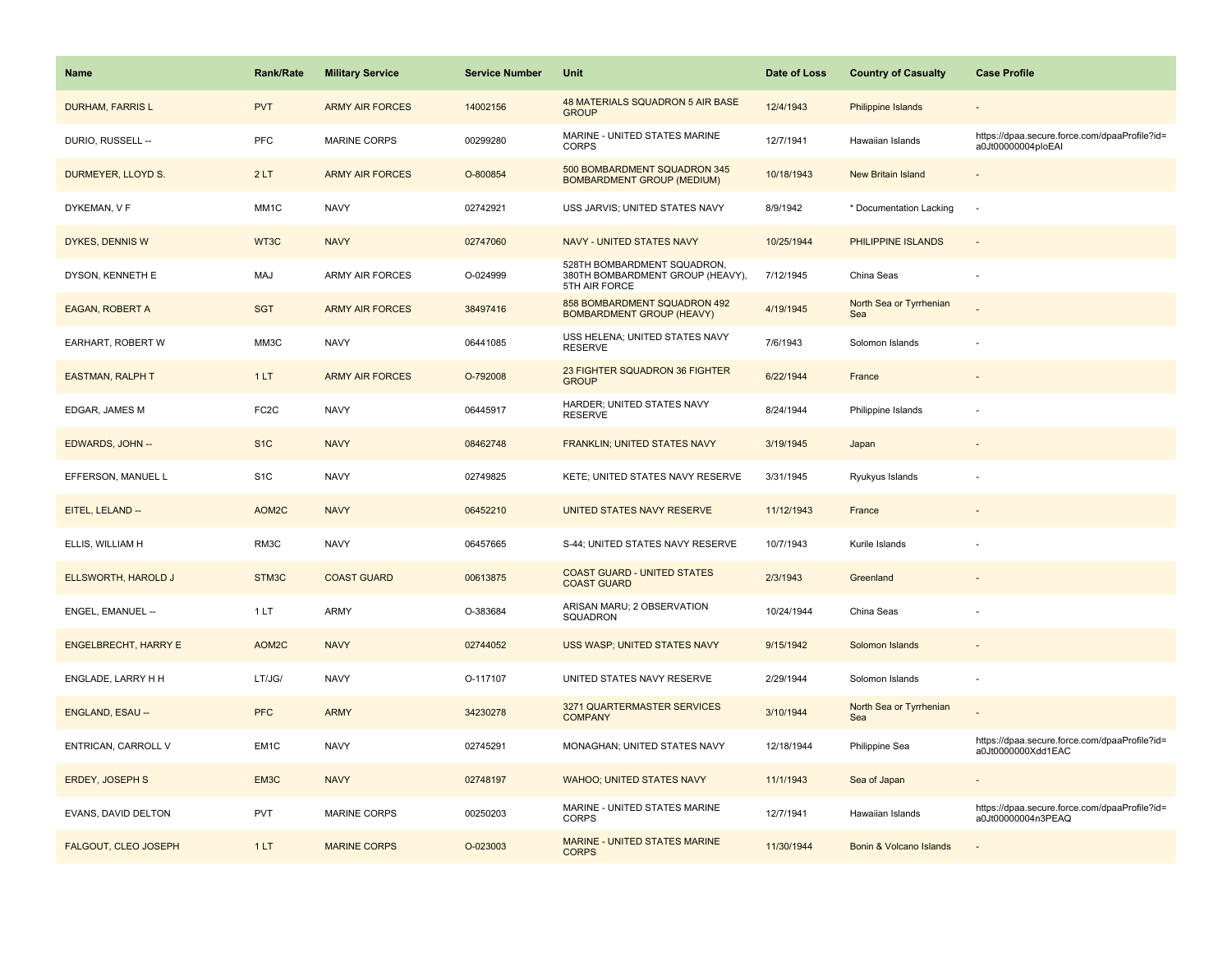| <b>Name</b>             | <b>Rank/Rate</b>  | <b>Military Service</b> | <b>Service Number</b> | Unit                                                              | Date of Loss | <b>Country of Casualty</b>                             | <b>Case Profile</b>                                                 |
|-------------------------|-------------------|-------------------------|-----------------------|-------------------------------------------------------------------|--------------|--------------------------------------------------------|---------------------------------------------------------------------|
| FANGUY, REYNOLD J.      | S SGT             | ARMY AIR FORCES         | 38310731              | 398 BOMBARDMENT SQUADRON 504<br>BOMBARDMENT GROUP (VERY HEAVY)    | 3/16/1945    | Marianas Islands                                       |                                                                     |
| FANT, HENRY W           | <b>SGT</b>        | <b>ARMY AIR FORCES</b>  | 06364214              | 443 BOMBARDMENT SQUADRON 320<br><b>BOMBARDMENT GROUP (MEDIUM)</b> | 7/24/1943    | North Sea or Tyrrhenian<br>Sea                         |                                                                     |
| FANTA, ERNEST R         | S SGT             | <b>ARMY AIR FORCES</b>  | 06970848              | 90 BOMBARDMENT SQUADRON 3<br><b>BOMBARDMENT GROUP (LIGHT)</b>     | 12/20/1942   | Coral Sea                                              |                                                                     |
| <b>FARRELL, HENRY E</b> | S <sub>1C</sub>   | <b>NAVY</b>             | 06453946              | UNITED STATES NAVY RESERVE                                        | 4/17/1944    | Pacific Ocean                                          |                                                                     |
| FARRIS, GEORGE J        | <b>PFC</b>        | ARMY                    | 38619675              | 288 ENGINEERS COMBAT BATTALION                                    | 8/3/1946     | Germany                                                |                                                                     |
| <b>FAUCHEUX, RENE V</b> | 1LT               | <b>ARMY AIR FORCES</b>  | O-433365              | 4 SQUADRON 1 PHOTO MAP GROUP                                      | 6/8/1943     | <b>Brazil</b>                                          |                                                                     |
| FAULKNER, WILLIAM H.    | TEC <sub>4</sub>  | ARMY                    | 34613764              | HMT Rohna; 853 ENGINEERS BATTALION<br>(AVIATION)                  | 11/27/1943   | Mediterranean Sea                                      |                                                                     |
| FELSENTHAL, DAVID S     | <b>ENS</b>        | <b>NAVY</b>             | O-116542              | UNITED STATES NAVY RESERVE                                        | 12/18/1942   | <b>Coral Sea</b>                                       |                                                                     |
| FENNER, DAVID W         | <b>PVT</b>        | ARMY                    | 38172181              | <b>CORPS OF ENGINEERS</b>                                         | 4/3/1943     | <b>Atlantic Ocean</b>                                  |                                                                     |
| <b>FERRIER, JAMES J</b> | S <sub>2</sub> C  | <b>NAVY</b>             | 08472766              | <b>MONAGHAN; UNITED STATES NAVY</b><br><b>RESERVE</b>             | 12/18/1944   | <b>Philippine Islands</b>                              |                                                                     |
| FINLAY, EVERT L         | CPL               | MARINE CORPS            | 00369915              | UNITED STATES MARINE CORP                                         | 7/21/1944    | Marianas Islands                                       |                                                                     |
| FINLEY, WOODROW WILSON  | <b>PFC</b>        | <b>MARINE CORPS</b>     | 00299051              | MARINE - UNITED STATES MARINE<br><b>CORPS</b>                     | 12/7/1941    | Hawaiian Islands                                       | https://dpaa.secure.force.com/dpaaProfile?id=<br>a0Jt00000004pJNEAY |
| FIRMIN, JOHN A H        | S <sub>2</sub> C  | <b>NAVY</b>             | 02754819              | Indianapolis; UNITED STATES NAVY<br><b>RESERVE</b>                | 7/30/1945    | Philippine Sea                                         | https://dpaa.secure.force.com/dpaaProfile?id=<br>a0Jt0000000cdTUEAY |
| FISHER, E C             | STM <sub>2C</sub> | <b>NAVY</b>             | 08472744              | UNITED STATES NAVY RESERVE                                        | 4/28/1944    | <b>English Channel</b>                                 |                                                                     |
| FITZSIMMONS, LOUIS J    | 1 LT              | <b>ARMY AIR FORCES</b>  | O-681042              | 822 BOMBARDMENT SQUADRON 38<br>BOMBARDMENT GROUP (MEDIUM)         | 11/11/1945   | Philippine Islands                                     |                                                                     |
| FLEMING, BOOKET --      | <b>PFC</b>        | <b>ARMY</b>             | 38259345              | USS ELIHU THOMPSON; 4077<br><b>QUARTERMASTER SERVICES COMPANY</b> | 9/26/1944    | New Caledonia                                          |                                                                     |
| FLIPPENS, WILLIE --     | STM2C             | <b>NAVY</b>             | 08478188              | <b>GROWLER: UNITED STATES NAVY</b><br><b>RESERVE</b>              | 11/7/1944    | China Seas                                             |                                                                     |
| <b>FLOWERS, HERMAN</b>  | ST <sub>2</sub> C | <b>NAVY</b>             | 02744974              | USS LISCOME BAY; UNITED STATES<br><b>NAVY</b>                     | 11/24/1943   | <b>Gilbert Islands</b>                                 |                                                                     |
| FOGG, FOREST DENVER     | SF <sub>2</sub> C | <b>NAVY</b>             | 02745372              | USS PRESTON; UNITED STATES NAVY                                   | 11/15/1942   | Solomon Islands                                        |                                                                     |
| FOLSE, EARL A           | TEC <sub>5</sub>  | <b>ARMY</b>             | 34079249              | 6 INFANTRY 1 ARMORED DIVISION                                     | 11/8/1942    | Mediterranean Sea                                      |                                                                     |
| FONT, ADRIAN M          | S <sub>1</sub> C  | <b>NAVY</b>             | 08474991              | NAVY - UNITED STATES NAVY RESERVE                                 | 12/28/1944   | CENTRAL/SOUTH<br>PACIFIC THEATER                       |                                                                     |
| FONTENOT, ELMO --       | TM3C              | <b>NAVY</b>             | 02744321              | Jacob Jones; UNITED STATES NAVY                                   | 2/28/1942    | <b>Atlantic Ocean: North</b><br><b>American Waters</b> |                                                                     |
| FONTENOT, MURPHY A      | PFC               | <b>ARMY</b>             | 38266112              | HMT Rohna; 853 ENGINEERS BATTALION<br>(AVIATION)                  | 11/27/1943   | Mediterranean Sea                                      |                                                                     |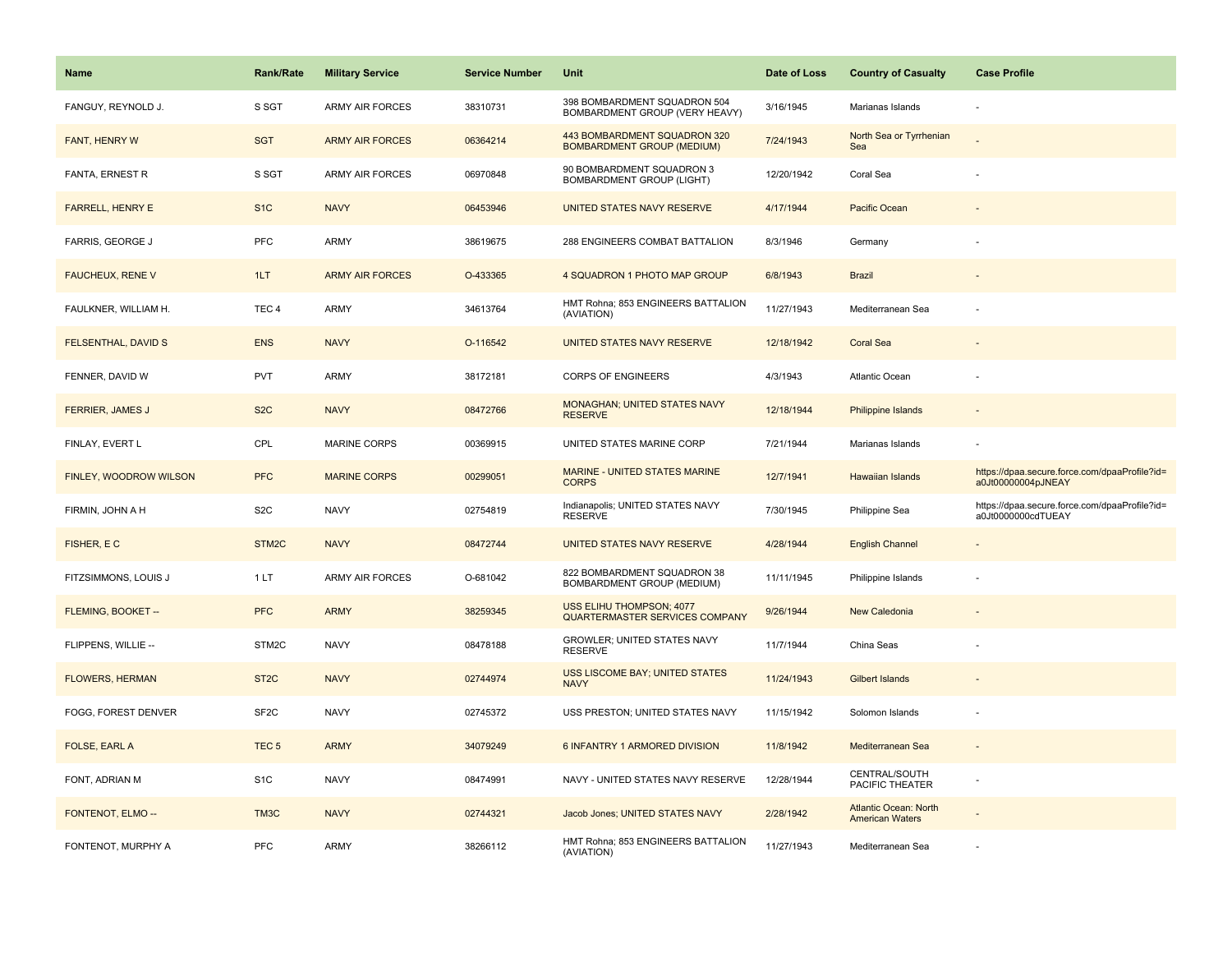| Name                         | Rank/Rate         | <b>Military Service</b> | <b>Service Number</b> | Unit                                                             | Date of Loss | <b>Country of Casualty</b>              | <b>Case Profile</b>                                                 |
|------------------------------|-------------------|-------------------------|-----------------------|------------------------------------------------------------------|--------------|-----------------------------------------|---------------------------------------------------------------------|
| FONTENOT, WALTER J           | F <sub>1</sub> C  | <b>NAVY</b>             | 02744358              | USS HOUSTON (CA-30); UNITED STATES<br><b>NAVY</b>                | 3/1/1942     | Java                                    |                                                                     |
| FONTENOT, WOODROW A          | ARM3C             | <b>NAVY</b>             | 02744760              | UNITED STATES NAVY                                               | 5/8/1942     | Coral Sea                               |                                                                     |
| <b>FORBES, RODNEY S</b>      | TEC <sub>5</sub>  | <b>ARMY</b>             | 38494120              | KYLE V JOHNSON; 1896 ENGINEERS<br><b>BATTALION (AVIATION)</b>    | 1/12/1945    | <b>China Seas</b>                       |                                                                     |
| FORD, WILLIAM R              | <b>LTJG</b>       | <b>NAVY</b>             | O-102492              | USS CUSHING; UNITED STATES NAVY<br><b>RESERVE</b>                | 11/13/1942   | Solomon Islands                         |                                                                     |
| FORT, BENNARD M              | <b>ACMM</b>       | <b>NAVY</b>             | 02746678              | USS SARATOGA; UNITED STATES NAVY                                 | 2/21/1945    | Bonin & Volcano Islands                 |                                                                     |
| FORTIER, JOHN F              | LT /JG/           | <b>NAVY</b>             | O-269104              | SUBMARINE Albacore; UNITED STATES<br>NAVY RESERVE                | 11/7/1944    | Japan                                   |                                                                     |
| <b>FOSTER, JESSIE E</b>      | S <sub>1</sub> C  | <b>NAVY</b>             | 08468577              | Dickerson; UNITED STATES NAVY<br><b>RESERVE</b>                  | 4/2/1945     | Japan                                   |                                                                     |
| FOURROUX, NATHAN I           | GM1C              | <b>NAVY</b>             | 02744167              | FRANKLIN; UNITED STATES NAVY                                     | 3/19/1945    | Japan                                   |                                                                     |
| <b>FOWLER, RAMON C</b>       | ARM3C             | <b>NAVY</b>             | 08469302              | UNITED STATES NAVY RESERVE                                       | 5/9/1945     | Marianas Islands                        |                                                                     |
| FRANK, RUDOLPH A             | S <sub>2</sub> C  | <b>NAVY</b>             | 02755231              | Indianapolis; UNITED STATES NAVY<br><b>RESERVE</b>               | 7/30/1945    | Philippine Sea                          | https://dpaa.secure.force.com/dpaaProfile?id=<br>a0Jt0000000cdTAEAY |
| FRANKLIN, MARTHAL N.         | S SGT             | <b>ARMY AIR FORCES</b>  | 18134153              | 335 BOMBARDMENT SQUADRON 95<br><b>BOMBARDMENT GROUP (HEAVY)</b>  | 7/26/1943    | North Sea or Tyrrhenian<br>Sea          |                                                                     |
| FRANSEN, ROBERT --           | Cpl               | <b>MARINE CORPS</b>     | 281290                | MARINE - UNITED STATES MARINE<br><b>CORPS</b>                    | 11/22/1942   | Solomon Islands                         |                                                                     |
| <b>FRAZIER, TOMMIE L</b>     | EM3C              | <b>NAVY</b>             | 08464264              | Extractor; UNITED STATES NAVY<br><b>RESERVE</b>                  | 1/24/1945    | <b>Central/South Pacific</b><br>Theater |                                                                     |
| FREDERICK, CHARLES DONALD    | EM2C              | <b>NAVY</b>             | 03684409              | USS Arizona; UNITED STATES NAVY                                  | 12/7/1941    | Hawaiian Islands                        | https://dpaa.secure.force.com/dpaaProfile?id=<br>a0Jt0000000BSZxEAO |
| <b>FREDERICK, FRANCOIS X</b> | <b>SGT</b>        | <b>ARMY AIR FORCES</b>  | 34155054              | 23 BOMBARDMENT SQUADRON 5<br><b>BOMBARDMENT GROUP (HEAVY)</b>    | 10/1/1943    | <b>New Hebrides</b>                     | https://dpaa.secure.force.com/dpaaProfile?id=<br>a0Jt0000000XdloEAC |
| FREDIEU, OVIDE A             | MM <sub>2</sub> C | <b>NAVY</b>             | 02744028              | USS LITTLE; UNITED STATES NAVY                                   | 9/5/1942     | Solomon Islands                         |                                                                     |
| FRENCH, FREDERICK O          | <b>SGT</b>        | <b>ARMY AIR FORCES</b>  | 38312585              | 831 BOMBARDMENT SQUADRON 485<br><b>BOMBARDMENT GROUP (HEAVY)</b> | 4/20/1944    | Mediterranean Sea                       |                                                                     |
| FRENCH, GEORGE B             | <b>T SGT</b>      | ARMY AIR FORCES         | 38171611              | 487 BOMBARDMENT SQUADRON 340<br>BOMBARDMENT GROUP (MEDIUM)       | 4/23/1943    | Tunisia                                 |                                                                     |
| <b>FUHRMANN, CHARLES S B</b> | 1 SGT             | <b>ARMY</b>             | 14017272              | <b>ARMY - 48 MATERIALS SQUADRON</b>                              | 6/11/1942    | PHILIPPINE ISLANDS                      |                                                                     |
| FUNCK, LOUIS J               | COX               | <b>NAVY</b>             | 02743653              | UNITED STATES NAVY                                               | 3/1/1942     | Indian Ocean                            |                                                                     |
| <b>GARRETT, CLEITUS R</b>    | 2LT               | <b>ARMY AIR FORCES</b>  | O-411825              | ARISAN MARU; 3 PURSUIT SQUADRON<br><b>24 PURSUIT GROUP</b>       | 10/24/1944   | China Seas                              |                                                                     |
| <b>GARRISON, HOMER PIRIE</b> | AOM3C             | <b>NAVY</b>             | 02749501              | UNITED STATES NAVY RESERVE                                       | 3/7/1945     | Wake Island                             | https://dpaa.secure.force.com/dpaaProfile?id=<br>a0Jt000001nzSGHEA2 |
| <b>GASCON, OSCAR A</b>       | S SGT             | <b>ARMY AIR FORCES</b>  | 18151016              | 751 BOMBARDMENT SQUADRON 457<br><b>BOMBARDMENT GROUP (HEAVY)</b> | 5/28/1944    | <b>English Channel</b>                  |                                                                     |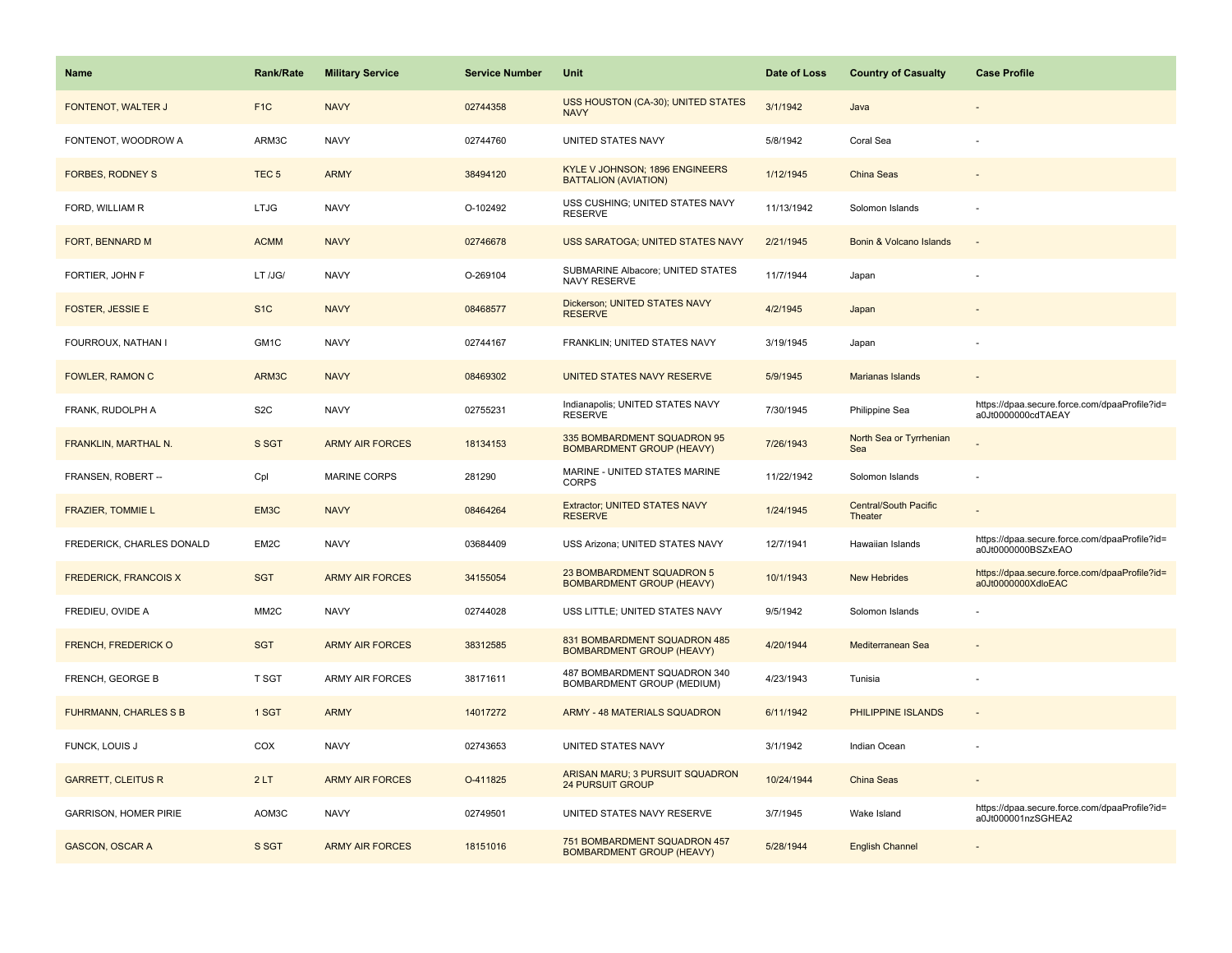| <b>Name</b>                 | Rank/Rate         | <b>Military Service</b> | <b>Service Number</b> | Unit                                                                  | Date of Loss | <b>Country of Casualty</b>                             | <b>Case Profile</b>                                                 |
|-----------------------------|-------------------|-------------------------|-----------------------|-----------------------------------------------------------------------|--------------|--------------------------------------------------------|---------------------------------------------------------------------|
| GAUDET, NEIL J              | T SGT             | <b>ARMY AIR FORCES</b>  | 14039691              | 321 BOMBARDMENT SQUADRON 90<br>BOMBARDMENT GROUP (HEAVY)              | 1/6/1943     | New Guinea                                             |                                                                     |
| <b>GENERES, MURRAY ST E</b> | <b>PFC</b>        | <b>ARMY</b>             | 34150595              | 142 INFANTRY 36 DIVISION                                              | 2/12/1944    | Italy                                                  |                                                                     |
| GERHART, WARRDELL X         | CPL               | <b>ARMY AIR FORCES</b>  | 38194747              | 32 PHOTO SQUADRON 5<br>RECONNAISSANCE GROUP                           | 4/20/1944    | Mediterranean Sea                                      |                                                                     |
| <b>GERMANY, ROBERT W</b>    | LT.               | <b>NAVY</b>             | O-063168              | <b>UNITED STATES NAVY</b>                                             | 3/1/1942     | <b>Indian Ocean</b>                                    |                                                                     |
| <b>GERSON, WILLIAM E</b>    | <b>PFC</b>        | <b>ARMY AIR FORCES</b>  | 07002695              | ARISAN MARU; HEADQUARTERS<br>SQUADRON 27 BOMBARDMENT GROUP<br>(LIGHT) | 10/24/1944   | China Seas                                             |                                                                     |
| <b>GIBSON, CURTIS W</b>     | S <sub>2</sub> C  | <b>NAVY</b>             | 08468783              | NAVY - UNITED STATES NAVY RESERVE                                     | 7/30/1945    | <b>PHILIPPINE SEA</b>                                  | https://dpaa.secure.force.com/dpaaProfile?id=<br>a0Jt0000000cdBREAY |
| GILMORE, HOWARD W           | CDR               | <b>NAVY</b>             | O-060210              | GROWLER; UNITED STATES NAVY                                           | 2/7/1943     | Australia                                              |                                                                     |
| <b>GJERSTAD, NORMAN M</b>   | F <sub>1</sub> C  | <b>NAVY</b>             | 02748580              | Mc Kean; UNITED STATES NAVY                                           | 11/17/1943   | Solomon Islands                                        |                                                                     |
| GLAPION, FERDINAND A        | STM1C             | <b>NAVY</b>             | 06455863              | LST-523; UNITED STATES NAVY<br><b>RESERVE</b>                         | 6/19/1944    | English Channel                                        |                                                                     |
| <b>GLASS, DUDLEY --</b>     | LT CDR            | <b>NAVY</b>             | O-074601              | DORADO; UNITED STATES NAVY<br><b>RESERVE</b>                          | 10/13/1943   | <b>Atlantic Ocean: North</b><br><b>American Waters</b> |                                                                     |
| GOLDEN, CURRY --            | STM1C             | <b>NAVY</b>             | 08466969              | Indianapolis; UNITED STATES NAVY<br><b>RESERVE</b>                    | 7/30/1945    | Philippine Sea                                         | https://dpaa.secure.force.com/dpaaProfile?id=<br>a0Jt0000000cd6eEAA |
| <b>GOLMON, JAMES A</b>      | S SGT             | <b>ARMY AIR FORCES</b>  | 38389510              | 72 BOMBARDMENT SQUADRON 5<br><b>BOMBARDMENT GROUP (HEAVY)</b>         | 5/18/1945    | <b>Borneo</b>                                          |                                                                     |
| <b>GONZALES, RAY A</b>      | S <sub>2</sub> C  | <b>NAVY</b>             | 02749343              | NAVY - UNITED STATES NAVY RESERVE                                     | 7/30/1945    | PHILIPPINE SEA                                         | https://dpaa.secure.force.com/dpaaProfile?id=<br>a0Jt0000000cd7IEAQ |
| <b>GONZALES, ROBERT J</b>   | AMM3C             | <b>NAVY</b>             | 02748772              | <b>UNITED STATES NAVY</b>                                             | 9/29/1944    | Pacific Ocean                                          | $\overline{a}$                                                      |
| GOSSETT, LEE V              | S SGT             | <b>ARMY AIR FORCES</b>  | 38225343              | 410 BOMBARDMENT SQUADRON 94<br>BOMBARDMENT GROUP (HEAVY)              | 5/21/1943    | North Sea or Tyrrhenian<br>Sea                         |                                                                     |
| <b>GRADY, ADOLPH B</b>      | S <sub>1</sub> C  | <b>NAVY</b>             | 04071456              | USS QUINCY; UNITED STATES NAVY<br><b>RESERVE</b>                      | 8/9/1942     | Solomon Islands                                        | $\sim$                                                              |
| <b>GRAPHIA, ANTHONY J</b>   | SC <sub>3</sub> C | <b>NAVY</b>             | 06456359              | SCAMP; UNITED STATES NAVY<br><b>RESERVE</b>                           | 12/5/1944    | Bonin & Volcano Islands                                | J.                                                                  |
| <b>GRAVES, CLYDE M</b>      | S <sub>1</sub> C  | <b>NAVY</b>             | 08470045              | <b>BULLHEAD; UNITED STATES NAVY</b><br><b>RESERVE</b>                 | 8/6/1945     | Timor                                                  |                                                                     |
| GRAY, JOHN P                | TEC <sub>5</sub>  | <b>ARMY</b>             | 34236248              | 69 TANK BATTALION 6 ARMORED<br><b>DIVISION</b>                        | 9/19/1944    | France                                                 |                                                                     |
| <b>GRAY, WALTER --</b>      | <b>PFC</b>        | <b>ARMY</b>             | 38312024              | SS CAPE SAN JUAN; 855 ENGINEERS<br><b>BATTALION (AVIATION)</b>        | 11/11/1943   | Fiji                                                   |                                                                     |
| <b>GRECO, FRANK P</b>       | 2LT               | ARMY                    | O-715387              | HEADQUARTERS SQUADRON 8<br>SERVICES GROUP                             | 9/2/1944     | New Guinea                                             |                                                                     |
| <b>GREEN, DELBERT L</b>     | <b>CRM</b>        | <b>NAVY</b>             | 02742330              | <b>CORVINA; UNITED STATES NAVY</b><br><b>RESERVE</b>                  | 11/16/1943   | <b>Marshall Islands</b>                                |                                                                     |
| GREEN, IKE --               | <b>PVT</b>        | ARMY                    | 38378748              | 29 CHEMICAL DECONTAMINATION<br><b>COMPANY</b>                         | 5/21/1944    | Hawaiian Islands                                       |                                                                     |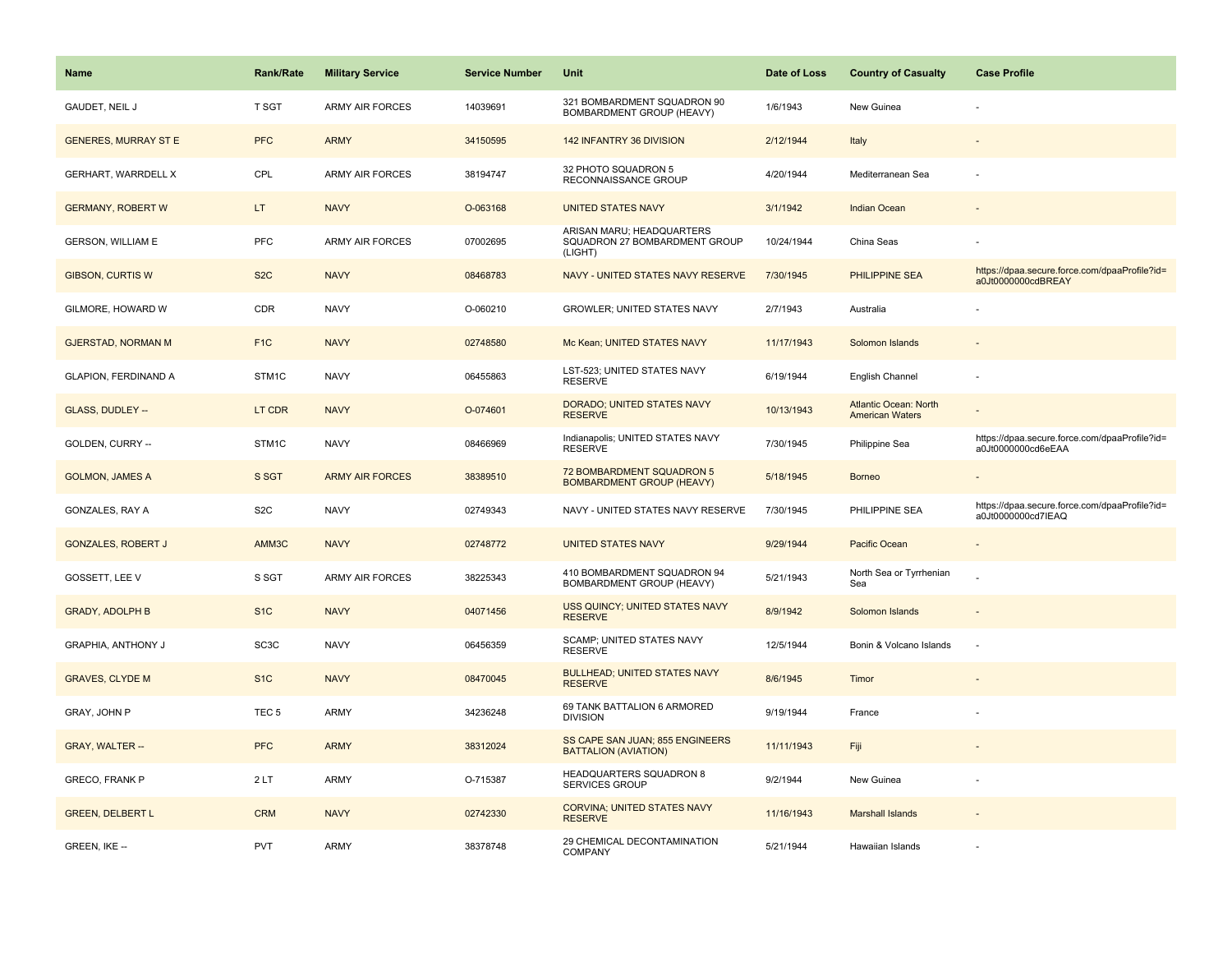| <b>Name</b>                    | <b>Rank/Rate</b>  | <b>Military Service</b> | <b>Service Number</b> | Unit                                                                  | Date of Loss | <b>Country of Casualty</b>     | <b>Case Profile</b>                                                 |
|--------------------------------|-------------------|-------------------------|-----------------------|-----------------------------------------------------------------------|--------------|--------------------------------|---------------------------------------------------------------------|
| <b>GREEN, NORVIN-</b>          | <b>CPL</b>        | <b>MARINE CORPS</b>     | 00915341              | <b>MARINE - UNITED STATES MARINE</b><br><b>CORPS</b>                  | 2/19/1945    | Bonin & Volcano Islands        |                                                                     |
| <b>GREENBERG, MARVIN--</b>     | LT /JG/           | <b>NAVY</b>             | O-124980              | UNITED STATES NAVY RESERVE                                            | 10/22/1944   | New Hebrides                   |                                                                     |
| <b>GREENE, ELBURN L</b>        | S SGT             | <b>ARMY AIR FORCES</b>  | 07008817              | 533 BOMBARDMENT SQUADRON 381<br><b>BOMBARDMENT GROUP (HEAVY)</b>      | 10/9/1943    | North Sea or Tyrrhenian<br>Sea |                                                                     |
| <b>GREENE, SAMUEL G</b>        | S <sub>1</sub> C  | <b>NAVY</b>             | 08467996              | NAVY - UNITED STATES NAVY RESERVE                                     | 7/30/1945    | PHILIPPINE SEA                 |                                                                     |
| <b>GREMILLION, ROY C</b>       | MM <sub>2</sub> C | <b>NAVY</b>             | 02744627              | <b>USS NORTHAMPTON; UNITED STATES</b><br><b>NAVY</b>                  | 11/30/1942   | Solomon Islands                |                                                                     |
| GRIFFIN, ALVIN S               | S <sub>2</sub> C  | <b>NAVY</b>             | 02751337              | NAVY - UNITED STATES NAVY RESERVE                                     | 11/10/1944   | ADMIRALTY ISLANDS              | https://dpaa.secure.force.com/dpaaProfile?id=<br>a0Jt0000000XeliEAC |
| <b>GRIFFIN, LAWRENCE JAMES</b> | <b>PFC</b>        | <b>MARINE CORPS</b>     | 00295032              | <b>USS Arizona</b>                                                    | 12/7/1941    | <b>Hawaiian Islands</b>        | https://dpaa.secure.force.com/dpaaProfile?id=<br>a0Jt00000004pIFEAY |
| <b>GRIFFIN, ROBERT J</b>       | PVT               | <b>MARINE CORPS</b>     | 00509953              | MARINE - UNITED STATES MARINE<br><b>CORPS</b>                         | 11/20/1943   | <b>GILBERT ISLANDS</b>         | https://dpaa.secure.force.com/dpaaProfile?id=<br>a0Jt0000000cchGEAQ |
| <b>GRILLET, JOHN J</b>         | 1LT               | <b>ARMY AIR FORCES</b>  | O-763170              | 35 FIGHTER SQUADRON 8 FIGHTER<br><b>GROUP</b>                         | 12/26/1944   | Philippine Islands             |                                                                     |
| GRIMALDI, WILLIAM --           | CBM               | <b>NAVY</b>             | 01620687              | UNITED STATES NAVY RESERVE                                            | 10/13/1942   | North Atlantic Ocean           |                                                                     |
| GRISSOM, OC C                  | SC <sub>2</sub> C | <b>NAVY</b>             | 02875436              | USS DEHAVEN; UNITED STATES NAVY                                       | 2/1/1943     | Solomon Islands                |                                                                     |
| <b>GROS, HERBERT J</b>         | <b>PVT</b>        | <b>ARMY</b>             | 14005488              | 6TH ARMORED INFANTRY BATTALION                                        | 6/4/1944     | Italy                          |                                                                     |
| <b>GROS, KENNETH CURTIS</b>    | <b>PFC</b>        | <b>MARINE CORPS</b>     | 00335007              | MARINE - UNITED STATES MARINE<br><b>CORPS</b>                         | 12/3/1942    | Solomon Islands                |                                                                     |
| <b>GROWS, PETER</b>            | TEC <sub>5</sub>  | <b>ARMY</b>             | 38311937              | ARMY - 855 ENGINEERS BATTALION<br>(AVIATION)                          | 11/11/1943   | FIJI                           |                                                                     |
| <b>GUELDNER, JOSEPH M</b>      | Y <sub>3</sub> C  | <b>NAVY</b>             | 05510978              | Edward Rutledge; UNITED STATES NAVY<br><b>RESERVE</b>                 | 11/12/1942   | <b>Coral Sea</b>               |                                                                     |
| GUIDRY, CLIFFORD --            | ARM3C             | <b>NAVY</b>             | 06448710              | UNITED STATES NAVY RESERVE                                            | 1/17/1944    | Alaska                         |                                                                     |
| <b>GUIDRY, DENNIS --</b>       | <b>PVT</b>        | <b>ARMY</b>             | 38483122              | HMT Rohna; 853 ENGINEERS BATTALION<br>(AVIATION)                      | 11/26/1943   | Mediterranean Sea              | https://dpaa.secure.force.com/dpaaProfile?id=<br>a0Jt0000000Xk26EAC |
| GUIDRY, JOSEPH W               | S <sub>2</sub> C  | <b>NAVY</b>             | 08473781              | UNITED STATES NAVY RESERVE                                            | 2/21/1945    | Bonin & Volcano Islands        |                                                                     |
| <b>GUIDRY, WILFRED C</b>       | <b>T SGT</b>      | <b>ARMY AIR FORCES</b>  | 14046598              | 874 BOMBARDMENT SQUADRON 498<br><b>BOMBARDMENT GROUP (VERY HEAVY)</b> | 1/14/1945    | Japan/Okinawa                  |                                                                     |
| GUILLORY, ROOSEVELT H.         | SGT               | <b>ARMY</b>             | 34006228              | 13 REGIMENT 1 ARMORED DIVISION                                        | 12/7/1942    | Tunisia                        |                                                                     |
| <b>GUILLOT, ALEXANDER B</b>    | F <sub>1C</sub>   | <b>NAVY</b>             | 06448772              | USS SCULPIN; UNITED STATES NAVY<br><b>RESERVE</b>                     | 11/19/1943   | Gilbert Islands                |                                                                     |
| GUILLOT, MURPHY U              | F <sub>1</sub> C  | <b>NAVY</b>             | 08479422              | NAVY - UNITED STATES NAVY RESERVE                                     | 7/30/1945    | PHILIPPINE SEA                 | https://dpaa.secure.force.com/dpaaProfile?id=<br>a0Jt0000000cchLEAQ |
| <b>GUY, GEORGE H</b>           | <b>ENS</b>        | <b>NAVY</b>             | O-184444              | UNITED STATES NAVY RESERVE                                            | 3/2/1943     | <b>Atlantic Ocean</b>          |                                                                     |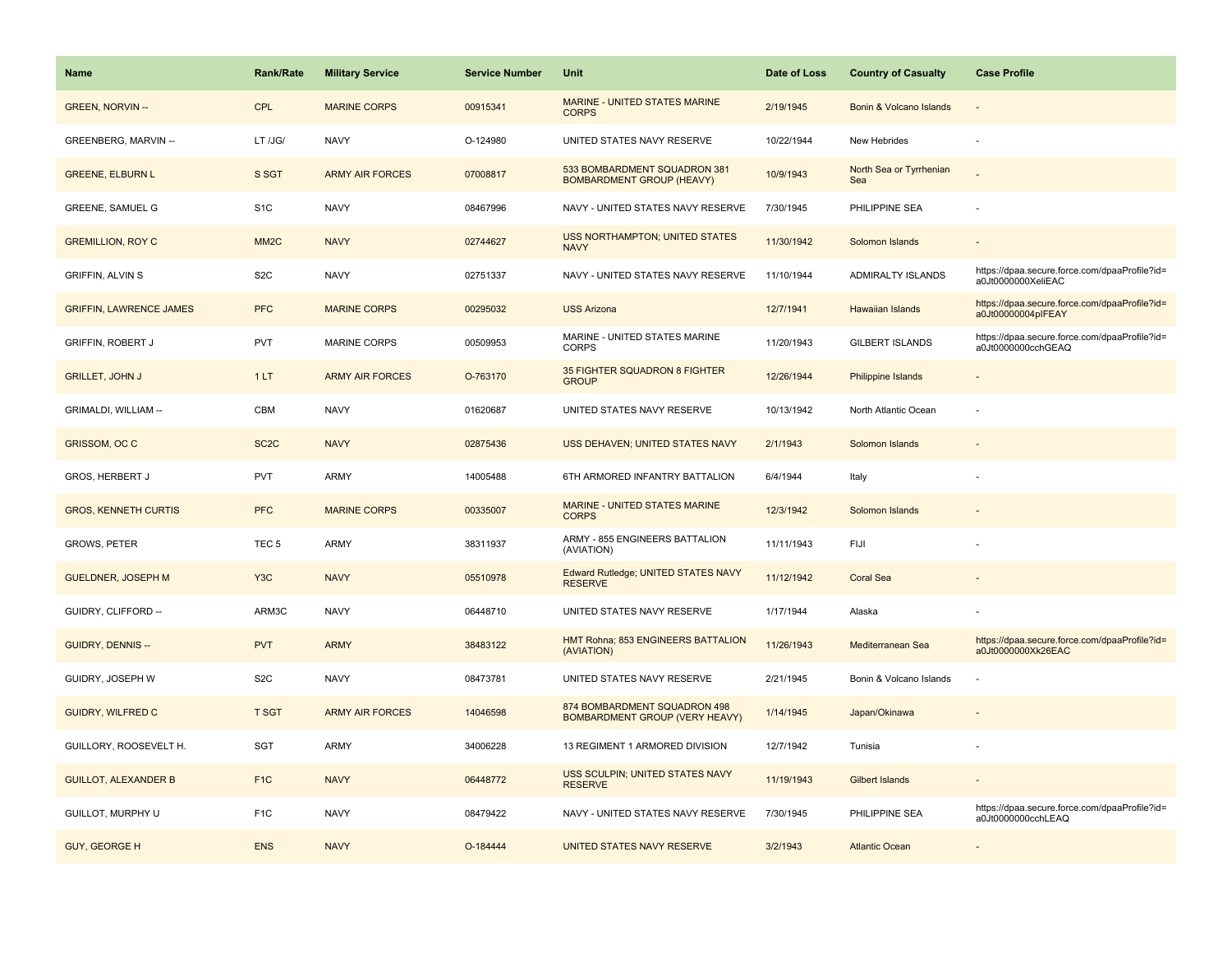| <b>Name</b>                | <b>Rank/Rate</b>  | <b>Military Service</b> | <b>Service Number</b> | Unit                                                                     | Date of Loss | <b>Country of Casualty</b>                   | <b>Case Profile</b>                                                 |
|----------------------------|-------------------|-------------------------|-----------------------|--------------------------------------------------------------------------|--------------|----------------------------------------------|---------------------------------------------------------------------|
| HALE, ROY O                | LT/JG/            | <b>NAVY</b>             | O-081325              | USS LEXINGTON; UNITED STATES NAVY                                        | 5/8/1942     | Coral Sea                                    |                                                                     |
| <b>HALE, TOM MCMOY</b>     | S <sub>2</sub> C  | <b>NAVY</b>             | 06440174              | USS JUNEAU; UNITED STATES NAVY<br><b>RESERVE</b>                         | 11/13/1942   | Solomon Islands                              |                                                                     |
| HALL, ARLIS I              | MM3C              | <b>NAVY</b>             | 02744634              | USS DEHAVEN; UNITED STATES NAVY                                          | 2/1/1943     | Solomon Islands                              |                                                                     |
| HALTERMAN, BENARD A        | MM <sub>1</sub> C | <b>NAVY</b>             | 02743536              | <b>NAVY - UNITED STATES NAVY</b>                                         | 11/10/1944   | <b>ADMIRALTY ISLANDS</b>                     |                                                                     |
| HARDIN, JOHN S             | 1LT               | <b>ARMY AIR FORCES</b>  | O-773376              | 794 BOMBARDMENT SQUADRON 468<br>BOMBARDMENT GROUP (VERY HEAVY)           | 6/1/1945     | Philippine Sea                               |                                                                     |
| <b>HARGRAVE, DUNICE --</b> | <b>PFC</b>        | <b>MARINE CORPS</b>     | 00276980              | <b>MARINE - UNITED STATES MARINE</b><br><b>CORPS</b>                     | 2/28/1942    | Java                                         |                                                                     |
| HARGROVE, WILLIAM          | <b>PVT</b>        | ARMY                    | 38335034              | ARMY - 466 ANTI AIRCRAFT ARTILLERY<br>AUTOMATIC WEAPONS BATTALION        | 12/12/1943   | <b>NEW HEBRIDES</b>                          | https://dpaa.secure.force.com/dpaaProfile?id=<br>a0Jt000001nzS2XEAU |
| <b>HARMON, VIRGIL R.</b>   | S SGT             | <b>ARMY AIR FORCES</b>  | 38174105              | 400 BOMBARDMENT SQUADRON 90<br><b>BOMBARDMENT GROUP (HEAVY)</b>          | 8/20/1943    | <b>New Guinea</b>                            | https://dpaa.secure.force.com/dpaaProfile?id=<br>a0Jt000001nzWghEAE |
| HARPER, VASCO --           | STM1C             | <b>NAVY</b>             | 08478202              | Indianapolis; UNITED STATES NAVY<br><b>RESERVE</b>                       | 7/30/1945    | Philippine Sea                               |                                                                     |
| <b>HARRELSON, VIRGIL C</b> | <b>SGT</b>        | <b>ARMY AIR FORCES</b>  | 38197434              | 17 SQUADRON 71 RECONNAISSANCE<br><b>GROUP</b>                            | 6/8/1944     | <b>New Guinea</b>                            |                                                                     |
| HARRINGTON, PRESTON --     | QM3C              | <b>NAVY</b>             | 02742906              | USS HOUSTON (CA-30); UNITED STATES<br><b>NAVY</b>                        | 3/1/1942     | Java                                         |                                                                     |
| <b>HARRIS, ERNEST C</b>    | GM3C              | <b>NAVY</b>             | 02744614              | USS ASTORIA; UNITED STATES NAVY                                          | 8/9/1942     | Solomon Islands                              |                                                                     |
| HARRISON, ACEY E           | <b>PFC</b>        | <b>ARMY</b>             | 38524843              | 14 INFANTRY 71 DIVISION                                                  | 3/26/1945    | Germany                                      |                                                                     |
| <b>HARRISON, LOUIS T</b>   | <b>T SGT</b>      | <b>ARMY AIR FORCES</b>  | 14071425              | 434th Bombardment Squadron, 12th<br>Bombardment Group (M)                | 7/4/1943     | Sicily                                       |                                                                     |
| HART, JAMES W.             | 1LT               | ARMY AIR FORCES         | O-795594              | 65 FIGHTER SQUADRON 57 FIGHTER<br><b>GROUP</b>                           | 8/8/1943     | Mediterranean Sea                            |                                                                     |
| <b>HARTZOG, SHELTON --</b> | <b>PFC</b>        | <b>MARINE CORPS</b>     | 00275948              | MARINE - UNITED STATES MARINE<br><b>CORPS</b>                            | 10/24/1944   | Pacific Ocean                                |                                                                     |
| HARVESON, HEROLD ALOYSIUS  | LT /JG/           | <b>NAVY</b>             | 078787                | USS Utah; UNITED STATES NAVY                                             | 12/7/1941    | Hawaiian Islands                             | https://dpaa.secure.force.com/dpaaProfile?id=<br>a0Jt000000sPLw6EAG |
| HARVEY, WILLIE             | <b>PVT</b>        | <b>ARMY</b>             | 38334815              | ARMY - 466 ANTI AIRCRAFT ARTILLERY<br><b>AUTOMATIC WEAPONS BATTALION</b> | 12/12/1943   | <b>NEW HEBRIDES</b>                          |                                                                     |
| HATCHER, WILLIAM R.        | T SGT             | <b>ARMY AIR FORCES</b>  | 38172903              | 400 BOMBARDMENT SQUADRON 90<br>BOMBARDMENT GROUP (HEAVY)                 | 8/20/1943    |                                              | https://dpaa.secure.force.com/dpaaProfile?id=<br>a0Jt000001nzY3uEAE |
| HATFIELD, ROBERT H         | S <sub>1</sub> C  | <b>NAVY</b>             | 06454636              | UNITED STATES NAVY RESERVE                                               | 3/11/1943    | North Atlantic Ocean                         |                                                                     |
| HAWKINS, WILLIAM M         | <b>SGT</b>        | <b>ARMY AIR FORCES</b>  | 14002113              | 301 BOMBARDMENT GROUP (HEAVY),<br>353 BOMBARDMENT SQUADRON               | 4/19/1944    | Sicily                                       |                                                                     |
| HAYDEL, EARL J             | <b>CPL</b>        | <b>ARMY AIR FORCES</b>  | 38497056              | 704 BOMBARDMENT SQUADRON 446<br><b>BOMBARDMENT GROUP (HEAVY)</b>         | 7/11/1944    | North Sea or Tyrrhenian<br>Sea               | https://dpaa.secure.force.com/dpaaProfile?id=<br>a0Jt0000000ccVoEAI |
| HEAP, EDWIN J              | B <sub>1</sub> C  | <b>NAVY</b>             | 02747610              | NAVY - UNITED STATES NAVY                                                | 2/18/1945    | <b>BONIN &amp; VOLCANO</b><br><b>ISLANDS</b> |                                                                     |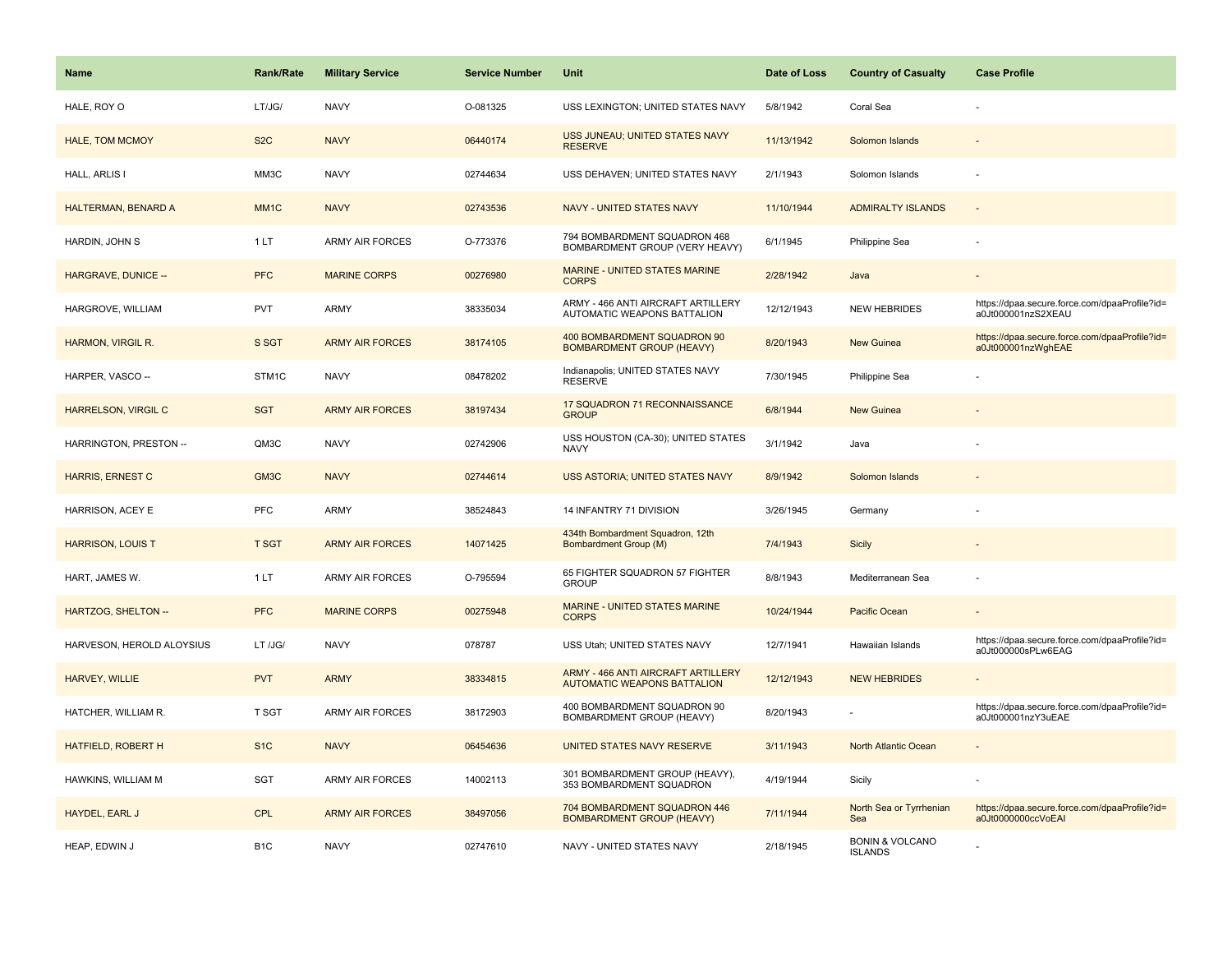| <b>Name</b>                 | <b>Rank/Rate</b> | <b>Military Service</b> | <b>Service Number</b> | Unit                                                       | Date of Loss | <b>Country of Casualty</b> | <b>Case Profile</b>                                                 |
|-----------------------------|------------------|-------------------------|-----------------------|------------------------------------------------------------|--------------|----------------------------|---------------------------------------------------------------------|
| <b>HEARD, TRAVIS HARTEN</b> | LT/JG/           | <b>NAVY</b>             | O-124665              | UNITED STATES NAVY RESERVE                                 | 7/4/1943     | Solomon Islands            |                                                                     |
| HEARD, WILLIE S             | 1LT              | ARMY                    | O-323027              | ARISAN MARU; 192 TANK BATTALION                            | 10/24/1944   | China Seas                 |                                                                     |
| <b>HEARN, TITUS E</b>       | <b>SSGT</b>      | <b>ARMY AIR FORCES</b>  | 34078231              | <b>22 ANTISUB SQUADRON</b>                                 | 4/21/1943    | <b>Atlantic Ocean</b>      |                                                                     |
| HEBERT, FRANCIS X           | Y3C              | <b>NAVY</b>             | 06441599              | USS MCCAWLEY; UNITED STATES NAVY<br><b>RESERVE</b>         | 6/30/1943    | Solomon Islands            |                                                                     |
| <b>HEBERT, JAMES G</b>      | <b>PFC</b>       | <b>ARMY</b>             | 18042237              | ARISAN MARU; 60 COAST ARTILLERY<br><b>REGIMENT</b>         | 10/24/1944   | China Seas                 |                                                                     |
| HEBERT, KENNETH C           | S SGT            | <b>ARMY AIR FORCES</b>  | 18149871              | 566 BOMBARDMENT SQUADRON 389<br>BOMBARDMENT GROUP (HEAVY)  | 4/11/1944    | Germany                    |                                                                     |
| <b>HEBERT, MELVIN R</b>     | S <sub>1</sub> C | <b>NAVY</b>             | 02744716              | USS HOUSTON (CA-30); UNITED STATES<br><b>NAVY</b>          | 3/1/1942     | Java                       |                                                                     |
| HEBERT, MORRIS P            | GM3C             | <b>NAVY</b>             | 06441149              | USS HELENA; UNITED STATES NAVY<br><b>RESERVE</b>           | 7/6/1943     | Solomon Islands            |                                                                     |
| <b>HEBERT, RAVILA --</b>    | <b>PVT</b>       | <b>ARMY</b>             | 38266687              | 607 QUARTERMASTER GROUP<br><b>REGIMENT COMPANY</b>         | 4/28/1944    | <b>English Channel</b>     |                                                                     |
| HEBERT, RAYMOND J           | <b>PVT</b>       | <b>ARMY AIR FORCES</b>  | 14001608              | 48 MATERIALS SQUADRON                                      | 6/30/1943    | Philippine Islands         |                                                                     |
| <b>HEBERT, WARREN P</b>     | S <sub>2</sub> C | <b>NAVY</b>             | 06445928              | USS PRESTON; UNITED STATES NAVY<br><b>RESERVE</b>          | 11/15/1942   | Solomon Islands            |                                                                     |
| HECKLER, EARL R             | 1 LT             | ARMY AIR FORCES         | O-789908              | 44 FIGHTER SQUADRON 18 FIGHTER<br><b>GROUP</b>             | 1/17/1944    | New Britain Island         |                                                                     |
| HEMMERLING, LEONARD R       | PR <sub>1C</sub> | <b>NAVY</b>             | 02747073              | ST. LO; UNITED STATES NAVY                                 | 10/25/1944   | <b>Philippine Sea</b>      |                                                                     |
| HENRY, LOUIS --             | STM2C            | <b>NAVY</b>             | 02749780              | Leary; UNITED STATES NAVY RESERVE                          | 12/24/1943   | North Atlantic Ocean       |                                                                     |
| <b>HENRY, WALTER G</b>      | <b>SGT</b>       | <b>ARMY</b>             | 34230967              | 440 FIELD ARTILLERY BATTALION 7<br><b>ARMORED DIVISION</b> | 12/23/1944   | <b>Belgium</b>             |                                                                     |
| HESTER, HUEY P              | S <sub>1</sub> C | <b>NAVY</b>             | 08476308              | UNITED STATES NAVY RESERVE                                 | 2/17/1945    | Bonin & Volcano Islands    |                                                                     |
| HESTER, LESTER C            | <b>PVT</b>       | <b>ARMY</b>             | 38267210              | HMT Rohna; 853 ENGINEERS BATTALION<br>(AVIATION)           | 11/26/1943   | Mediterranean Sea          | https://dpaa.secure.force.com/dpaaProfile?id=<br>a0Jt0000000XjnzEAC |
| HILL, CHARLES P             | <b>PFC</b>       | ARMY                    | 38385724              | 423 INFANTRY 106 DIVISION                                  | 5/8/1945     | Czechoslovakia             |                                                                     |
| HILL, JOEL A                | <b>PFC</b>       | <b>ARMY</b>             | 38173881              | 313 INFANTRY 79 DIVISION                                   | 12/19/1944   | Germany                    |                                                                     |
| HODGE, ROY RAY              | <b>PFC</b>       | <b>MARINE CORPS</b>     | 00290394              | MARINE - UNITED STATES MARINE<br><b>CORPS</b>              | 10/24/1944   | Pacific Ocean              |                                                                     |
| <b>HODGES, HOWARD W</b>     | S SGT            | <b>ARMY AIR FORCES</b>  | 20445723              | 17 SQUADRON 71 RECONNAISSANCE<br><b>GROUP</b>              | 6/8/1944     | New Guinea                 | https://dpaa.secure.force.com/dpaaProfile?id=<br>a0Jt000001nzT8FEAU |
| HOFFMAN, CHARLES W          | <b>PFC</b>       | ARMY                    | 34272300              | 436 COAST ARTILLERY BATTALION                              | 1/12/1942    | French Morocco             |                                                                     |
| HOFFPAUIR, NATHAN E         | S <sub>2</sub> C | <b>NAVY</b>             | 06441712              | UNITED STATES NAVY RESERVE                                 | 7/16/1942    | North Atlantic Ocean       |                                                                     |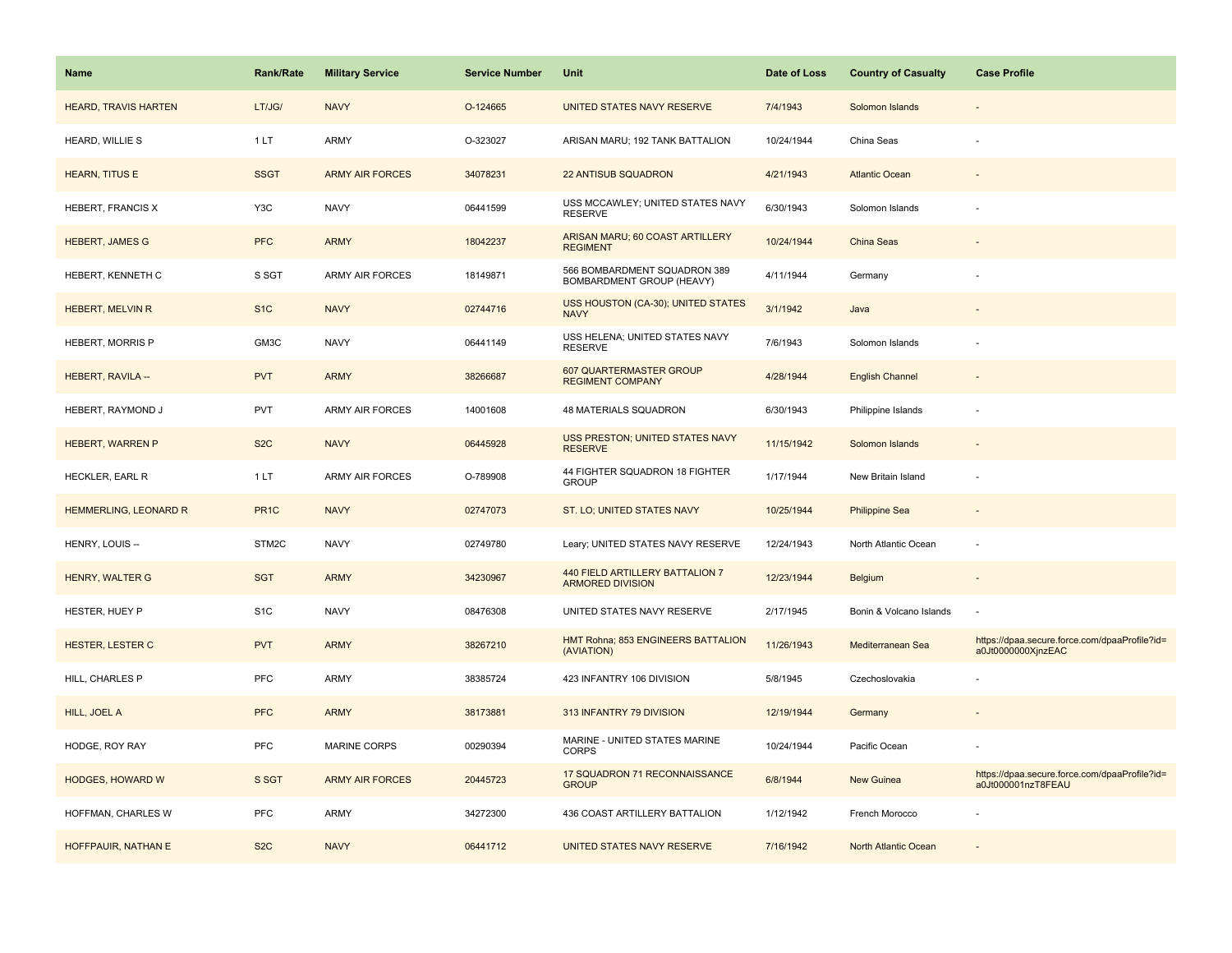| <b>Name</b>                 | <b>Rank/Rate</b> | <b>Military Service</b> | <b>Service Number</b> | Unit                                                              | Date of Loss | <b>Country of Casualty</b>                     | <b>Case Profile</b>                                                 |
|-----------------------------|------------------|-------------------------|-----------------------|-------------------------------------------------------------------|--------------|------------------------------------------------|---------------------------------------------------------------------|
| HOFFPAUIR, TU               | ARM2C            | <b>NAVY</b>             | 06457712              | USS WASP; UNITED STATES NAVY<br><b>RESERVE</b>                    | 11/24/1944   | Pacific Ocean                                  |                                                                     |
| HOGAN, DAVID ALLEN          | S <sub>2</sub> C | <b>NAVY</b>             | 06443093              | SS WILLIAM DAWES; UNITED STATES<br><b>NAVY RESERVE</b>            | 7/22/1942    | Australia                                      |                                                                     |
| HOGAN, JAMES E              | <b>ENS</b>       | <b>NAVY</b>             | O-086412              | USS HOUSTON (CA-30); UNITED STATES<br><b>NAVY</b>                 | 3/1/1942     | Java                                           |                                                                     |
| <b>HOLLAND, THOMAS J</b>    | S <sub>1</sub> C | <b>NAVY</b>             | 02744868              | NAVY - UNITED STATES NAVY                                         | 1/23/1942    | <b>PACIFIC OCEAN</b>                           |                                                                     |
| HOLLEY, CARL W.             | S SGT            | <b>ARMY AIR FORCES</b>  | 34155217              | 373 BOMBARDMENT SQUADRON 308<br>BOMBARDMENT GROUP (HEAVY)         | 4/18/1944    | China                                          |                                                                     |
| <b>HOLMES, CHARLES --</b>   | STM1C            | <b>NAVY</b>             | 02743978              | <b>UNITED STATES NAVY</b>                                         | 5/25/1942    | Virgin Islands                                 |                                                                     |
| HORN, GROVER G              | PHM2C            | <b>NAVY</b>             | 02746949              | NAVY - UNITED STATES NAVY                                         | 1/3/1944     | ATLANTIC OCEAN                                 |                                                                     |
| HORTON, FELTON E            | S SGT            | <b>ARMY AIR FORCES</b>  | 38224757              | 445 BOMBARDMENT SQUADRON 321<br><b>BOMBARDMENT GROUP (MEDIUM)</b> | 10/30/1943   | Mediterranean Sea                              |                                                                     |
| HOURCADE, PETER A           | AMM <sub>2</sub> | <b>NAVY</b>             | 02749816              | NAVY - UNITED STATES NAVY RESERVE                                 | 7/2/1946     | CHINA SEAS                                     | https://dpaa.secure.force.com/dpaaProfile?id=<br>a0Jt0000000XduOEAS |
| HOUSE, FRANK L              | S SGT            | <b>ARMY AIR FORCES</b>  | 14053775              | 70 BOMBARDMENT SQUADRON 38<br><b>BOMBARDMENT GROUP (MEDIUM)</b>   | 11/15/1942   | Solomon Islands                                |                                                                     |
| HOUSTON, JOHN HENRY         | 1LT              | <b>MARINE CORPS</b>     | O-020313              | MARINE - UNITED STATES MARINE<br><b>CORPS</b>                     | 5/1/1944     | Marshall Islands                               | https://dpaa.secure.force.com/dpaaProfile?id=<br>a0Jt000001mNsmjEAC |
| <b>HOWELL, RICHARD C.</b>   | <b>PVT</b>       | <b>ARMY</b>             | 38336612              | <b>712 TANK BATTALION</b>                                         | 7/3/1944     | France                                         |                                                                     |
| HOWELL, ROBERT K            | EM3C             | <b>NAVY</b>             | 06457225              | USS LISCOME BAY; UNITED STATES<br>NAVY RESERVE                    | 11/24/1943   | Gilbert Islands                                |                                                                     |
| HUBBARD, LEONARD W          | SM3C             | <b>NAVY</b>             | 06447589              | UNITED STATES NAVY RESERVE                                        | 1/27/1944    | North Atlantic Ocean                           |                                                                     |
| HUGHES, ALBERT T            | LT.              | <b>NAVY</b>             | O-162625              | NAVY - UNITED STATES NAVY RESERVE                                 | 6/16/1945    | RYUKYUS ISLANDS                                |                                                                     |
| <b>HUGUET, LESTER DAVID</b> | <b>PVT</b>       | <b>MARINE CORPS</b>     | 00434211              | <b>MARINE - UNITED STATES MARINE</b><br><b>CORPS</b>              | 11/20/1943   | Gilbert Islands                                | https://dpaa.secure.force.com/dpaaProfile?id=<br>a0Jt0000000BS6IEAG |
| HULLINGER, WILLIAM VERNON   | PFC              | <b>MARINE CORPS</b>     | 00348247              | MARINE - UNITED STATES MARINE<br><b>CORPS</b>                     | 11/20/1943   | Gilbert Islands                                | https://dpaa.secure.force.com/dpaaProfile?id=<br>a0Jt0000000Llc6EAC |
| HUMMEL, COMPTON R           | LT.              | <b>NAVY</b>             | O-121957              | NAVY - UNITED STATES NAVY RESERVE                                 | 1/13/1945    | <b>CENTRAL/SOUTH</b><br><b>PACIFIC THEATER</b> |                                                                     |
| HUNTER, ROBERT R            | 1LT              | <b>ARMY AIR FORCES</b>  | O-392448              | 28 FIGHTER SQUADRON 37 FIGHTER<br><b>GROUP</b>                    | 3/3/1943     | Panama                                         |                                                                     |
| <b>HUTCHENS, CHARLES R</b>  | 1LT              | <b>ARMY AIR FORCES</b>  | O-735381              | 328 BOMBARDMENT SQUADRON 93<br><b>BOMBARDMENT GROUP (HEAVY)</b>   | 10/18/1943   | North Sea or Tyrrhenian<br>Sea                 |                                                                     |
| HUVAL, IVAN JOSEPH          | SEA1             | <b>NAVY</b>             | 2744856               | USS Arizona; UNITED STATES NAVY                                   | 12/7/1941    | Hawaiian Islands                               | https://dpaa.secure.force.com/dpaaProfile?id=<br>a0Jt000000mpmqzEAA |
| HUX, LESLIE CREADE          | <b>PFC</b>       | <b>MARINE CORPS</b>     | 00291867              | MARINE - UNITED STATES MARINE<br><b>CORPS</b>                     | 12/7/1941    | Hawaiian Islands                               | https://dpaa.secure.force.com/dpaaProfile?id=<br>a0Jt00000004pJXEAY |
| HUYE, GEORGE A              | PFC              | <b>ARMY AIR FORCES</b>  | 38493212              | 32 PHOTO SQUADRON 5<br>RECONNAISSANCE GROUP                       | 4/20/1944    | Mediterranean Sea                              |                                                                     |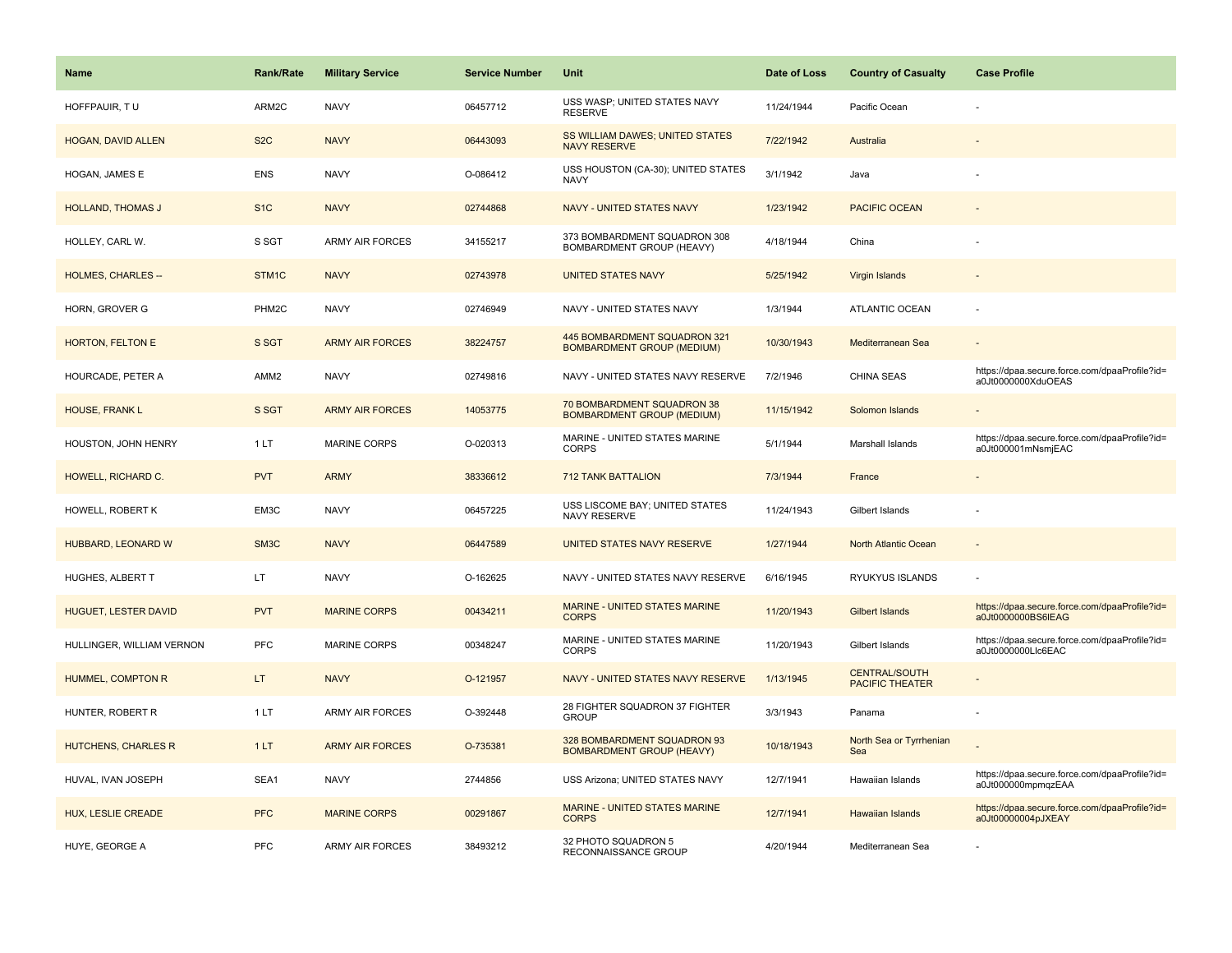| <b>Name</b>                 | <b>Rank/Rate</b>  | <b>Military Service</b> | <b>Service Number</b> | Unit                                                                       | Date of Loss | <b>Country of Casualty</b>                   | <b>Case Profile</b>                                                 |
|-----------------------------|-------------------|-------------------------|-----------------------|----------------------------------------------------------------------------|--------------|----------------------------------------------|---------------------------------------------------------------------|
| <b>HYMEL, LIONEL T</b>      | <b>CPL</b>        | <b>ARMY</b>             | 34152520              | <b>USAT J.W. McAndrews; INFANTRY</b>                                       | 3/13/1945    | Portugal                                     |                                                                     |
| IRWIN, NELSON N             | PFC               | ARMY                    | 34070009              | 16 ENGINEERS BATTALION 1 ARMORED<br><b>DIVISION</b>                        | 2/3/1943     | Tunisia                                      |                                                                     |
| <b>JACKSON, AUGUST N</b>    | TM <sub>2</sub> C | <b>NAVY</b>             | 02747468              | <b>GRAYBACK; UNITED STATES NAVY</b>                                        | 3/28/1944    | China Seas                                   |                                                                     |
| JACKSON, HUGH O             | <b>PVT</b>        | <b>ARMY</b>             | 38473705              | 44 ENGINEERS COMBAT BATTALION                                              | 12/20/1945   | Germany                                      |                                                                     |
| <b>JACKSON, ROLAND OTTO</b> | ARM3C             | <b>NAVY</b>             | 02746788              | VC-28 (VT-28), Henderson Field, USS<br><b>CHENANGO; UNITED STATES NAVY</b> | 4/8/1943     | Solomon Islands                              |                                                                     |
| JACOBS, FRED E              | S <sub>1</sub> C  | <b>NAVY</b>             | 08466291              | NAVY - UNITED STATES NAVY RESERVE                                          | 2/21/1945    | <b>BONIN &amp; VOLCANO</b><br><b>ISLANDS</b> |                                                                     |
| JACOBS, WILLIE --           | MATT2C            | <b>NAVY</b>             | 06440590              | USS WASP; UNITED STATES NAVY<br><b>RESERVE</b>                             | 9/15/1942    | Solomon Islands                              |                                                                     |
| JACOBSON, SIDNEY W.         | 2LT               | <b>ARMY AIR FORCES</b>  | O-431455              | 13 BOMBARDMENT SQUADRON 3<br><b>BOMBARDMENT GROUP (LIGHT)</b>              | 5/25/1942    | New Guinea                                   |                                                                     |
| JEFFERSON, CALVIN J         | MATT2C            | <b>NAVY</b>             | 02747784              | USS WASP; UNITED STATES NAVY                                               | 9/15/1942    | Solomon Islands                              |                                                                     |
| JEFFERSON, JOHNNY           | ST <sub>2</sub> C | <b>NAVY</b>             | 02743066              | NAVY - UNITED STATES NAVY                                                  | 11/10/1944   | ADMIRALTY ISLANDS                            | https://dpaa.secure.force.com/dpaaProfile?id=<br>a0Jt0000000XfZgEAK |
| JOHNS, BARRON --            | LT /JG/           | <b>NAVY</b>             | O-176601              | UNITED STATES NAVY RESERVE                                                 | 2/18/1945    | <b>Pacific Ocean</b>                         |                                                                     |
| JOHNSON, GEORGE W           | 2LT               | <b>MARINE CORPS</b>     | O-011739              | MARINE - UNITED STATES MARINE<br><b>CORPS</b>                              | 3/28/1943    | ** Documentation Errors                      |                                                                     |
| <b>JOHNSON, SHIRLEY A</b>   | EM <sub>1C</sub>  | <b>NAVY</b>             | 02746007              | <b>NAVY - UNITED STATES NAVY</b>                                           | 11/10/1944   | <b>ADMIRALTY ISLANDS</b>                     | https://dpaa.secure.force.com/dpaaProfile?id=<br>a0Jt0000000XfZqEAK |
| JONES, ERCIL --             | <b>T SGT</b>      | <b>ARMY AIR FORCES</b>  | 10601048              | 12 REPLACEMENT CONTROL DEPOT                                               | 1/3/1945     | Germany                                      |                                                                     |
| JONES, FLOYD BAXTER         | MATT2C            | <b>NAVY</b>             | 02743559              | <b>USS Arizona; UNITED STATES NAVY</b>                                     | 12/7/1941    | <b>Hawaiian Islands</b>                      | https://dpaa.secure.force.com/dpaaProfile?id=<br>a0Jt0000000BRomEAG |
| JONES, JESSE RAYFORD        | PFC               | <b>MARINE CORPS</b>     | 00309539              | MARINE - UNITED STATES MARINE<br><b>CORPS</b>                              | 7/6/1943     | Solomon Islands                              |                                                                     |
| JONES, JOHN R.              | Pvt               | <b>ARMY AIR FORCES</b>  | 7002613               | 91 BOMBARDMENT SQUADRON 27<br><b>BOMBARDMENT GROUP (LIGHT)</b>             | 4/8/1942     | Philippine Islands                           |                                                                     |
| JONES, THOMAS RAYMOND       | <b>ENS</b>        | <b>NAVY</b>             | 096268                | USS Arizona; UNITED STATES NAVY<br><b>RESERVE</b>                          | 12/7/1941    | Hawaiian Islands                             | https://dpaa.secure.force.com/dpaaProfile?id=<br>a0Jt00000004oI8EAI |
| JONES, WESLEY D             | <b>PFC</b>        | <b>ARMY AIR FORCES</b>  | 38185953              | 831 BOMBARDMENT SQUADRON 485<br><b>BOMBARDMENT GROUP (HEAVY)</b>           | 4/20/1944    | Mediterranean Sea                            |                                                                     |
| JORDAN, NYLON F             | <b>PFC</b>        | <b>ARMY AIR FORCES</b>  | 14014562              | ARISAN MARU; 17 BOMBARDMENT<br>SQUADRON 27 BOMBARDMENT GROUP<br>(LIGHT)    | 10/24/1944   | China Seas                                   |                                                                     |
| KARTER, LEO C               | S <sub>2</sub> C  | <b>NAVY</b>             | 02754874              | NAVY - UNITED STATES NAVY RESERVE                                          | 7/30/1945    | <b>PHILIPPINE SEA</b>                        | https://dpaa.secure.force.com/dpaaProfile?id=<br>a0Jt0000000Lm9FEAS |
| KELLY, HARLEY A             | S SGT             | <b>ARMY AIR FORCES</b>  | 38185517              | 301 BOMBARDMENT GROUP (HEAVY),<br>353 BOMBARDMENT SQUADRON                 | 1/21/1944    | Mediterranean Sea                            |                                                                     |
| KELLY, WALTER T.            | <b>T SGT</b>      | <b>ARMY AIR FORCES</b>  | 14040497              | 448 BOMBARDMENT GROUP (HEAVY)                                              | 1/5/1944     | North Sea or Tyrrhenian<br>Sea               |                                                                     |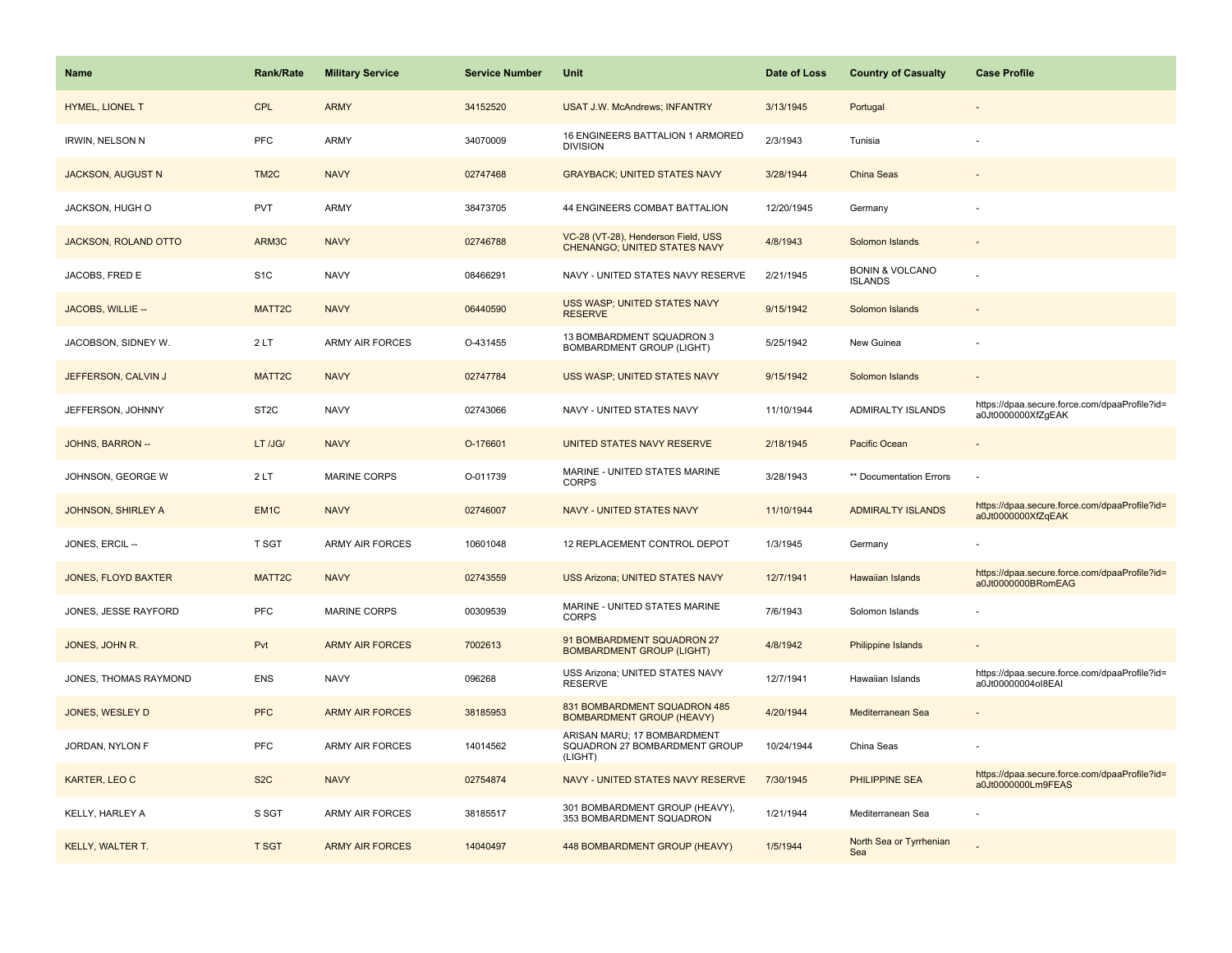| Name                       | <b>Rank/Rate</b> | <b>Military Service</b> | <b>Service Number</b> | Unit                                                        | Date of Loss | <b>Country of Casualty</b>                   | <b>Case Profile</b>                                                 |
|----------------------------|------------------|-------------------------|-----------------------|-------------------------------------------------------------|--------------|----------------------------------------------|---------------------------------------------------------------------|
| KENDRICK, WILLIAM W        | AS               | <b>NAVY</b>             | 06443500              | UNITED STATES NAVY RESERVE                                  | 8/3/1942     | Atlantic Ocean                               |                                                                     |
| <b>KERNS, JOHN IRVING</b>  | Pvt              | <b>MARINE CORPS</b>     | 348233                | MARINE - UNITED STATES MARINE<br><b>CORPS</b>               | 10/16/1942   | <b>Gilbert Islands</b>                       |                                                                     |
| KIEFFER, LOUIS H           | S <sub>2</sub> C | <b>NAVY</b>             | 02753340              | NAVY - UNITED STATES NAVY RESERVE                           | 2/26/1945    | CENTRAL/SOUTH<br>PACIFIC THEATER             |                                                                     |
| KILLIAN, HARVEY --         | F <sub>2</sub> C | <b>NAVY</b>             | 06440125              | USS JUNEAU; UNITED STATES NAVY<br><b>RESERVE</b>            | 11/13/1942   | Solomon Islands                              |                                                                     |
| KING, EDWARD W             | EM2C             | <b>NAVY</b>             | 02748134              | BONEFISH; UNITED STATES NAVY                                | 7/14/1945    | Sea of Japan                                 |                                                                     |
| <b>KING, MILTON R</b>      | PHOM3C           | <b>NAVY</b>             | 03604120              | OMMANEY BAY; UNITED STATES NAVY                             | 1/4/1945     | Philippine Islands                           |                                                                     |
| KISTNER, VERNON R          | 1LT              | <b>MARINE CORPS</b>     | O-022239              | MARINE - FMF 1 MAW MAG-14 VMB-423                           | 6/23/1945    | <b>NEW BRITAIN ISLAND</b>                    | $\sim$                                                              |
| <b>KLING, FREDERICK J</b>  | WT <sub>2C</sub> | <b>NAVY</b>             | 06445584              | NAVY - UNITED STATES NAVY RESERVE                           | 2/21/1945    | <b>BONIN &amp; VOLCANO</b><br><b>ISLANDS</b> |                                                                     |
| KNIPPER, JACOB R           | COX              | <b>NAVY</b>             | 06441258              | USS LISCOME BAY; UNITED STATES<br>NAVY RESERVE              | 11/24/1943   | Gilbert Islands                              |                                                                     |
| KOEPP, GEORGE L            | ARM2C            | <b>NAVY</b>             | 06445821              | UNITED STATES NAVY RESERVE                                  | 6/17/1944    | <b>Pacific Ocean</b>                         |                                                                     |
| KOSTER, HERBERT A          | LT/JG/           | <b>NAVY</b>             | O-291137              | UNITED STATES NAVY RESERVE                                  | 1/15/1945    | Formosa                                      |                                                                     |
| <b>KRAEMER, CLYDE A</b>    | COX              | <b>NAVY</b>             | 02743649              | Asheville; UNITED STATES NAVY                               | 3/3/1942     | <b>Indian Ocean</b>                          |                                                                     |
| KRISLE, BRYAN --           | <b>T SGT</b>     | <b>ARMY AIR FORCES</b>  | 06229918              | HEADQUARTERS SQUADRON 3<br><b>BOMBARDMENT GROUP (LIGHT)</b> | 1/7/1943     | Australia                                    |                                                                     |
| <b>KROEPER, FRANK A</b>    | S <sub>1</sub> C | <b>NAVY</b>             | 08482039              | NAVY - UNITED STATES NAVY RESERVE                           | 11/10/1944   | <b>ADMIRALTY ISLANDS</b>                     | https://dpaa.secure.force.com/dpaaProfile?id=<br>a0Jt0000000XfykEAC |
| KRON, HERMAN E             | GM3C             | <b>NAVY</b>             | 06440933              | NAVY - UNITED STATES NAVY RESERVE                           | 7/30/1945    | PHILIPPINE SEA                               |                                                                     |
| <b>KYNERD, MARVIN EARL</b> | S <sub>2</sub> C | <b>NAVY</b>             | 02747449              | Neosho; UNITED STATES NAVY                                  | 5/7/1942     | <b>Coral Sea</b>                             |                                                                     |
| LA COMBE, JOSEPH L         | LT.              | <b>NAVY</b>             | O-073646              | USS PECOS; UNITED STATES NAVY                               | 3/1/1942     | Indian Ocean                                 |                                                                     |
| <b>LABIT, MERVIN P</b>     | S <sub>2</sub> C | <b>NAVY</b>             | 02747027              | <b>USS VINCENNES; UNITED STATES NAVY</b>                    | 8/9/1942     | Solomon Islands                              |                                                                     |
| LABORDE, JOSEPH --         | BM2C             | <b>NAVY</b>             | 02745464              | Rowan; UNITED STATES NAVY                                   | 9/11/1943    | North or Tyrrhenian Seas                     | $\sim$                                                              |
| LACAZE, EDWARD --          | S <sub>1C</sub>  | <b>NAVY</b>             | 02745853              | <b>UNITED STATES NAVY</b>                                   | 1/2/1943     | Panama                                       |                                                                     |
| LAFLEUR, JOSEPH V          | 1st Lt           | <b>ARMY</b>             | O-413997              | SHINYO MARU; HEADQUARTERS<br>SQUADRON 19 BOMBARDMENT GROUP  | 9/7/1944     | Philippine Islands                           |                                                                     |
| LAFRANCE, J H              | SEA1             | <b>NAVY</b>             | 02753558              | NAVY - UNITED STATES NAVY RESERVE                           | 11/10/1944   | <b>ADMIRALTY ISLANDS</b>                     | https://dpaa.secure.force.com/dpaaProfile?id=<br>a0Jt0000000XfyfEAC |
| LAGARDE, PHILIP J          | S SGT            | ARMY AIR FORCES         | 14053760              | 319 BOMBARDMENT SQUADRON 90<br>BOMBARDMENT GROUP (HEAVY)    | 12/1/1943    | New Guinea                                   |                                                                     |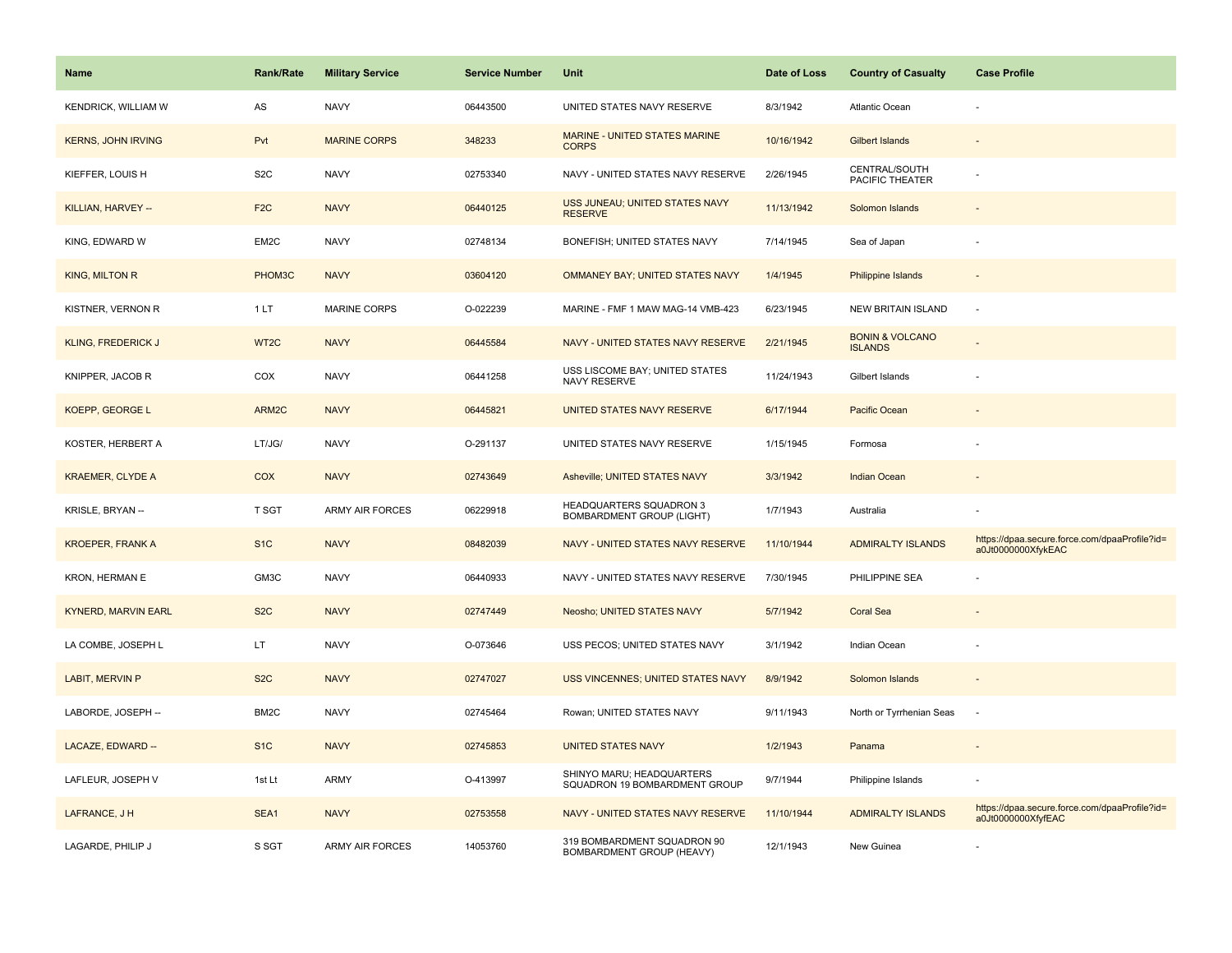| <b>Name</b>            | <b>Rank/Rate</b>  | <b>Military Service</b>     | <b>Service Number</b> | Unit                                                             | Date of Loss | <b>Country of Casualty</b>                   | <b>Case Profile</b>                                                 |
|------------------------|-------------------|-----------------------------|-----------------------|------------------------------------------------------------------|--------------|----------------------------------------------|---------------------------------------------------------------------|
| LAICHE, ANICET A       | S SGT             | <b>ARMY</b>                 | 38052408              | 143 INFANTRY 36 DIVISION                                         | 1/21/1944    | Italy                                        |                                                                     |
| LAMBERT, GEORGE S      | CDR               | <b>NAVY</b>                 | O-074930              | UNITED STATES NAVY                                               | 10/9/1943    | North or Tyrrhenian Seas                     | $\overline{\phantom{a}}$                                            |
| LAND, GARLAND V        | <b>SGT</b>        | <b>ARMY AIR FORCES</b>      | 18140177              | 871 BOMBARDMENT SQUADRON 497<br>BOMBARDMENT GROUP (VERY HEAVY)   | 12/18/1944   | Bonin & Volcano Islands                      |                                                                     |
| LANDRY, DUPONT P       | LT/JG/            | <b>NAVY</b>                 | O-106316              | UNITED STATES NAVY RESERVE                                       | 10/26/1942   | New Hebrides                                 |                                                                     |
| <b>LANDRY, LARRY D</b> | 2LT               | <b>ARMY AIR FORCES</b>      | O-378814              | <b>20 PURSUIT GROUP</b>                                          | 1/27/1942    | Java                                         |                                                                     |
| LANDRY, MARSELUS H     | SF3C              | <b>NAVY</b>                 | 06441428              | NAVY - UNITED STATES NAVY RESERVE                                | 2/21/1945    | <b>BONIN &amp; VOLCANO</b><br><b>ISLANDS</b> |                                                                     |
| LANDRY, RAYMOND J      | STM1C             | <b>NAVY</b>                 | 06458033              | Partridge; UNITED STATES NAVY<br><b>RESERVE</b>                  | 6/11/1944    | <b>English Channel</b>                       |                                                                     |
| LANDRY, WILBERT --     | <b>PVT</b>        | <b>ARMY AIR FORCES</b>      | 38483000              | HMT Rohna; 853 ENGINEERS BATTALION<br>(AVIATION)                 | 11/26/1943   | Mediterranean Sea                            | https://dpaa.secure.force.com/dpaaProfile?id=<br>a0Jt0000000XjJ1EAK |
| LANGLEY, ARCHIE C      | S <sub>2</sub> C  | <b>NAVY</b>                 | 06445778              | USS PRESTON; UNITED STATES NAVY<br><b>RESERVE</b>                | 11/15/1942   | Solomon Islands                              |                                                                     |
| LANGLEY, LOYD --       | S <sub>2</sub> C  | <b>NAVY</b>                 | 06445777              | USS PRESTON; UNITED STATES NAVY<br><b>RESERVE</b>                | 11/15/1942   | Solomon Islands                              |                                                                     |
| LANGLINAIS, CLAUDE O   | <b>SGT</b>        | <b>ARMY AIR FORCES</b>      | 14071332              | 388 BOMBARDMENT SQUADRON 312<br><b>BOMBARDMENT GROUP (LIGHT)</b> | 2/21/1944    | <b>New Guinea</b>                            |                                                                     |
| LANKFORD, CYRIL I      | 2LT               | ARMY AIR FORCES             | O-795269              | 756 BOMBARDMENT SQUADRON 459<br>BOMBARDMENT GROUP (HEAVY)        | 1/9/1944     | Atlantic Ocean: North<br>American Waters     |                                                                     |
| LANN, CARL J           | <b>CBM</b>        | <b>NAVY</b>                 | 02738687              | USS HOUSTON (CA-30); UNITED STATES<br><b>NAVY</b>                | 3/1/1942     | Java                                         |                                                                     |
| LARRIVIERE, SIDNEY G   | F <sub>1</sub> C  | <b>NAVY</b>                 | 02742541              | UNITED STATES NAVY                                               | 10/17/1941   | Atlantic Ocean                               |                                                                     |
| LATIGUE, JACKSON --    | STM1C             | <b>NAVY</b>                 | 08466926              | Indianapolis; UNITED STATES NAVY<br><b>RESERVE</b>               | 7/30/1945    | <b>Philippine Sea</b>                        | https://dpaa.secure.force.com/dpaaProfile?id=<br>a0Jt0000000LIRwEAK |
| LATINO, MICHAEL E      | SC <sub>2</sub> C | <b>NAVY</b>                 | 02745216              | USS ASTORIA; UNITED STATES NAVY                                  | 8/9/1942     | Solomon Islands                              |                                                                     |
| LAULAND, JOHN E        | SM <sub>3</sub> C | <b>NAVY</b>                 | 02747231              | <b>UNITED STATES NAVY</b>                                        | 1/11/1943    | North Atlantic Ocean                         |                                                                     |
| LAUVE, JOSEPH E        | <b>T SGT</b>      | ARMY AIR FORCES             | 34290148              | 424 BOMBARDMENT SQUADRON 307<br>BOMBARDMENT GROUP (HEAVY)        | 7/6/1943     | Solomon Islands                              |                                                                     |
| LAZAROE, WALTER JOHN   | <b>PVT</b>        | <b>MARINE CORPS</b>         | 00369817              | MARINE - UNITED STATES MARINE<br><b>CORPS</b>                    | 9/27/1942    | <b>SOLOMON ISLANDS</b>                       |                                                                     |
| LEAR, JAMES B          | 1 LT              | ARMY AIR FORCES             | O-662806              | 423 BOMBARDMENT SQUADRON 306<br>BOMBARDMENT GROUP (HEAVY)        | 5/1/1943     | France                                       |                                                                     |
| LEBERT, HARRY          | <b>PFC</b>        | <b>MARINE CORPS RESERVE</b> | 00477897              | MARINE - UNITED STATES MARINE<br><b>CORPS</b>                    | 6/16/1944    | <b>SAIPAN</b>                                | https://dpaa.secure.force.com/dpaaProfile?id=<br>a0Jt000001DacusEAB |
| LEBLANC, G J           | RM1               | <b>NAVY</b>                 | 02745852              | DICKERSON; UNITED STATES NAVY                                    | 4/2/1945     | Japan                                        |                                                                     |
| LEBLANC, STERLING J    | SC <sub>3</sub> C | <b>NAVY</b>                 | 06451343              | UNITED STATES NAVY RESERVE                                       | 4/14/1945    | <b>Philippine Sea</b>                        |                                                                     |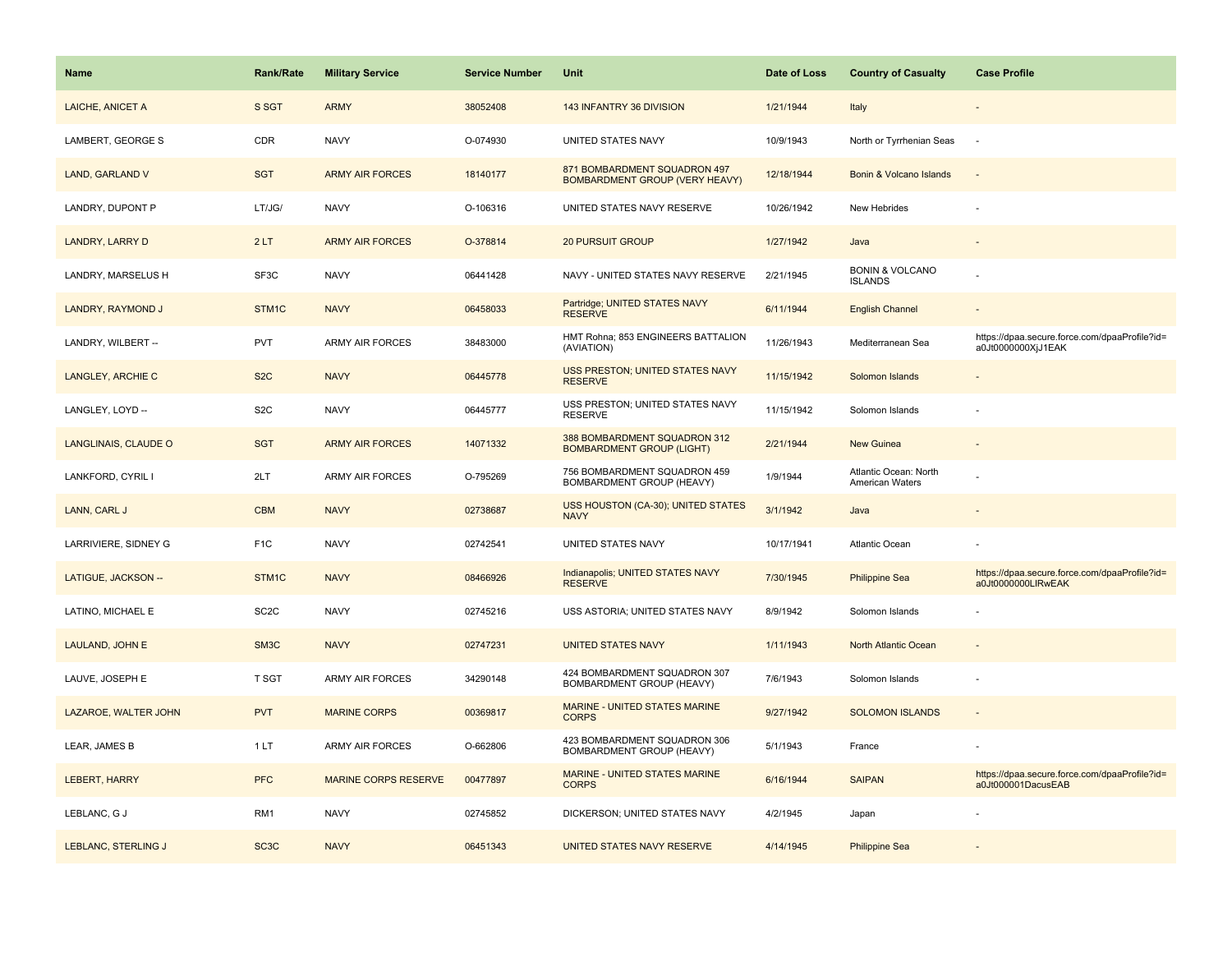| <b>Name</b>                 | <b>Rank/Rate</b> | <b>Military Service</b> | <b>Service Number</b> | Unit                                                                    | Date of Loss | <b>Country of Casualty</b>       | <b>Case Profile</b>                                                 |
|-----------------------------|------------------|-------------------------|-----------------------|-------------------------------------------------------------------------|--------------|----------------------------------|---------------------------------------------------------------------|
| LEBLANC, WOODROW J          | T/5              | <b>ARMY AIR FORCES</b>  | 14014844              | SHINYO MARU; 16 BOMBARDMENT<br>SQUADRON 27 BOMBARDMENT GROUP<br>(LIGHT) | 9/7/1944     | Philippine Islands               |                                                                     |
| LEBOEUF, LOREEL L.          | Sgt              | <b>ARMY AIR FORCES</b>  | 6971026               | 8 BOMBARDMENT SQUADRON 3<br><b>BOMBARDMENT GROUP (LIGHT)</b>            | 7/29/1942    | New Guinea                       |                                                                     |
| LECOMPTE, LEWARD T          | S <sub>2</sub> C | <b>NAVY</b>             | 08478523              | NAVY - UNITED STATES NAVY RESERVE                                       | 11/24/1944   | CENTRAL/SOUTH<br>PACIFIC THEATER |                                                                     |
| LEDET, DRUIS J              | F <sub>2</sub> C | <b>NAVY</b>             | 06454595              | Brownson; UNITED STATES NAVY<br><b>RESERVE</b>                          | 12/26/1943   | <b>New Britain Island</b>        |                                                                     |
| LEE, LEON W                 | <b>PFC</b>       | ARMY                    | 14042178              | 33 REGIMENT 3 ARMORED DIVISION                                          | 8/8/1944     | France                           |                                                                     |
| LEE, RE                     | <b>PFC</b>       | <b>ARMY AIR FORCES</b>  | 06968456              | <b>ARISAN MARU; 48 MATERIALS</b><br><b>SQUADRON</b>                     | 10/24/1944   | <b>China Seas</b>                |                                                                     |
| LEGENDRE, JUNIUS JOSE       | AS               | <b>NAVY</b>             | 02749076              | UNITED STATES NAVY                                                      | 5/4/1943     | Pacific Ocean                    |                                                                     |
| LEGROS, JOSEPH MCNEIL       | S <sub>1</sub> C | <b>NAVY</b>             | 02745253              | <b>USS Arizona; UNITED STATES NAVY</b>                                  | 12/7/1941    | Hawaiian Islands                 | https://dpaa.secure.force.com/dpaaProfile?id=<br>a0Jt00000004qUGEAY |
| LEHRMANN, LOUIS A           | S SGT            | <b>ARMY AIR FORCES</b>  | 38496553              | 349 BOMBARDMENT SQUADRON 100<br>BOMBARDMENT GROUP (HEAVY)               | 4/7/1945     | Germany                          |                                                                     |
| LEMAIRE, JOHN R             | SEA2             | <b>NAVY</b>             | 02752111              | NAVY - UNITED STATES NAVY RESERVE                                       | 10/25/1944   | <b>PHILIPPINE SEA</b>            |                                                                     |
| LEON, NOLAN J               | STM2C            | <b>NAVY</b>             | 02748816              | Brownson; UNITED STATES NAVY                                            | 12/26/1943   | Pacific Ocean                    |                                                                     |
| <b>LEROUGE, MERLIN FRED</b> | MM <sub>1</sub>  | <b>NAVY</b>             | 04070718              | <b>UNITED STATES NAVY</b>                                               | 2/18/1942    | Newfoundland                     | $\sim$                                                              |
| LEWIS, JOHN B               | <b>PFC</b>       | ARMY                    | 34077810              | 3272 QUARTERMASTER SERVICES<br>COMPANY                                  | 3/10/1944    | North Sea or Tyrrhenian<br>Sea   |                                                                     |
| LEYDECKER, PLJ              | AOM2C            | <b>NAVY</b>             | 06457316              | UNITED STATES NAVY RESERVE                                              | 6/22/1945    | Central/South Pacific<br>Theater |                                                                     |
| LINDENLAUB, F H             | F <sub>2</sub> C | <b>NAVY</b>             | 08463794              | Brownson; UNITED STATES NAVY<br><b>RESERVE</b>                          | 12/26/1943   | New Britain Island               |                                                                     |
| LINDGRAM, LAWRENCE E        | <b>SGT</b>       | <b>ARMY AIR FORCES</b>  | 18150832              | 883 BOMBARDMENT SQUADRON 500<br><b>BOMBARDMENT GROUP (VERY HEAVY)</b>   | 11/29/1944   | Marianas Islands                 |                                                                     |
| LINDSEY, BEN H              | S <sub>2</sub> C | <b>NAVY</b>             | 02753050              | MONAGHAN; UNITED STATES NAVY<br><b>RESERVE</b>                          | 12/18/1944   | Philippine Sea                   |                                                                     |
| LINDUP, JOSEPH JOHN         | AS               | <b>NAVY</b>             | 06441302              | UNITED STATES NAVY RESERVE                                              | 2/18/1942    | Newfoundland                     |                                                                     |
| LISTON, ROBERT LEE          | PVT              | <b>MARINE CORPS</b>     | 00348283              | MARINE - UNITED STATES MARINE<br><b>CORPS</b>                           | 8/9/1942     | Solomon Islands                  | https://dpaa.secure.force.com/dpaaProfile?id=<br>a0Jt000001EuUiSEAV |
| LITTRELL, ROBERT S          | <b>SGT</b>       | <b>ARMY AIR FORCES</b>  | 14033679              | 301 BOMBARDMENT GROUP (HEAVY),<br>353 BOMBARDMENT SQUADRON              | 4/19/1944    | North Sea or Tyrrhenian<br>Sea   |                                                                     |
| LOCKEY, LUTHER C            | TEC <sub>4</sub> | ARMY                    | 07040231              | 743 TANK BATTALION                                                      | 6/6/1944     | France                           |                                                                     |
| LODRIGUSS, JOSUE H          | S SGT            | <b>ARMY AIR FORCES</b>  | 38194729              | <b>AIR CORPS</b>                                                        | 10/12/1945   | <b>Philippine Sea</b>            |                                                                     |
| LOE, ROY M                  | LT COL           | ARMY AIR FORCES         | O-022598              | 82 FIGHTER GROUP                                                        | 1/8/1943     | Tunisia                          |                                                                     |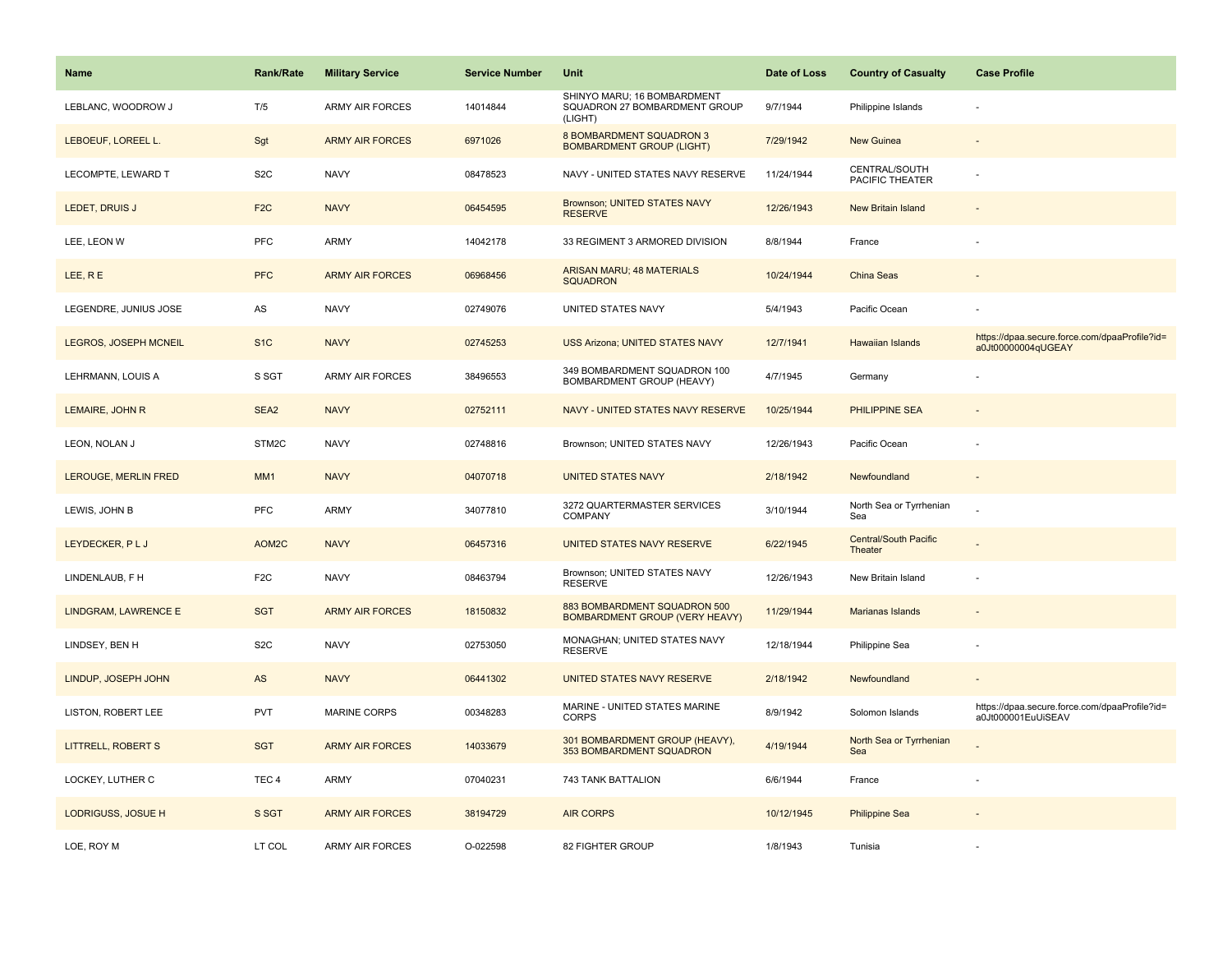| <b>Name</b>                  | Rank/Rate         | <b>Military Service</b> | <b>Service Number</b> | Unit                                                                    | Date of Loss | <b>Country of Casualty</b>              | <b>Case Profile</b>                                                 |
|------------------------------|-------------------|-------------------------|-----------------------|-------------------------------------------------------------------------|--------------|-----------------------------------------|---------------------------------------------------------------------|
| LOFLAND, JOHN A.             | 1LT               | <b>ARMY AIR FORCES</b>  | O-492552              | INDIA CHINA WING ARMY TRANSPORT<br><b>COMMAND</b>                       | 6/14/1944    |                                         |                                                                     |
| LOLLEY, LAWRENCE W           | CAPT              | <b>ARMY AIR FORCES</b>  | O-406575              | 1 ANTISUB SQUADRON                                                      | 1/6/1943     | Atlantic Ocean                          |                                                                     |
| LONG, JAMES                  | S <sub>2</sub> C  | <b>NAVY</b>             | 08481311              | NAVY - UNITED STATES NAVY RESERVE                                       | 11/10/1944   | <b>ADMIRALTY ISLANDS</b>                | https://dpaa.secure.force.com/dpaaProfile?id=<br>a0Jt0000000XfwiEAC |
| LOPEZ, EDWARD --             | S SGT             | <b>ARMY AIR FORCES</b>  | 38309443              | 675 BOMBARDMENT SQUADRON 417<br><b>BOMBARDMENT GROUP (LIGHT)</b>        | 1/2/1945     | Philippine Islands                      |                                                                     |
| <b>LORENTZEN, ARNE W</b>     | ARM1C             | <b>NAVY</b>             | 02746289              | <b>UNITED STATES NAVY</b>                                               | 3/19/1945    | Sea of Japan                            |                                                                     |
| LORIO, ERNEST P              | S <sub>1</sub> C  | <b>NAVY</b>             | 08465809              | GROWLER; UNITED STATES NAVY<br><b>RESERVE</b>                           | 11/7/1944    | China Seas                              |                                                                     |
| <b>LOSSETT, EUGENE E</b>     | <b>T SGT</b>      | <b>ARMY AIR FORCES</b>  | R-736008              | ARISAN MARU; 91 BOMBARDMENT<br>SQUADRON 27 BOMBARDMENT GROUP<br>(LIGHT) | 10/24/1944   | China Seas                              |                                                                     |
| LOUVIERE, OSWALD F           | CPL               | ARMY                    | 38266057              | 168 INFANTRY 34 DIVISION                                                | 5/27/1944    | Italy                                   |                                                                     |
| LOWE, JEFFERSON T            | S <sub>2</sub> C  | <b>NAVY</b>             | 02753250              | <b>MONAGHAN; UNITED STATES NAVY</b><br><b>RESERVE</b>                   | 12/18/1944   | <b>Philippine Sea</b>                   |                                                                     |
| LUEBKE, RICHARD H            | 1LT               | <b>ARMY AIR FORCES</b>  | O-806281              | 301 BOMBARDMENT GROUP (HEAVY), 32<br>BOMBARDMENT SQUADRON               | 7/26/1944    | Austria                                 |                                                                     |
| LUTHYE, HENRY J              | MM <sub>2</sub> C | <b>COAST GUARD</b>      | 00510111              | <b>COAST GUARD - UNITED STATES</b><br><b>COAST GUARD</b>                | 9/9/1942     | <b>Atlantic Ocean</b>                   |                                                                     |
| LYONS, RANDOLPH J            | STM2C             | <b>NAVY</b>             | 02746362              | Yorktown; UNITED STATES NAVY                                            | 6/4/1942     | Midway Island                           |                                                                     |
| <b>MADDOX, MORRISON BUEL</b> | <b>PFC</b>        | <b>MARINE CORPS</b>     | 00280044              | <b>MARINE - UNITED STATES MARINE</b><br><b>CORPS</b>                    | 10/24/1944   | Pacific Ocean                           |                                                                     |
| MAHEN, WILLIAM J             | SGT               | <b>ARMY AIR FORCES</b>  | 14079868              | 490 BOMBARDMENT SQUADRON 341<br>BOMBARDMENT GROUP (MEDIUM)              | 2/26/1944    | <b>Burma</b>                            |                                                                     |
| <b>MALLETTE, EARL C</b>      | LT/JG/            | <b>NAVY</b>             | O-263593              | UNITED STATES NAVY RESERVE                                              | 10/13/1944   | Pacific Ocean                           |                                                                     |
| MALONE, MORD G               | S <sub>2</sub> C  | <b>NAVY</b>             | 08479991              | UNITED STATES NAVY RESERVE                                              | 5/27/1945    | Japan                                   |                                                                     |
| MALVEAU, CHESTER --          | STM2C             | <b>NAVY</b>             | 08472161              | <b>MONAGHAN; UNITED STATES NAVY</b><br><b>RESERVE</b>                   | 12/18/1944   | <b>Central/South Pacific</b><br>Theater |                                                                     |
| MANNING, WILLIAM J           | RM1C              | <b>NAVY</b>             | 04071257              | UNITED STATES NAVY RESERVE                                              | 1/26/1944    | North or Tyrrhenian Seas                | $\overline{\phantom{a}}$                                            |
| MANUEL, LAWRENCE --          | <b>PVT</b>        | <b>ARMY</b>             | 34078180              | ARISAN MARU; 808 MILITARY POLICE<br><b>COMPANY</b>                      | 10/24/1944   | <b>China Seas</b>                       |                                                                     |
| MAPES, ZENO W                | S <sub>1</sub> C  | <b>NAVY</b>             | 06455063              | SS MERIWETHER LEWIS; UNITED<br>STATES NAVY RESERVE                      | 3/2/1943     | Greenland                               |                                                                     |
| <b>MARCHAND, ROY JOSEPH</b>  | F <sub>1</sub> C  | <b>NAVY</b>             | 02743994              | NAVY - UNITED STATES NAVY                                               | 3/1/1942     | <b>INDIAN OCEAN</b>                     |                                                                     |
| MARINO, PHILIP J             | SGT               | <b>ARMY AIR FORCES</b>  | 38382711              | 400 BOMBARDMENT SQUADRON 90<br>BOMBARDMENT GROUP (HEAVY)                | 11/19/1944   | Philippine Sea                          |                                                                     |
| MARMANDE, JAMES H.           | 2LT               | <b>MARINE CORPS</b>     | O-009307              | MARINE - UNITED STATES MARINE<br><b>CORPS</b>                           | 6/4/1942     |                                         |                                                                     |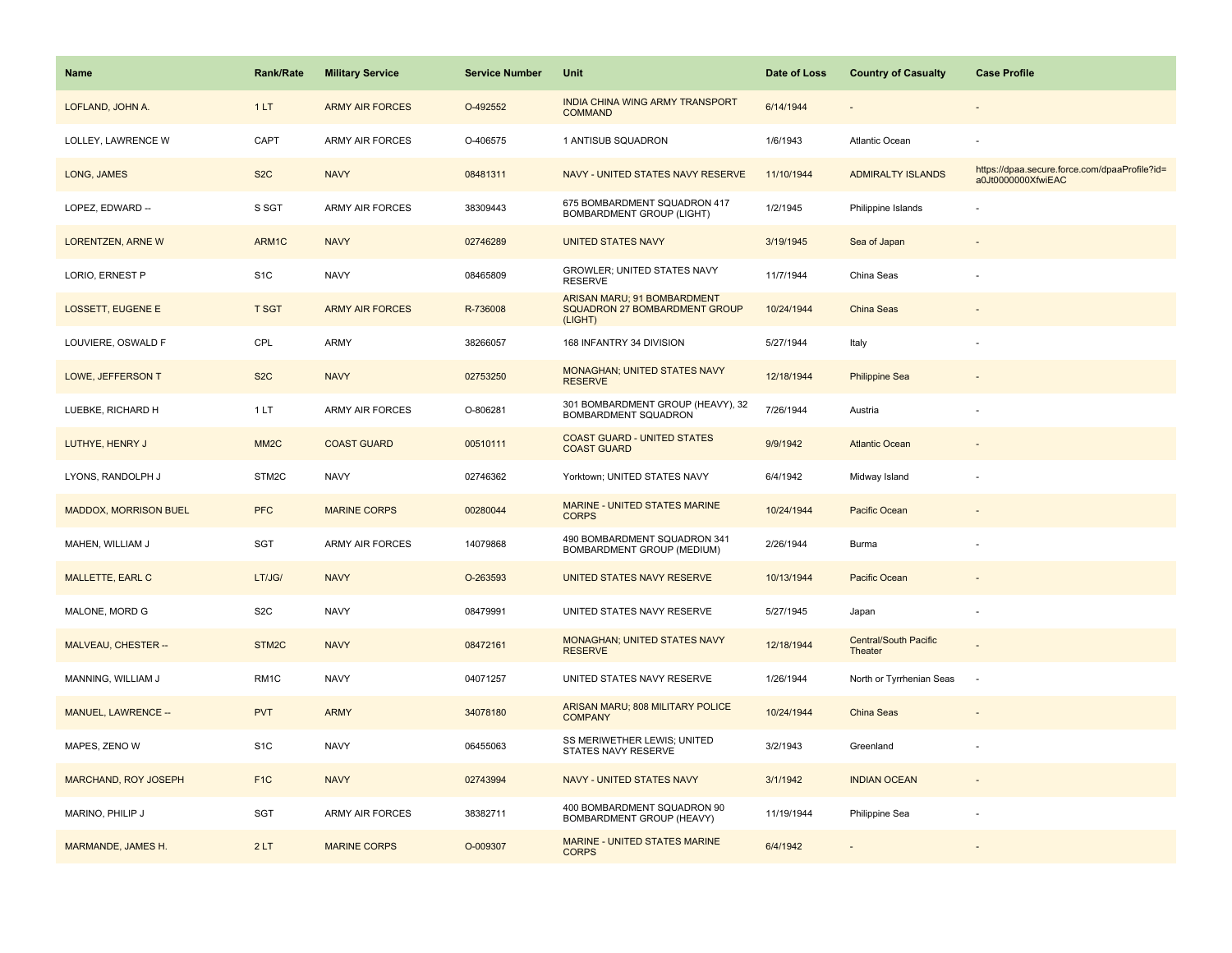| <b>Name</b>               | <b>Rank/Rate</b> | <b>Military Service</b> | <b>Service Number</b> | Unit                                                             | Date of Loss | <b>Country of Casualty</b>     | <b>Case Profile</b>                                                 |
|---------------------------|------------------|-------------------------|-----------------------|------------------------------------------------------------------|--------------|--------------------------------|---------------------------------------------------------------------|
| MARSHALL, ROBERT W        | CAPT             | <b>MARINE CORPS</b>     | O-020355              | MARINE - UNITED STATES MARINE<br><b>CORPS</b>                    | 1/20/1944    | <b>NEW BRITAIN ISLAND</b>      |                                                                     |
| <b>MARTIN, CLAXTON T</b>  | GM3C             | <b>NAVY</b>             | 02745057              | USS HELENA; UNITED STATES NAVY                                   | 7/6/1943     | Solomon Islands                |                                                                     |
| MARTIN, ROBERT W          | Capt             | <b>ARMY AIR FORCES</b>  | O-659831              | 45 FIGHTER SQUADRON 15 FIGHTER<br><b>GROUP</b>                   | 8/25/1945    | <b>IWO JIMA</b>                |                                                                     |
| <b>MARTINEZ, ROY J</b>    | 2LT              | <b>ARMY AIR FORCES</b>  | O-739040              | 548 BOMBARDMENT SQUADRON 385<br><b>BOMBARDMENT GROUP (HEAVY)</b> | 7/26/1943    | North Sea or Tyrrhenian<br>Sea |                                                                     |
| MASCARELLA, SEYMORE G     | COX              | <b>NAVY</b>             | 02744709              | USS NEW ORLEANS; UNITED STATES<br><b>NAVY</b>                    | 11/30/1942   | Solomon Islands                |                                                                     |
| <b>MAXEY, BARNEY F</b>    | S <sub>2</sub> C | <b>NAVY</b>             | 02749448              | UNITED STATES NAVY RESERVE                                       | 10/18/1944   | <b>Philippine Sea</b>          |                                                                     |
| MAYEA, GILBERT --         | S <sub>2</sub> C | <b>NAVY</b>             | 06456153              | UNITED STATES NAVY RESERVE                                       | 5/4/1943     | Pacific Ocean                  |                                                                     |
| MAYFIELD, WILLIAM M.      | <b>PVT</b>       | <b>ARMY</b>             | 18027254              | 414 INFANTRY 104 DIVISION                                        | 2/6/1946     | Holland                        |                                                                     |
| MAYHEW, ALLEN E           | CAPT             | ARMY                    | O-337521              | ARMY - 91 COAST ARTILLERY<br><b>REGIMENT (PS)</b>                | 7/4/1942     | PHILIPPINE ISLANDS             | https://dpaa.secure.force.com/dpaaProfile?id=<br>a0Jt0000000XdseEAC |
| MAYO, LEO M.              | 1LT              | <b>ARMY AIR FORCES</b>  | O-789020              | 432 FIGHTER SQUADRON 475 FIGHTER<br><b>GROUP</b>                 | 11/2/1943    | <b>New Britain Island</b>      |                                                                     |
| MCBRIDE, RALPH J.         | Maj              | ARMY AIR FORCES         | O-435962              | 329 BOMBARDMENT SQUADRON 93<br>BOMBARDMENT GROUP (HEAVY)         | 8/2/1944     | Libya                          |                                                                     |
| MCCALL, JOSEPH O          | Ens              | <b>NAVY</b>             | O-337559              | UNITED STATES NAVY RESERVE                                       | 7/18/1944    | Marianas Islands               |                                                                     |
| MCCALLUM, GERALD --       | Capt             | <b>ARMY AIR FORCES</b>  | O-388622              | <b>AIR CORPS</b>                                                 | 2/25/1942    | Java                           |                                                                     |
| MCCAMPBELL, HERBERT J     | <b>Ens</b>       | <b>NAVY</b>             | O-141723              | USS VINCENNES; UNITED STATES NAVY<br><b>RESERVE</b>              | 8/9/1942     | Solomon Islands                |                                                                     |
| MCCANN, RAYBURN C         | SEA2             | <b>NAVY</b>             | 08481300              | NAVY - UNITED STATES NAVY RESERVE                                | 11/10/1944   | <b>ADMIRALTY ISLANDS</b>       | https://dpaa.secure.force.com/dpaaProfile?id=<br>a0Jt0000000Xg6CEAS |
| <b>MCCANN, WILBURN --</b> | Pvt              | <b>ARMY AIR FORCES</b>  | 18166785              | <b>USAT DORCHESTER; AIR CORPS</b>                                | 2/3/1943     | Greenland                      |                                                                     |
| MCCARTHY, JAMES M         | Sgt              | ARMY AIR FORCES         | 18151994              | 25 BOMBARDMENT SQUADRON 40<br>BOMBARDMENT GROUP (VERY HEAVY)     | 12/14/1944   | Burma                          | https://dpaa.secure.force.com/dpaaProfile?id=<br>a0Jt00000004miLEAQ |
| MCCARTY, ALEXANDER F      | Cpl              | <b>MARINE CORPS</b>     | 00239086              | MARINE - UNITED STATES MARINE<br><b>CORPS</b>                    | 10/1/1943    | Solomon Islands                |                                                                     |
| MCCLENDON, JAMES H        | S Sgt            | <b>ARMY AIR FORCES</b>  | 06398015              | HEADQUARTERS SQUADRON 27<br><b>BOMBARDMENT GROUP (LIGHT)</b>     | 11/12/1942   | Philippine Islands             | https://dpaa.secure.force.com/dpaaProfile?id=<br>a0Jt0000000ccZqEAI |
| <b>MCCOARD, ALBERT B</b>  | Ens              | <b>NAVY</b>             | O-141720              | UNITED STATES NAVY RESERVE                                       | 7/10/1943    | <b>Baltic Sea</b>              |                                                                     |
| MCCURDY, RICHARD T        | Pfc              | <b>ARMY</b>             | 34152176              | 6 INFANTRY 1 ARMORED DIVISION                                    | 11/8/1942    | Mediterranean Sea              |                                                                     |
| <b>MCCUTCHEON, WL</b>     | MOMM1            | <b>NAVY</b>             | 02744119              | <b>UNITED STATES NAVY</b>                                        | 8/5/1943     | <b>Atlantic Ocean</b>          |                                                                     |
| MCDONNELL, RAY G          | 1st Lt           | <b>ARMY AIR FORCES</b>  | O-470106              | 91 REPAIR SQUADRON 29 AIR DEPOT<br><b>GROUP</b>                  | 11/6/1943    | Atlantic Ocean                 |                                                                     |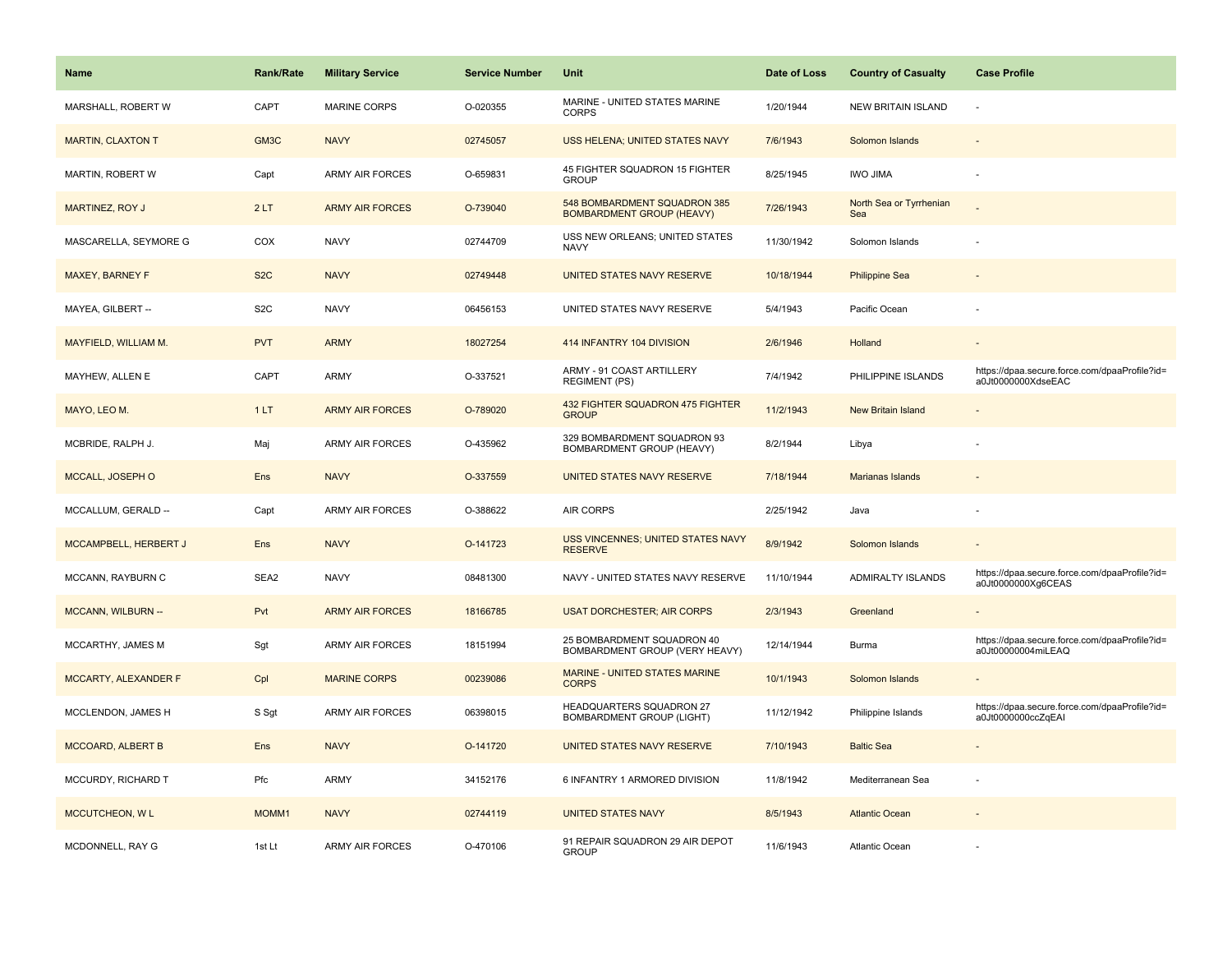| <b>Name</b>                  | <b>Rank/Rate</b>  | <b>Military Service</b> | <b>Service Number</b> | Unit                                                                           | Date of Loss | <b>Country of Casualty</b>              | <b>Case Profile</b>                                                 |
|------------------------------|-------------------|-------------------------|-----------------------|--------------------------------------------------------------------------------|--------------|-----------------------------------------|---------------------------------------------------------------------|
| MCFARLAND, EDWARD ALLEN      | <b>PFC</b>        | <b>MARINE CORPS</b>     | 890989                | <b>MARINE - UNITED STATES MARINE</b><br><b>CORPS</b>                           | 9/27/1944    | Caroline Islands                        |                                                                     |
| MCFAULL, CHRISTOPHER E       | Pvt               | ARMY                    | 34234143              | HMT Rohna; 853 ENGINEERS BATTALION<br>(AVIATION)                               | 11/26/1943   |                                         |                                                                     |
| <b>MCKAY, PERCY E</b>        | Ens               | <b>NAVY</b>             | O-130518              | UNITED STATES NAVY RESERVE                                                     | 5/4/1943     | <b>Hawaiian Islands</b>                 |                                                                     |
| MCKEITHEN, ARCHIE J          | Flt O             | <b>ARMY AIR FORCES</b>  | T-186060              | 318 FIGHTER SQUADRON 325 FIGHTER<br><b>GROUP</b>                               | 8/2/1943     | North Sea or Tyrrhenian<br>Sea          |                                                                     |
| <b>MCLIN, LANNIE</b>         | Sgt               | <b>ARMY AIR FORCES</b>  | 07000431              | ORYOKU MARU; 16 BOMBARDMENT<br><b>SQUADRON 27 BOMBARDMENT GROUP</b><br>(LIGHT) | 12/15/1944   | <b>Philippine Islands</b>               |                                                                     |
| MCVAY, NOEL W                | Sgt               | <b>ARMY AIR FORCES</b>  | 38522387              | 570 BOMBARDMENT SQUADRON 390<br>BOMBARDMENT GROUP (HEAVY)                      | 2/14/1945    | North Sea or Tyrrhenian<br>Sea          |                                                                     |
| <b>MELANCON, GAUTHIER --</b> | MM <sub>2</sub> C | <b>NAVY</b>             | 06440633              | USS HOUSTON (CL-81); UNITED STATES<br><b>NAVY RESERVE</b>                      | 10/14/1944   | <b>Central/South Pacific</b><br>Theater | https://dpaa.secure.force.com/dpaaProfile?id=<br>a0Jt000001nzafTEAQ |
| MERWIN, ROY L                | F <sub>2</sub> C  | <b>NAVY</b>             | 09779226              | YMS-98; UNITED STATES NAVY<br><b>RESERVE</b>                                   | 9/17/1945    | Japan                                   |                                                                     |
| <b>MESSONNIER, ALVIN F</b>   | S <sub>2</sub> C  | <b>NAVY</b>             | 06440829              | USS JARVIS; UNITED STATES NAVY<br><b>RESERVE</b>                               | 8/9/1942     | Solomon Islands                         |                                                                     |
| MESTAYER, JOSEPH LORAINE     | 1LT               | ARMY AIR FORCES         | O-725465              | 442 BOMBARDMENT SQUADRON 320<br>BOMBARDMENT GROUP (MEDIUM)                     | 1/29/1944    | North Sea or Tyrrhenian<br>Sea          |                                                                     |
| MEYER, JACOB A               | S SGT             | <b>ARMY</b>             | 38376943              | 21 INFANTRY 24 DIVISION                                                        | 11/5/1944    | Philippine Islands                      | https://dpaa.secure.force.com/dpaaProfile?id=<br>a0Jt000001nzQLcEAM |
| MICHAEL, JOE B               | <b>MAJ</b>        | <b>ARMY</b>             | O-273429              | CHEMICAL WARFARE SERVICE                                                       | 7/26/1946    | Japan/Okinawa                           |                                                                     |
| MICHEL, VICTOR S             | RM <sub>1C</sub>  | <b>NAVY</b>             | 02742217              | <b>UNITED STATES NAVY</b>                                                      | 12/10/1941   | Philippine Islands                      |                                                                     |
| MICIOTTO, CAMILLE A          | SC <sub>2</sub> C | <b>NAVY</b>             | 06447831              | Rowan; UNITED STATES NAVY RESERVE                                              | 9/11/1943    | North or Tyrrhenian Seas                | $\sim$                                                              |
| <b>MIDDLETON, JACK D</b>     | S SGT             | <b>ARMY AIR FORCES</b>  | 38267507              | 770 BOMBARDMENT SQUADRON 462<br><b>BOMBARDMENT GROUP (VERY HEAVY)</b>          | 2/24/1945    | India                                   |                                                                     |
| MIER, ROBERT JOSEPH          | PFC               | <b>MARINE CORPS</b>     | O-813341              | MARINE - UNITED STATES MARINE<br><b>CORPS</b>                                  | 7/30/1944    | Marianas Islands                        |                                                                     |
| MILES, CLIFTON C             | <b>CPHOM</b>      | <b>NAVY</b>             | 06441693              | OMMANEY BAY; UNITED STATES NAVY<br><b>RESERVE</b>                              | 1/4/1945     | <b>Philippine Islands</b>               |                                                                     |
| MILEY, CLIFTON SPENCE        | <b>PFC</b>        | <b>MARINE CORPS</b>     | 00272956              | MARINE - UNITED STATES MARINE<br><b>CORPS</b>                                  | 10/24/1944   | Pacific Ocean                           |                                                                     |
| MILEY, FRANK B               | EM <sub>2</sub> C | <b>NAVY</b>             | 06448884              | <b>SPENCE; UNITED STATES NAVY</b><br><b>RESERVE</b>                            | 12/18/1944   | <b>Philippine Sea</b>                   |                                                                     |
| MILFORD, ROGER W             | SGT               | <b>ARMY AIR FORCES</b>  | 34236179              | 303 BOMBARDMENT GROUP (HEAVY),<br><b>427 BOMBARDMENT SQUADRON</b>              | 1/23/1943    | English Channel                         |                                                                     |
| <b>MILLER, FRANK EDWARD</b>  | <b>COX</b>        | <b>NAVY</b>             | 08463478              | <b>UNITED STATES NAVY</b>                                                      | 11/2/1943    | Pacific Ocean                           |                                                                     |
| MILLER, JOEL                 | S <sub>1</sub> C  | <b>NAVY</b>             | 08481312              | NAVY - UNITED STATES NAVY RESERVE                                              | 11/10/1944   | ADMIRALTY ISLANDS                       | https://dpaa.secure.force.com/dpaaProfile?id=<br>a0Jt0000000Xg7UEAS |
| <b>MILLER, OTIS G</b>        | <b>PVT</b>        | <b>ARMY</b>             | 38317058              | 590 ORDNANCE COMPANY                                                           | 4/29/1944    | <b>New Guinea</b>                       |                                                                     |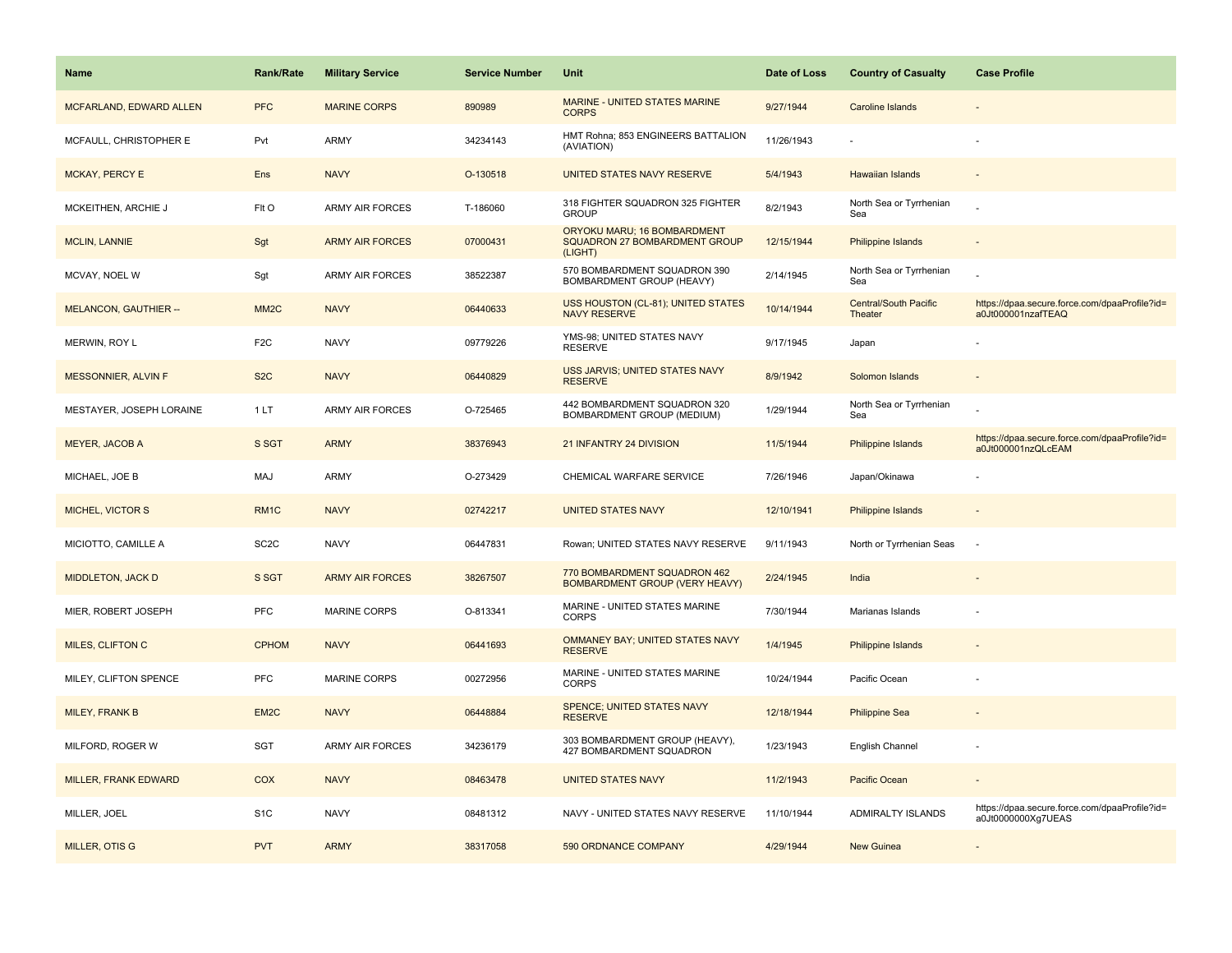| <b>Name</b>                  | <b>Rank/Rate</b> | <b>Military Service</b> | <b>Service Number</b> | Unit                                                                 | Date of Loss | <b>Country of Casualty</b>               | <b>Case Profile</b>                                                 |
|------------------------------|------------------|-------------------------|-----------------------|----------------------------------------------------------------------|--------------|------------------------------------------|---------------------------------------------------------------------|
| MILLER, RAY AUBRY            | AS               | <b>NAVY</b>             | 06442072              | UNITED STATES NAVY RESERVE                                           | 5/16/1942    | Atlantic Ocean: North<br>American Waters |                                                                     |
| MIRANNE, CHERI A.            | LT /JG/          | <b>NAVY</b>             | O-112206              | UNITED STATES NAVY RESERVE                                           | 1/24/1943    | <b>New Hebrides</b>                      |                                                                     |
| MIRE, BURNIE N               | 2LT              | ARMY AIR FORCES         | O-731097              | 303 BOMBARDMENT GROUP (HEAVY),<br>427 BOMBARDMENT SQUADRON           | 1/4/1944     | North Sea or Tyrrhenian<br>Sea           | https://dpaa.secure.force.com/dpaaProfile?id=<br>a0Jt0000000LkadEAC |
| MIRE, RICHARD B              | <b>CPL</b>       | <b>ARMY</b>             | 14022317              | 67 REGIMENT 2 ARMORED DIVISION                                       | 1/3/1945     | Belgium                                  |                                                                     |
| MITCHELL, HERMAN MONDELL     | STM <sub>2</sub> | <b>NAVY</b>             | 6441130               | S-44; UNITED STATES NAVY RESERVE                                     | 10/7/1943    | Kurile Islands                           |                                                                     |
| MIX, WILLIAM J               | S <sub>1C</sub>  | <b>NAVY</b>             | 06454805              | UNITED STATES NAVY RESERVE                                           | 4/16/1943    | North Atlantic Ocean                     |                                                                     |
| MIXON, CHARLES L             | ENS              | <b>NAVY</b>             | O-114654              | UNITED STATES NAVY RESERVE                                           | 8/16/1942    | Alaska                                   |                                                                     |
| MOAK, JAMES A                | WT1C             | <b>NAVY</b>             | 02743815              | <b>COOPER; UNITED STATES NAVY</b>                                    | 12/2/1943    | Philippine Islands                       |                                                                     |
| MOONEY, MAYO M               | LT.              | <b>NAVY</b>             | O-099950              | UNITED STATES NAVY RESERVE                                           | 11/19/1943   | Solomon Islands                          |                                                                     |
| MOORE, CHARLE A              | S SGT            | <b>ARMY AIR FORCES</b>  | 34029781              | <b>13 BOMBARDMENT SQUADRON 3</b><br><b>BOMBARDMENT GROUP (LIGHT)</b> | 2/13/1946    | <b>New Guinea</b>                        |                                                                     |
| MOORE, J W                   | PFC              | <b>MARINE CORPS</b>     | 00269645              | MARINE - UNITED STATES MARINE<br><b>CORPS</b>                        | 10/24/1944   | Pacific Ocean                            |                                                                     |
| MOORE, JOSEPH E              | <b>PFC</b>       | <b>ARMY AIR FORCES</b>  | 07000440              | <b>ARISAN MARU: 48 MATERIALS</b><br><b>SQUADRON 5 AIR BASE GROUP</b> | 10/24/1944   | China Seas                               |                                                                     |
| MOORE, NOAH                  | <b>PFC</b>       | <b>ARMY</b>             | 38335519              | <b>ARMY</b>                                                          | 12/12/1943   | <b>NEW HEBRIDES</b>                      |                                                                     |
| <b>MOORE, WESTON L</b>       | 2LT              | <b>ARMY AIR FORCES</b>  | O-664711              | 37 BOMBARDMENT SQUADRON 17<br><b>BOMBARDMENT GROUP (MEDIUM)</b>      | 3/22/1943    | Mediterranean Sea                        | $\sim$                                                              |
| MOORE, WILLIAM J             | 2LT              | <b>ARMY AIR FORCES</b>  | O-695268              | 336 BOMBARDMENT SQUADRON 95<br>BOMBARDMENT GROUP (HEAVY)             | 6/18/1944    | North Sea or Tyrrhenian<br>Sea           |                                                                     |
| <b>MOORE, WILLIAM S</b>      | 2LT              | <b>ARMY AIR FORCES</b>  | O-671680              | 32 PHOTO SQUADRON 5<br>RECONNAISSANCE GROUP                          | 4/20/1944    | Mediterranean Sea                        |                                                                     |
| MOORMAN, WOODROW L           | S SGT            | <b>ARMY AIR FORCES</b>  | 34152272              | 74 BOMBARDMENT SQUADRON 6<br>BOMBARDMENT GROUP (HEAVY)               | 6/11/1943    | Guatemala                                |                                                                     |
| <b>MOREAU, BRAXTON ISHAM</b> | <b>PFC</b>       | <b>MARINE CORPS</b>     | 00399193              | MARINE - UNITED STATES MARINE<br><b>CORPS</b>                        | 11/20/1943   | <b>GILBERT ISLANDS</b>                   | https://dpaa.secure.force.com/dpaaProfile?id=<br>a0Jt0000000LIWrEAK |
| MORRIS, GLENN E              | FLT O            | ARMY AIR FORCES         | T-125316              | 77 BOMBARDMENT SQUADRON 28<br>BOMBARDMENT GROUP (HEAVY)              | 11/6/1944    | Kurile Islands                           |                                                                     |
| <b>MOSELEY, WILLIAM C</b>    | LT.              | <b>NAVY</b>             | O-112921              | UNITED STATES NAVY RESERVE                                           | 7/4/1944     | Bonin & Volcano Islands                  | $\sim$                                                              |
| MULLINAUX, CHARLES H         | <b>PFC</b>       | ARMY                    | 14052035              | SHINYO MARU; ORDNANCE<br>DEPARTMENT                                  | 9/7/1944     | Philippine Islands                       |                                                                     |
| MUMME, RAYMOND PAUL          | 1LT              | <b>MARINE CORPS</b>     | O-021200              | MARINE - UNITED STATES MARINE<br><b>CORPS</b>                        | 5/12/1944    | Solomon Islands                          |                                                                     |
| MURPHY, FRANCIS G.           | 1LT              | ARMY AIR FORCES         | O-699339              | 9 BOMBARDMENT SQUADRON 7<br>BOMBARDMENT GROUP (HEAVY)                | 3/22/1945    | India                                    |                                                                     |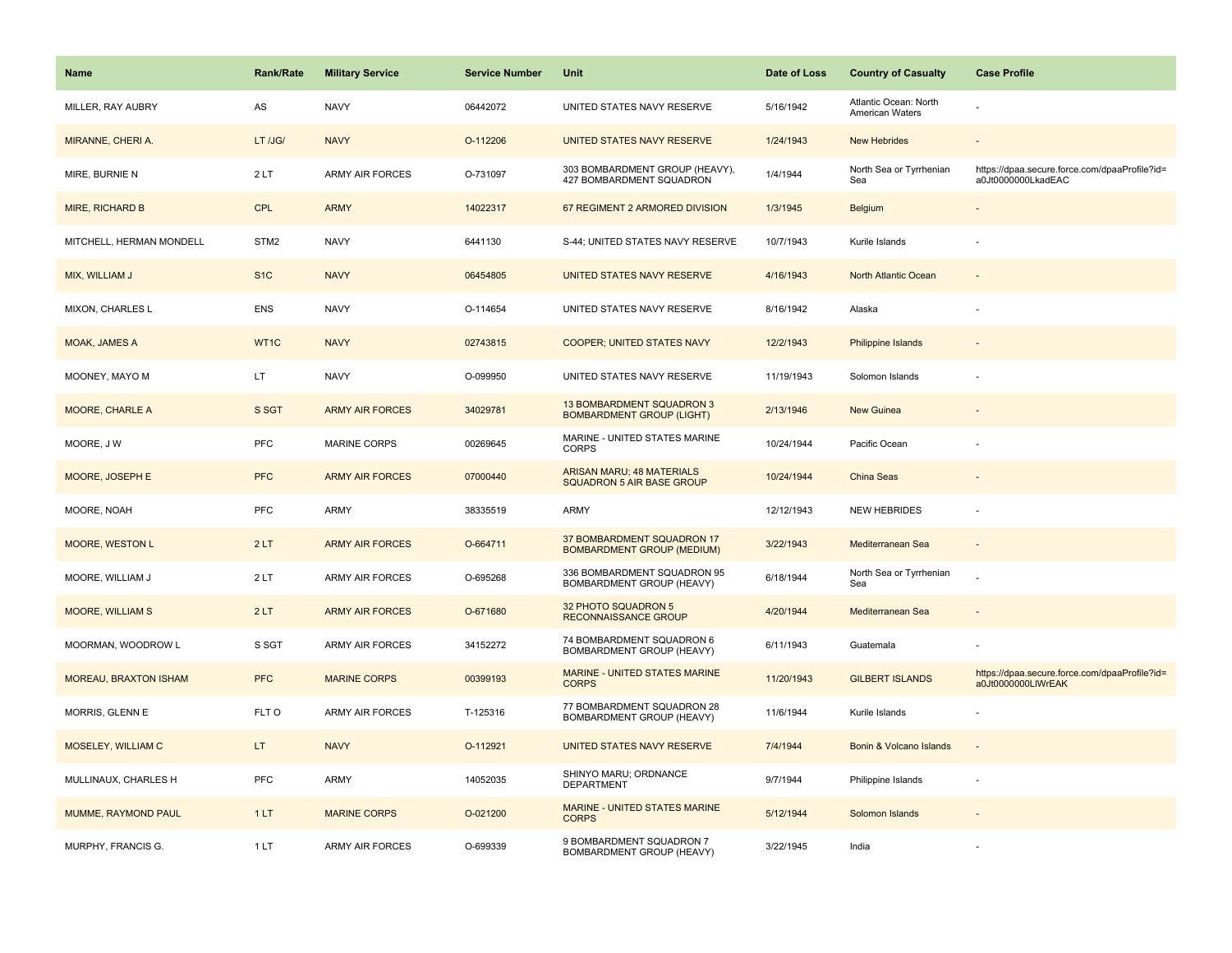| <b>Name</b>              | Rank/Rate         | <b>Military Service</b> | <b>Service Number</b> | Unit                                                           | Date of Loss | <b>Country of Casualty</b>            | <b>Case Profile</b>                                                 |
|--------------------------|-------------------|-------------------------|-----------------------|----------------------------------------------------------------|--------------|---------------------------------------|---------------------------------------------------------------------|
| MURPHY, JOSEPH C         | <b>PFC</b>        | <b>ARMY</b>             | 14042476              | <b>31 INFANTRY REGIMENT</b>                                    | 10/28/1942   | Philippine Islands                    | https://dpaa.secure.force.com/dpaaProfile?id=<br>a0Jt000000MW4yLEAT |
| MURRAY, ANDREW E.        | Flt O             | <b>ARMY AIR FORCES</b>  | T-60167               | 44 FIGHTER SQUADRON 18 FIGHTER<br><b>GROUP</b>                 | 7/15/1943    | Solomon Islands                       |                                                                     |
| MURRAY, GRADY --         | CPL               | <b>MARINE CORPS</b>     | 00272957              | MARINE - UNITED STATES MARINE<br><b>CORPS</b>                  | 10/24/1944   | Pacific Ocean                         |                                                                     |
| MUSGROVE, THOMAS J       | S SGT             | <b>ARMY AIR FORCES</b>  | 07002736              | 16 BOMBARDMENT SQUADRON 27<br><b>BOMBARDMENT GROUP (LIGHT)</b> | 2/1/1946     | Philippine Islands                    |                                                                     |
| NAFFE, JOSEPH JOHN       | <b>PVT</b>        | <b>MARINE CORPS</b>     | 00813242              | <b>MARINE - UNITED STATES MARINE</b><br><b>CORPS</b>           | 11/20/1943   | <b>GILBERT ISLANDS</b>                | https://dpaa.secure.force.com/dpaaProfile?id=<br>a0Jt0000000Lm3WEAS |
| NAQUIN, ROY J            | S <sub>2</sub> C  | <b>NAVY</b>             | 02749516              | SPENCE; UNITED STATES NAVY<br><b>RESERVE</b>                   | 12/18/1944   | Philippine Sea                        |                                                                     |
| NAYLOR, JD               | SM <sub>2</sub> C | <b>NAVY</b>             | 03600088              | <b>USS Arizona; UNITED STATES NAVY</b>                         | 12/7/1941    | Hawaiian Islands                      | https://dpaa.secure.force.com/dpaaProfile?id=<br>a0Jt00000004sfeEAA |
| NEAL, KIRBY W            | T SGT             | <b>ARMY AIR FORCES</b>  | 06925017              | 90 BOMBARDMENT SQUADRON 3<br><b>BOMBARDMENT GROUP (LIGHT)</b>  | 11/24/1942   | New Guinea                            |                                                                     |
| <b>NELSON, CHARLES W</b> | LT.               | <b>NAVY</b>             | O-083353              | <b>UNITED STATES NAVY RESERVE</b>                              | 6/20/1944    | Pacific Ocean: North<br>American Area |                                                                     |
| NETHKEN, ALVA F          | <b>ENS</b>        | <b>NAVY</b>             | O-085238              | USS HOUSTON (CA-30); UNITED STATES<br><b>NAVY</b>              | 3/1/1942     | Java                                  |                                                                     |
| NEWMAN, WARREN H         | <b>PVT</b>        | <b>ARMY AIR FORCES</b>  | 14010627              | <b>AIR CORPS</b>                                               | 3/16/1941    | Puerto Rico                           |                                                                     |
| NEWSOM, JOHNNIE --       | S <sub>1</sub> C  | <b>NAVY</b>             | 07218635              | UNITED STATES NAVY RESERVE                                     | 4/16/1943    | North Atlantic Ocean                  |                                                                     |
| <b>NEWTON, PAUL A</b>    | <b>PVT</b>        | <b>ARMY</b>             | 14010321              | 33 REGIMENT 3 ARMORED DIVISION                                 | 8/7/1944     | France                                |                                                                     |
| NIX, JESSE C             | TEC <sub>5</sub>  | <b>ARMY AIR FORCES</b>  | 07002650              | 17 BOMBARDMENT SQUADRON 27<br><b>BOMBARDMENT GROUP (LIGHT)</b> | 6/21/1942    | Philippine Islands                    | https://dpaa.secure.force.com/dpaaProfile?id=<br>a0Jt000000MW4szEAD |
| NORDSTROM, ALBERT J      | 2LT               | <b>ARMY</b>             | O-890293              | <b>INFANTRY</b>                                                | 2/1/1946     | Philippine Islands                    |                                                                     |
| NORMAN, BENJAMIN --      | AMM3C             | <b>NAVY</b>             | 08466707              | UNITED STATES NAVY RESERVE                                     | 11/30/1945   | Pacific Ocean                         |                                                                     |
| NORMAND, JOHN H          | MM3C              | <b>NAVY</b>             | 02748160              | Callaghan; UNITED STATES NAVY                                  | 7/29/1945    | Japan                                 |                                                                     |
| NORMAND, LAWRENCE P      | WT1C              | <b>NAVY</b>             | 02742112              | USS QUINCY; UNITED STATES NAVY                                 | 8/9/1942     | Solomon Islands                       |                                                                     |
| <b>NUGIER, PHILIP L</b>  | TEC <sub>5</sub>  | <b>ARMY</b>             | 34152411              | 3422 ORDNANCE AUTO MAINTENANCE<br><b>COMPANY</b>               | 6/9/1944     | <b>English Channel</b>                |                                                                     |
| NUNEZ, SIDNEY A          | T SGT             | <b>ARMY AIR FORCES</b>  | 14071026              | 493 BOMBARDMENT SQUADRON 7<br>BOMBARDMENT GROUP (HEAVY)        | 11/25/1943   | Burma                                 |                                                                     |
| NUZZO, VINCENT JOSEPH    | S <sub>1</sub> C  | <b>NAVY</b>             | 02747863              | Plymouth; UNITED STATES NAVY                                   | 8/5/1943     | <b>Atlantic Ocean</b>                 | https://dpaa.secure.force.com/dpaaProfile?id=<br>a0Jt0000000Xdo7EAC |
| OBRIEN, HERMAN J         | Pvt               | <b>ARMY</b>             | 34234892              | 436 COAST ARTILLERY BATTALION                                  | 11/12/1942   | French Morocco                        |                                                                     |
| <b>ODEN, RICHARD E</b>   | MM <sub>3</sub> C | <b>NAVY</b>             | 03602841              | <b>USS STRONG; UNITED STATES NAVY</b>                          | 7/5/1943     | Solomon Islands                       |                                                                     |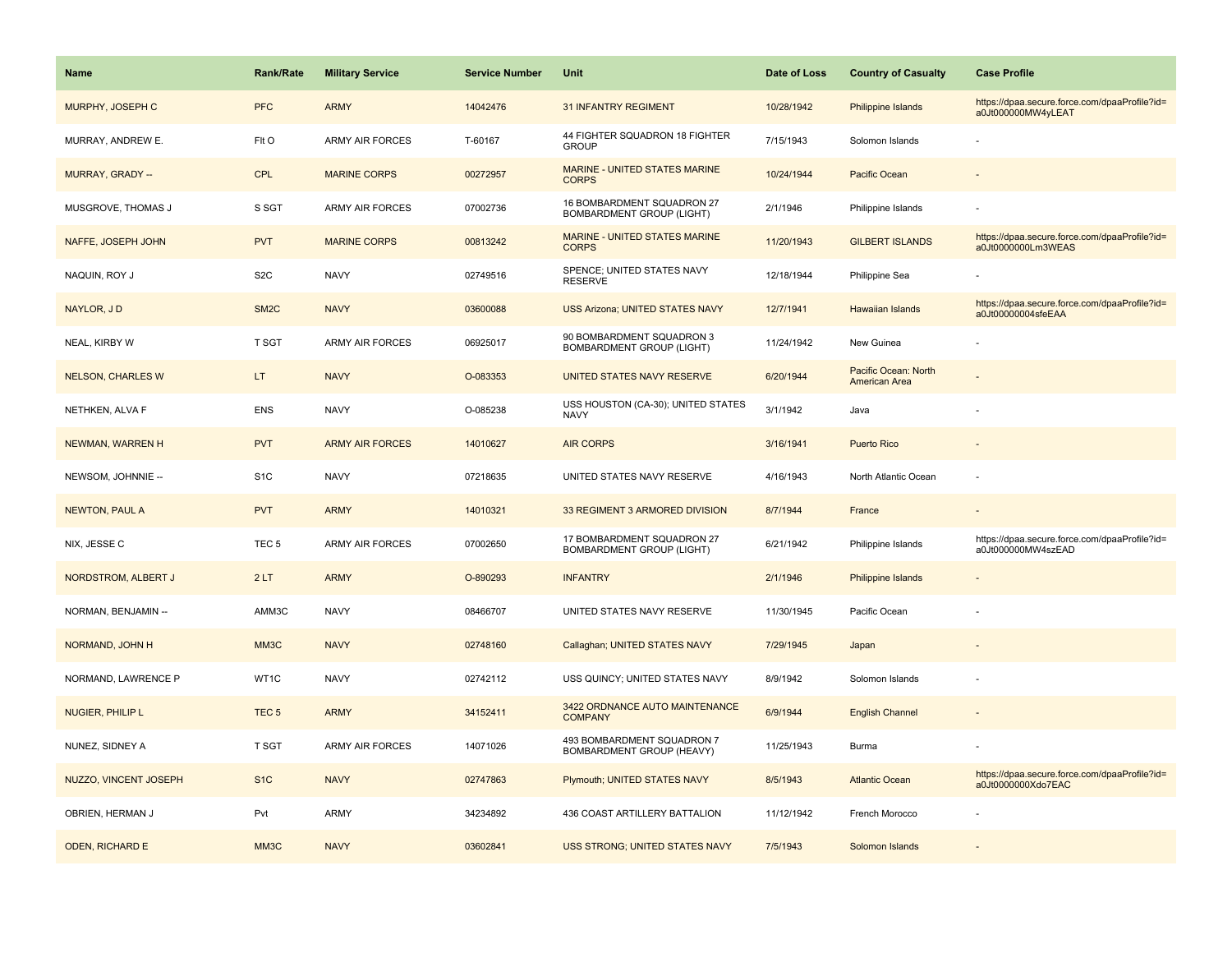| Name                      | <b>Rank/Rate</b>  | <b>Military Service</b> | <b>Service Number</b> | Unit                                                       | Date of Loss | <b>Country of Casualty</b> | <b>Case Profile</b>                                                 |
|---------------------------|-------------------|-------------------------|-----------------------|------------------------------------------------------------|--------------|----------------------------|---------------------------------------------------------------------|
| ODOM, LESTER --           | F <sub>2c</sub>   | <b>NAVY</b>             | 6459708               | HERRING; UNITED STATES NAVY<br><b>RESERVE</b>              | 7/5/1944     | Kurile Islands             |                                                                     |
| OKRA, EDWARD              | <b>PFC</b>        | <b>ARMY</b>             | 38334970              | <b>ARMY</b>                                                | 12/12/1943   | <b>NEW HEBRIDES</b>        |                                                                     |
| ORFILA, FRANK T.          | T SGT             | <b>ARMY AIR FORCES</b>  | 14079778              | 447 BOMBARDMENT SQUADRON 321<br>BOMBARDMENT GROUP (MEDIUM) | 2/19/1944    | Italy                      |                                                                     |
| <b>ORFILA, HARRY F</b>    | QM3C              | <b>NAVY</b>             | 07093741              | <b>GUDGEON; UNITED STATES NAVY</b><br><b>RESERVE</b>       | 5/5/1944     | <b>Marianas Islands</b>    |                                                                     |
| ORGERON, ALVIN C          | SC <sub>3</sub> C | <b>NAVY</b>             | 08470472              | Extractor: UNITED STATES NAVY<br><b>RESERVE</b>            | 1/24/1945    | Marianas Islands           |                                                                     |
| ORGERON, LYONAL J         | AOM3C             | <b>NAVY</b>             | 02746218              | <b>UNITED STATES NAVY</b>                                  | 6/4/1942     | Midway Island              |                                                                     |
| ORR, JAMES E              | PFC               | ARMY                    | 07008814              | SHINYO MARU; 33 QUARTERMASTER<br><b>TRUCK REGIMENT</b>     | 9/7/1944     | Philippine Islands         |                                                                     |
| ORTEGO, BERNARD J         | S <sub>1</sub> C  | <b>NAVY</b>             | 08473643              | UNITED STATES NAVY RESERVE                                 | 9/18/1944    | Alaska                     |                                                                     |
| ORTIS, THOMAS MARION      | F3C               | <b>NAVY</b>             | 06441427              | USS VINCENNES; UNITED STATES NAVY<br><b>RESERVE</b>        | 8/9/1942     | Solomon Islands            |                                                                     |
| <b>OSBORN, ROBERT L</b>   | <b>ENS</b>        | <b>NAVY</b>             | O-333128              | UNITED STATES NAVY RESERVE                                 | 6/8/1944     | <b>English Channel</b>     |                                                                     |
| OSTARLY, LEO A            | S <sub>2</sub> C  | <b>NAVY</b>             | 02753122              | REID; UNITED STATES NAVY RESERVE                           | 12/11/1944   | Philippine Islands         |                                                                     |
| PACE, AMOS PAUL           | BM <sub>1C</sub>  | <b>NAVY</b>             | 02742250              | <b>USS Arizona; UNITED STATES NAVY</b>                     | 12/7/1941    | <b>Hawaiian Islands</b>    | https://dpaa.secure.force.com/dpaaProfile?id=<br>a0Jt0000000BSPdEAO |
| PAINTER, STEPHEN W        | 1 LT              | <b>MARINE CORPS</b>     | O-014807              | MARINE - UNITED STATES MARINE<br>CORPS                     | 2/21/1944    | New Britain Island         |                                                                     |
| PAINTING, GLYNN A         | SC <sub>2</sub> C | <b>NAVY</b>             | 02744158              | USS LISCOME BAY; UNITED STATES<br><b>NAVY</b>              | 11/24/1943   | <b>Gilbert Islands</b>     |                                                                     |
| PALERMO, PASQUAL --       | AMM2C             | <b>NAVY</b>             | 02748221              | UNITED STATES NAVY                                         | 12/7/1943    | New Hebrides               |                                                                     |
| PANE, FRANCIS W           | S <sub>2</sub> C  | <b>NAVY</b>             | 02754835              | NAVY - UNITED STATES NAVY RESERVE                          | 7/30/1945    | <b>PHILIPPINE SEA</b>      | https://dpaa.secure.force.com/dpaaProfile?id=<br>a0Jt0000000Lkk4EAC |
| PARKER, KENZIE            | S <sub>2</sub> C  | <b>NAVY</b>             | 02753559              | NAVY - UNITED STATES NAVY RESERVE                          | 11/10/1944   | ADMIRALTY ISLANDS          | https://dpaa.secure.force.com/dpaaProfile?id=<br>a0Jt0000000Xgj6EAC |
| PARKER, LINCOLN C         | <b>PVT</b>        | <b>ARMY</b>             | 38521246              | 9 INFANTRY 2 DIVISION                                      | 6/21/1945    | France                     |                                                                     |
| PARRISH, MARK LEVON       | F <sub>1</sub> C  | <b>NAVY</b>             | 02745019              | USS CUSHING; UNITED STATES NAVY                            | 11/13/1942   | Solomon Islands            |                                                                     |
| PASSMAN, LATAMORE W       | S SGT             | <b>ARMY</b>             | 20436291              | 105th Coast Artillery Battalion                            | 7/10/1943    | Sicily                     |                                                                     |
| PATIN, ELMO JOHN          | STM2C             | <b>NAVY</b>             | 02746363              | USS WASP; UNITED STATES NAVY                               | 9/15/1942    | Solomon Islands            |                                                                     |
| <b>PATRICK, RICHARD E</b> | S <sub>1</sub> C  | <b>NAVY</b>             | 06455055              | UNITED STATES NAVY RESERVE                                 | 3/2/1943     | North Atlantic Ocean       |                                                                     |
| PATTERSON, G A            | F <sub>3</sub> C  | <b>NAVY</b>             | 06441416              | USS VINCENNES; UNITED STATES NAVY<br><b>RESERVE</b>        | 8/9/1942     | Solomon Islands            |                                                                     |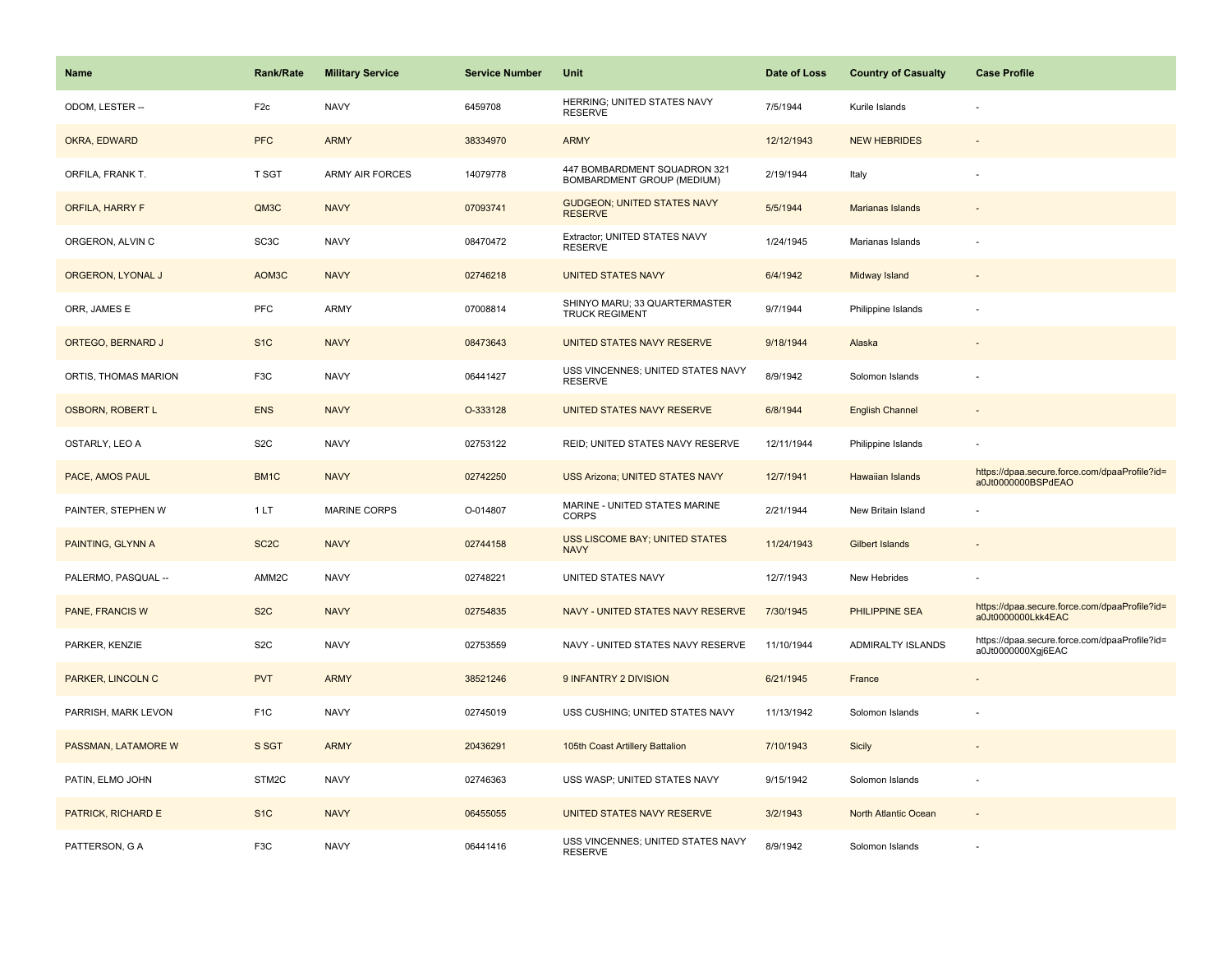| Name                  | <b>Rank/Rate</b>  | <b>Military Service</b> | <b>Service Number</b> | Unit                                                               | Date of Loss | <b>Country of Casualty</b>                   | <b>Case Profile</b>                                                 |
|-----------------------|-------------------|-------------------------|-----------------------|--------------------------------------------------------------------|--------------|----------------------------------------------|---------------------------------------------------------------------|
| PATTERSON, NO         | <b>PVT</b>        | <b>ARMY</b>             | 38334961              | <b>ARMY</b>                                                        | 12/12/1943   | <b>NEW HEBRIDES</b>                          |                                                                     |
| PAVLIC, CASIMIR --    | S SGT             | <b>ARMY AIR FORCES</b>  | 38194801              | 511 BOMBARDMENT SQUADRON 351<br>BOMBARDMENT GROUP (HEAVY)          | 12/31/1943   | English Channel                              |                                                                     |
| PEARCE, WAYNE A       | S SGT             | <b>ARMY AIR FORCES</b>  | 18140076              | 340 BOMBARDMENT SQUADRON 97<br><b>BOMBARDMENT GROUP (HEAVY)</b>    | 2/17/1944    | North Sea or Tyrrhenian<br>Sea               |                                                                     |
| PECORARO, SANTO F     | CM <sub>2</sub> C | <b>NAVY</b>             | 02743514              | USS WASP; UNITED STATES NAVY                                       | 9/15/1942    | Solomon Islands                              |                                                                     |
| PENN, JOSEPH C        | 2LT               | <b>ARMY AIR FORCES</b>  | O-680498              | 721 BOMBARDMENT SQUADRON 450<br><b>BOMBARDMENT GROUP (HEAVY)</b>   | 3/24/1944    | <b>Adriatic Sea</b>                          |                                                                     |
| PERE, JOHN L          | 2LT               | <b>ARMY AIR FORCES</b>  | O-790033              | 35 SQUADRON 64 TROOP CARRIER<br><b>GROUP</b>                       | 8/8/1942     | Newfoundland                                 |                                                                     |
| PERILLIOUX, CALVIN C  | S <sub>1</sub> C  | <b>NAVY</b>             | 06444858              | UNITED STATES NAVY RESERVE                                         | 3/9/1943     | <b>Baltic Sea</b>                            | $\sim$                                                              |
| PERILLOUX, HOWARD W   | S <sub>1</sub> C  | <b>NAVY</b>             | 08482082              | NAVY - UNITED STATES NAVY RESERVE                                  | 11/10/1944   | ADMIRALTY ISLANDS                            | https://dpaa.secure.force.com/dpaaProfile?id=<br>a0Jt0000000XgjuEAC |
| PERKINS, AVERY EVANDE | S <sub>1</sub> C  | <b>NAVY</b>             | 03601672              | <b>SHARK: UNITED STATES NAVY</b>                                   | 2/11/1942    | <b>Netherlands East Indies</b>               |                                                                     |
| PERKINS, THOMAS E     | FC3C              | <b>NAVY</b>             | 08462940              | UNITED STATES NAVY RESERVE                                         | 10/25/1944   | Philippine Sea                               |                                                                     |
| PERODIN, ANTOINE --   | TEC <sub>5</sub>  | <b>ARMY</b>             | 34233373              | <b>384 ENGINEERS BATTALION</b>                                     | 7/25/1943    | Algeria                                      |                                                                     |
| PEROT, ERNEST M       | COX               | <b>NAVY</b>             | 06450264              | NAVY - UNITED STATES NAVY RESERVE                                  | 2/21/1945    | <b>BONIN &amp; VOLCANO</b><br><b>ISLANDS</b> |                                                                     |
| PERRY, ARCHIE-        | CK <sub>1</sub> C | <b>NAVY</b>             | 02746322              | LST-314; UNITED STATES NAVY                                        | 6/9/1944     | <b>English Channel</b>                       |                                                                     |
| PETRY, MILTON W       | S SGT             | <b>ARMY AIR FORCES</b>  | 18170980              | 722 BOMBARDMENT SQUADRON 450<br>BOMBARDMENT GROUP (HEAVY)          | 3/24/1944    | Adriatic Sea                                 |                                                                     |
| PEVEY, HOWARD A       | <b>PVT</b>        | <b>ARMY</b>             | 06399069              | HEADQUARTERS DETACHMENT ALASKA<br><b>DEPARTMENT</b>                | 9/18/1944    | Alaska                                       |                                                                     |
| PEYTRAL, VICTOR J     | 2LT               | <b>ARMY AIR FORCES</b>  | O-692067              | 744 BOMBARDMENT SQUADRON 456<br>BOMBARDMENT GROUP (HEAVY)          | 4/25/1944    | Adriatic Sea                                 |                                                                     |
| PHILLIPS, ELMER W     | <b>SGT</b>        | <b>ARMY AIR FORCES</b>  | 38259174              | <b>HEADQUARTERS SQUADRON 5</b><br><b>BOMBARDMENT GROUP (HEAVY)</b> | 11/16/1944   | <b>Borneo</b>                                |                                                                     |
| PHILLIPS, JOSEPH F    | SGT               | <b>ARMY AIR FORCES</b>  | 18150266              | 20 COMBAT MAP SQUADRON 6 PHOTO<br>RECONNAISSANCE GROUP             | 1/11/1945    | Philippine Islands                           |                                                                     |
| PHILLIPS, WJ          | S <sub>1C</sub>   | <b>NAVY</b>             | 02748705              | <b>UNITED STATES NAVY</b>                                          | 6/22/1944    | Pacific Ocean                                |                                                                     |
| PICKARD, HAROLD E.    | 2LT               | <b>ARMY AIR FORCES</b>  | O-749699              | 718 BOMBARDMENT SQUADRON 449<br>BOMBARDMENT GROUP (HEAVY)          | 1/14/1944    | Yugoslavia                                   |                                                                     |
| PIPES, KING W.        | 1LT               | <b>ARMY AIR FORCES</b>  | O-428379              | <b>HEADQUARTERS V FIGHTER COMMAND</b>                              | 12/20/1942   |                                              |                                                                     |
| PLAYER, VICTOR        | <b>PFC</b>        | <b>ARMY</b>             | 38334844              | <b>ARMY</b>                                                        | 12/12/1943   | <b>NEW HEBRIDES</b>                          |                                                                     |
| POLAND, JACK --       | MM <sub>1C</sub>  | <b>NAVY</b>             | 02742940              | Maddox; UNITED STATES NAVY                                         | 7/10/1943    | Mediterranean Sea                            |                                                                     |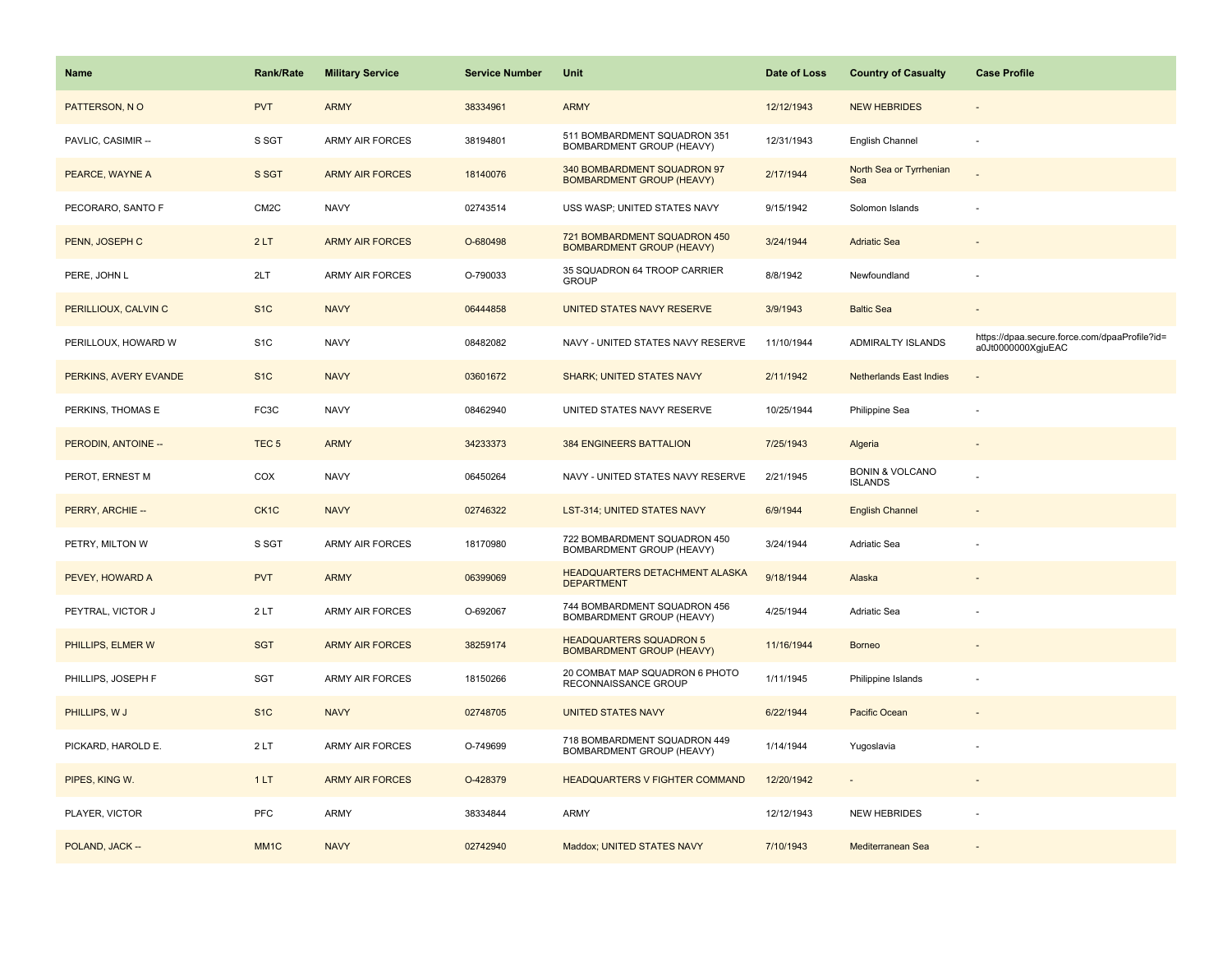| <b>Name</b>                | <b>Rank/Rate</b> | <b>Military Service</b> | <b>Service Number</b> | Unit                                                            | Date of Loss | <b>Country of Casualty</b>       | <b>Case Profile</b>                                                 |
|----------------------------|------------------|-------------------------|-----------------------|-----------------------------------------------------------------|--------------|----------------------------------|---------------------------------------------------------------------|
| POLK, ALMUS --             | CPL              | ARMY                    | 06924539              | ARISAN MARU; 2 GENERAL HOSPITAL                                 | 10/24/1944   | China Seas                       |                                                                     |
| POLK, DONALD --            | S <sub>1</sub> C | <b>NAVY</b>             | 06445499              | PICKEREL; UNITED STATES NAVY<br><b>RESERVE</b>                  | 5/6/1943     | Sea of Japan                     |                                                                     |
| POLMAN, FRANCIS J          | <b>ENS</b>       | <b>NAVY</b>             | O-156918              | UNITED STATES NAVY RESERVE                                      | 11/24/1943   | Gilbert Islands                  |                                                                     |
| POOLE, LAWRENCE E          | AOM2C            | <b>NAVY</b>             | 02746555              | <b>UNITED STATES NAVY</b>                                       | 7/28/1943    | Hawaiian Islands                 |                                                                     |
| POPE, NEWBY H              | LT /JG/          | <b>NAVY</b>             | O-145605              | USS LEXINGTON (CV-16); UNITED<br>STATES NAVY RESERVE            | 6/20/1945    | Central/South Pacific<br>Theater | https://dpaa.secure.force.com/dpaaProfile?id=<br>a0Jt000001nzVJkEAM |
| PORCHE, WILLIAM R          | <b>PFC</b>       | <b>MARINE CORPS</b>     | 00279872              | MARINE - UNITED STATES MARINE<br><b>CORPS</b>                   | 10/24/1944   | China Seas                       |                                                                     |
| PORTER, PERRY J            | S <sub>1</sub> C | <b>NAVY</b>             | 02749902              | NAVY - UNITED STATES NAVY RESERVE                               | 12/28/1944   | CENTRAL/SOUTH<br>PACIFIC THEATER |                                                                     |
| POURCIAU, KIT J            | S <sub>1</sub> C | <b>NAVY</b>             | 06459414              | FLIER; UNITED STATES NAVY RESERVE                               | 8/13/1944    | Philippine Islands               |                                                                     |
| POWELL, ARNOLD OLAND       | Sgt              | <b>MARINE CORPS</b>     | 309690                | MARINE - UNITED STATES MARINE<br>CORPS                          | 7/27/1944    | Marianas Islands                 | https://dpaa.secure.force.com/dpaaProfile?id=<br>a0Jt000001nzXhSEAU |
| POWER, THOMAS M            | S SGT            | <b>ARMY AIR FORCES</b>  | 18133662              | 401 BOMBARDMENT SQUADRON 91<br><b>BOMBARDMENT GROUP (HEAVY)</b> | 8/31/1943    | <b>English Channel</b>           |                                                                     |
| PRICE, ARTHUR L            | 1LT              | <b>ARMY AIR FORCES</b>  | O-729656              | 342 BOMBARDMENT SQUADRON 97<br><b>BOMBARDMENT GROUP (HEAVY)</b> | 4/17/1943    | Sicily                           |                                                                     |
| PRICE, CLAUDE E            | <b>PVT</b>       | <b>ARMY</b>             | 07086223              | 1 REGIMENT 1 ARMORED DIVISION                                   | 2/14/1943    | Tunisia                          |                                                                     |
| PRICE, HENRY B.            | S SGT            | <b>ARMY AIR FORCES</b>  | 38387453              | 721 BOMBARDMENT SQUADRON 450<br>BOMBARDMENT GROUP (HEAVY)       | 1/27/1944    | Mediterranean Sea                |                                                                     |
| PRICE, NORMAM H.           | S SGT            | <b>ARMY AIR FORCES</b>  | 34232194              | <b>14 AF</b>                                                    | 3/21/1943    | India                            | https://dpaa.secure.force.com/dpaaProfile?id=<br>a0Jt000001nzSdIEAU |
| PRICE, THERON D            | 1LT              | ARMY AIR FORCES         | O-659841              | 9 FIGHTER SQUADRON 49 FIGHTER<br><b>GROUP</b>                   | 10/13/1943   | New Britain Island               |                                                                     |
| PRIMEAUX, JOSEPH E         | <b>PFC</b>       | <b>ARMY AIR FORCES</b>  | 14002165              | SHINYO MARU; 48 MATERIALS<br><b>SQUADRON 5 AIR BASE GROUP</b>   | 9/7/1944     | Philippine Islands               |                                                                     |
| PRIMUS, THOMAS J           | STM2C            | <b>NAVY</b>             | 02747811              | Buck; UNITED STATES NAVY                                        | 10/9/1943    | North or Tyrrhenian Seas         | $\overline{\phantom{a}}$                                            |
| PRITCHETT, ROBERT LEO      | S <sub>1C</sub>  | <b>NAVY</b>             | 02744927              | USS Arizona; UNITED STATES NAVY                                 | 12/7/1941    | Hawaiian Islands                 | https://dpaa.secure.force.com/dpaaProfile?id=<br>a0Jt00000004qKIEAI |
| PRUDHOMME, AUBREY J        | <b>PVT</b>       | ARMY                    | 34231929              | 169 INFANTRY 43 DIVISION                                        | 7/13/1943    | Solomon Islands                  |                                                                     |
| <b>PRUITT, BLANCHARD E</b> | <b>PVT</b>       | <b>ARMY</b>             | 18060257              | <b>ARMY - 31 INFANTRY REGIMENT</b>                              | 1/1/1943     | PHILIPPINE ISLANDS               | https://dpaa.secure.force.com/dpaaProfile?id=<br>a0Jt0000000LlrfEAC |
| PRUITT, FRANCIS C          | 1LT              | <b>ARMY AIR FORCES</b>  | O-442230              | 89 BOMBARDMENT SQUADRON 3<br><b>BOMBARDMENT GROUP (LIGHT)</b>   | 11/16/1942   | Coral Sea                        |                                                                     |
| PRUNTY, JOHN W             | 1LT              | <b>ARMY AIR FORCES</b>  | O-668768              | 10 BOMBARDMENT SQUADRON<br>(MEDIUM)                             | 5/8/1944     | Venezuela                        |                                                                     |
| PUGH, PARKER --            | <b>PFC</b>       | ARMY                    | 38226318              | USS ELIHU THOMPSON; 4077<br>QUARTERMASTER SERVICES COMPANY      | 9/26/1944    | New Caledonia                    |                                                                     |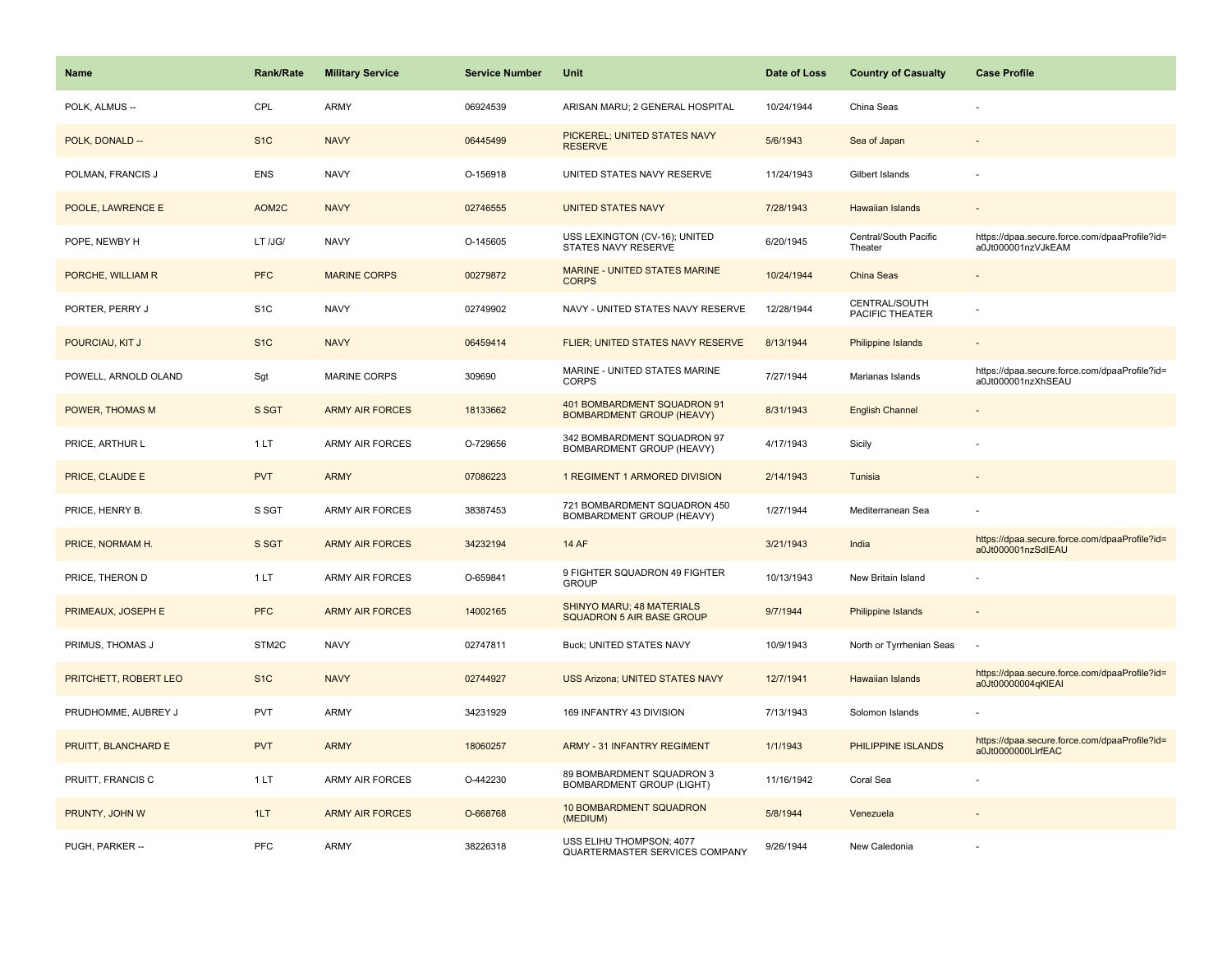| <b>Name</b>                | <b>Rank/Rate</b> | <b>Military Service</b> | <b>Service Number</b> | Unit                                                                    | Date of Loss | <b>Country of Casualty</b>                                    | <b>Case Profile</b>                                                 |
|----------------------------|------------------|-------------------------|-----------------------|-------------------------------------------------------------------------|--------------|---------------------------------------------------------------|---------------------------------------------------------------------|
| PURVIS, HUEY H             | S SGT            | <b>ARMY AIR FORCES</b>  | 06376953              | 17 BOMBARDMENT SQUADRON 27<br><b>BOMBARDMENT GROUP (LIGHT)</b>          | 1/13/1945    | Philippine Islands                                            | https://dpaa.secure.force.com/dpaaProfile?id=<br>a0Jt000001DPk1TEAT |
| RAMOND, ALPHONSE F         | S <sub>1</sub> C | <b>COAST GUARD</b>      | 00613222              | USS MENGES (DE 320); COAST GUARD -<br>UNITED STATES COAST GUARD         | 5/3/1944     | ** Documentation Errors                                       |                                                                     |
| RANDOLPH, NORMAN F         | LT.              | <b>NAVY</b>             | O-115143              | UNITED STATES NAVY RESERVE                                              | 11/23/1944   | <b>Philippine Sea</b>                                         |                                                                     |
| RAY, CORL                  | <b>PVT</b>       | ARMY                    | 38309146              | ARMY - 855 ENGINEERS BATTALION<br>(AVIATION)                            | 11/11/1943   | FIJI                                                          |                                                                     |
| <b>RAYMOND, REGINALD M</b> | LT CDR           | <b>NAVY</b>             | O-072380              | SCORPION; UNITED STATES NAVY                                            | 4/30/1943    | China Seas                                                    |                                                                     |
| REAGOR, FREDERICK L        | <b>SSGT</b>      | <b>ARMY AIR FORCES</b>  | 38388036              | AIR CORPS                                                               | 5/3/1944     | Brazil                                                        |                                                                     |
| REBOUCHE, RAYMOND A        | <b>CPL</b>       | <b>ARMY AIR FORCES</b>  | 14014697              | SHINYO MARU; 17 BOMBARDMENT<br>SQUADRON 27 BOMBARDMENT GROUP<br>(LIGHT) | 9/7/1944     | Philippine Islands                                            |                                                                     |
| REED, JOHN G               | 1LT              | <b>ARMY AIR FORCES</b>  | O-724175              | 369 BOMBARDMENT SQUADRON 306<br>BOMBARDMENT GROUP (HEAVY)               | 1/3/1943     | English Channel                                               |                                                                     |
| <b>REESE, ROBERT B</b>     | 2LT              | <b>ARMY AIR FORCES</b>  | O-675002              | 405 BOMBARDMENT SQUADRON 38<br><b>BOMBARDMENT GROUP (MEDIUM)</b>        | 10/16/1943   | <b>New Guinea</b>                                             |                                                                     |
| REGAN, LINUS W             | <b>ENS</b>       | <b>NAVY</b>             | O-286659              | UNITED STATES NAVY RESERVE                                              | 6/19/1944    | English Channel                                               |                                                                     |
| REID, BEVERLY W.           | <b>ENS</b>       | <b>NAVY</b>             | O-137130              | <b>USS ENTERPRISE; UNITED STATES</b><br><b>NAVY</b>                     | 8/24/1942    | Pacific Ocean                                                 |                                                                     |
| REIMERS, FREDERICK F       | LT               | <b>NAVY</b>             | O-160782              | KETE; UNITED STATES NAVY RESERVE                                        | 3/31/1945    | Ryukyus Islands                                               |                                                                     |
| REMONDET, EDWARD J         | S <sub>2</sub> C | <b>NAVY</b>             | 08471955              | NAVY - UNITED STATES NAVY RESERVE                                       | 7/30/1945    | <b>PACIFIC OCEAN:</b><br><b>NORTH AMERICAN</b><br><b>AREA</b> |                                                                     |
| REYNOLDS, CHARLES W        | <b>PFC</b>       | ARMY AIR FORCES         | 06971039              | ARISAN MARU; 48 MATERIALS<br>SQUADRON 5 AIR BASE GROUP                  | 10/24/1944   | China Seas                                                    |                                                                     |
| <b>REYNOLDS, JESSIE A</b>  | <b>T SGT</b>     | <b>ARMY</b>             | 34232197              | 169 INFANTRY 43 DIVISION                                                | 4/12/1946    | Philippine Islands                                            |                                                                     |
| RICE, JEROME R             | TM3C             | <b>NAVY</b>             | 02748059              | GUDGEON; UNITED STATES NAVY                                             | 5/5/1944     | Marianas Islands                                              |                                                                     |
| <b>RICHARD, ANDREW B</b>   | S SGT            | <b>ARMY AIR FORCES</b>  | 14054057              | 77 BOMBARDMENT SQUADRON 28<br><b>BOMBARDMENT GROUP (HEAVY)</b>          | 11/23/1943   | <b>Aleutian Islands</b>                                       |                                                                     |
| RICHARD, GURNIE J          | TEC <sub>5</sub> | ARMY AIR FORCES         | 14014762              | 17 BOMBARDMENT SQUADRON 27<br>BOMBARDMENT GROUP (LIGHT)                 | 11/25/1942   | Philippine Islands                                            |                                                                     |
| RICHARD, ROBERT A          | GM3C             | <b>NAVY</b>             | 08471509              | UNITED STATES NAVY RESERVE                                              | 9/14/1944    | <b>Atlantic Ocean</b>                                         |                                                                     |
| RICHARD, SEXTON --         | S SGT            | ARMY AIR FORCES         | 14059040              | 432 BOMBARDMENT SQUADRON 17<br>BOMBARDMENT GROUP (MEDIUM)               | 8/20/1944    | Mediterranean Sea                                             |                                                                     |
| <b>RICHARDSON, JEFF B</b>  | <b>PFC</b>       | <b>ARMY</b>             | 38381542              | 300 ENGINEERS COMBAT BATTALION                                          | 6/19/1944    | <b>English Channel</b>                                        |                                                                     |
| RICHARDSON, JOSEPH G       | S <sub>2</sub> C | <b>NAVY</b>             | 08472093              | NAVY - UNITED STATES NAVY RESERVE                                       | 7/30/1945    | PHILIPPINE SEA                                                | https://dpaa.secure.force.com/dpaaProfile?id=<br>a0Jt0000000QrlWEAS |
| <b>RICKETTS, JAMES F</b>   | S <sub>1C</sub>  | <b>NAVY</b>             | 06449356              | UNITED STATES NAVY RESERVE                                              | 1/16/1945    | <b>Atlantic Ocean</b>                                         |                                                                     |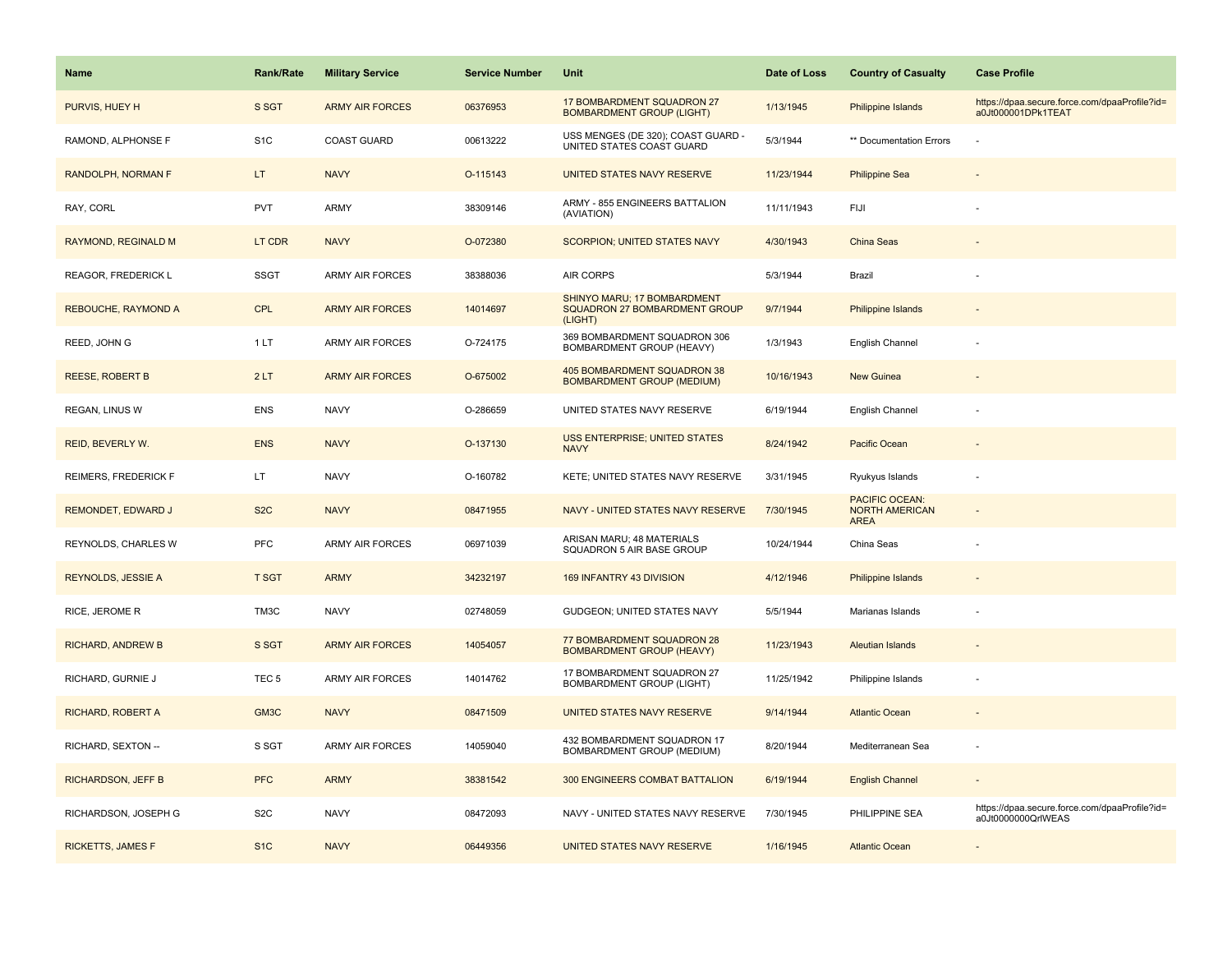| <b>Name</b>                  | Rank/Rate        | <b>Military Service</b> | <b>Service Number</b> | Unit                                                             | Date of Loss | <b>Country of Casualty</b>     | <b>Case Profile</b>                                                 |
|------------------------------|------------------|-------------------------|-----------------------|------------------------------------------------------------------|--------------|--------------------------------|---------------------------------------------------------------------|
| RICKS, CLIFFORD A            | S <sub>1</sub> C | <b>NAVY</b>             | 06442819              | USS LISCOME BAY; UNITED STATES<br>NAVY RESERVE                   | 11/24/1943   | Gilbert Islands                |                                                                     |
| <b>RICKS, FRED B</b>         | <b>PFC</b>       | <b>ARMY</b>             | 38185551              | 137 INFANTRY 35 DIVISION                                         | 12/6/1945    | France                         |                                                                     |
| RIGDON, ALVIN --             | T SGT            | <b>ARMY AIR FORCES</b>  | 06971059              | 17 BOMBARDMENT SQUADRON 27<br><b>BOMBARDMENT GROUP (LIGHT)</b>   | 9/10/1945    | China Seas                     |                                                                     |
| <b>RISER, GRAVES B</b>       | S SGT            | <b>ARMY AIR FORCES</b>  | 07002677              | 364 BOMBARDMENT SQUADRON 305<br><b>BOMBARDMENT GROUP (HEAVY)</b> | 3/8/1943     | <b>English Channel</b>         |                                                                     |
| RIVET, RAY ANTHONY           | <b>PFC</b>       | <b>MARINE CORPS</b>     | 00509898              | MARINE - UNITED STATES MARINE<br><b>CORPS</b>                    | 11/20/1943   | <b>GILBERT ISLANDS</b>         | https://dpaa.secure.force.com/dpaaProfile?id=<br>a0Jt0000000Llk0EAC |
| ROACH, GEORGE L              | S <sub>2</sub> C | <b>NAVY</b>             | 02744751              | USS HOUSTON (CA-30); UNITED STATES<br><b>NAVY</b>                | 3/1/1942     | Java                           |                                                                     |
| ROBERSON, CLEANDRES          | <b>PFC</b>       | ARMY                    | 38335671              | <b>ARMY</b>                                                      | 12/12/1943   | <b>NEW HEBRIDES</b>            |                                                                     |
| <b>ROBERT, EDWIN E</b>       | <b>T SGT</b>     | <b>ARMY</b>             | 38317034              | <b>169 ORDNANCE AMMUNITION</b><br><b>BATTALION</b>               | 4/29/1944    | <b>New Guinea</b>              |                                                                     |
| ROBERTON, DONALD RAY ANTHONY | <b>PVT</b>       | MARINE CORPS            | 00348240              | MARINE - UNITED STATES MARINE<br><b>CORPS</b>                    | 10/16/1942   | Gilbert Islands                |                                                                     |
| ROBERTS, JOSEPH L            | GM3C             | <b>COAST GUARD</b>      | 00650730              | <b>COAST GUARD - UNITED STATES</b><br><b>COAST GUARD</b>         | 3/9/1944     | <b>Atlantic Ocean</b>          |                                                                     |
| ROBERTS, MAXWELL L           | S SGT            | <b>ARMY AIR FORCES</b>  | 18133592              | 390 BOMBARDMENT SQUADRON 42<br><b>BOMBARDMENT GROUP (MEDIUM)</b> | 4/4/1944     | Solomon Islands                |                                                                     |
| ROBERTS, NATHAN A            | F <sub>1</sub> C | <b>NAVY</b>             | 02743992              | Sims;                                                            | 5/7/1942     | <b>Coral Sea</b>               | $\sim$                                                              |
| ROBERTS, WILBURN CARL        | BKR3C            | <b>NAVY</b>             | 02744817              | USS Arizona; UNITED STATES NAVY                                  | 12/7/1941    | Hawaiian Islands               | https://dpaa.secure.force.com/dpaaProfile?id=<br>a0Jt000000mq8stEAA |
| ROBERTSON, LLOYD H           | <b>CM</b>        | <b>NAVY</b>             | 02741944              | <b>NAVY - UNITED STATES NAVY</b>                                 | 4/16/1945    | <b>CHINA SEAS</b>              |                                                                     |
| ROBERTSON, NORRIS J          | TEC <sub>4</sub> | <b>ARMY AIR FORCES</b>  | 06583132              | ARISAN MARU; HEADQUARTERS<br>SQUADRON 20 AIR BASE GROUP          | 10/24/1944   | China Seas                     |                                                                     |
| ROBICHAUX, MALCOLM P         | <b>SGT</b>       | <b>ARMY AIR FORCES</b>  | 38487789              | 763 BOMBARDMENT SQUADRON 460<br><b>BOMBARDMENT GROUP (HEAVY)</b> | 10/20/1944   | <b>Adriatic Sea</b>            | https://dpaa.secure.force.com/dpaaProfile?id=<br>a0Jt000001nzZmVEAU |
| ROBINSON, EZEKIEL            | STM1C            | <b>NAVY</b>             | 08472177              | NAVY - UNITED STATES NAVY RESERVE                                | 1/7/1945     | PHILIPPINE ISLANDS             |                                                                     |
| ROBINSON, VIRGIL D           | RM3C             | <b>NAVY</b>             | 06457832              | JOHNSTON; UNITED STATES NAVY<br><b>RESERVE</b>                   | 10/25/1944   | <b>Philippine Sea</b>          |                                                                     |
| RODDY, KENTON J              | S <sub>1</sub> C | <b>NAVY</b>             | 08477496              | UNITED STATES NAVY RESERVE                                       | 1/26/1945    | Pacific Ocean                  |                                                                     |
| ROGERS, HARRY A              | F <sub>2</sub> C | <b>NAVY</b>             | 02750250              | MONAGHAN; UNITED STATES NAVY<br><b>RESERVE</b>                   | 12/18/1944   | <b>Philippine Sea</b>          |                                                                     |
| ROSENTHAL, MORRIS D          | 2LT              | <b>ARMY AIR FORCES</b>  | O-695698              | 882 BOMBARDMENT SQUADRON 500<br>BOMBARDMENT GROUP (VERY HEAVY)   | 12/13/1944   | Japan/Okinawa                  | ÷,                                                                  |
| <b>ROSS, CHARLES F</b>       | S SGT            | <b>ARMY AIR FORCES</b>  | 18171319              | 733 BOMBARDMENT SQUADRON 453<br><b>BOMBARDMENT GROUP (HEAVY)</b> | 2/22/1944    | North Sea or Tyrrhenian<br>Sea |                                                                     |
| ROUGEAUX, JAMES DENNIS       | Pvt              | MARINE CORPS            | 399194                | MARINE - UNITED STATES MARINE<br><b>CORPS</b>                    | 11/25/1942   | Solomon Islands                |                                                                     |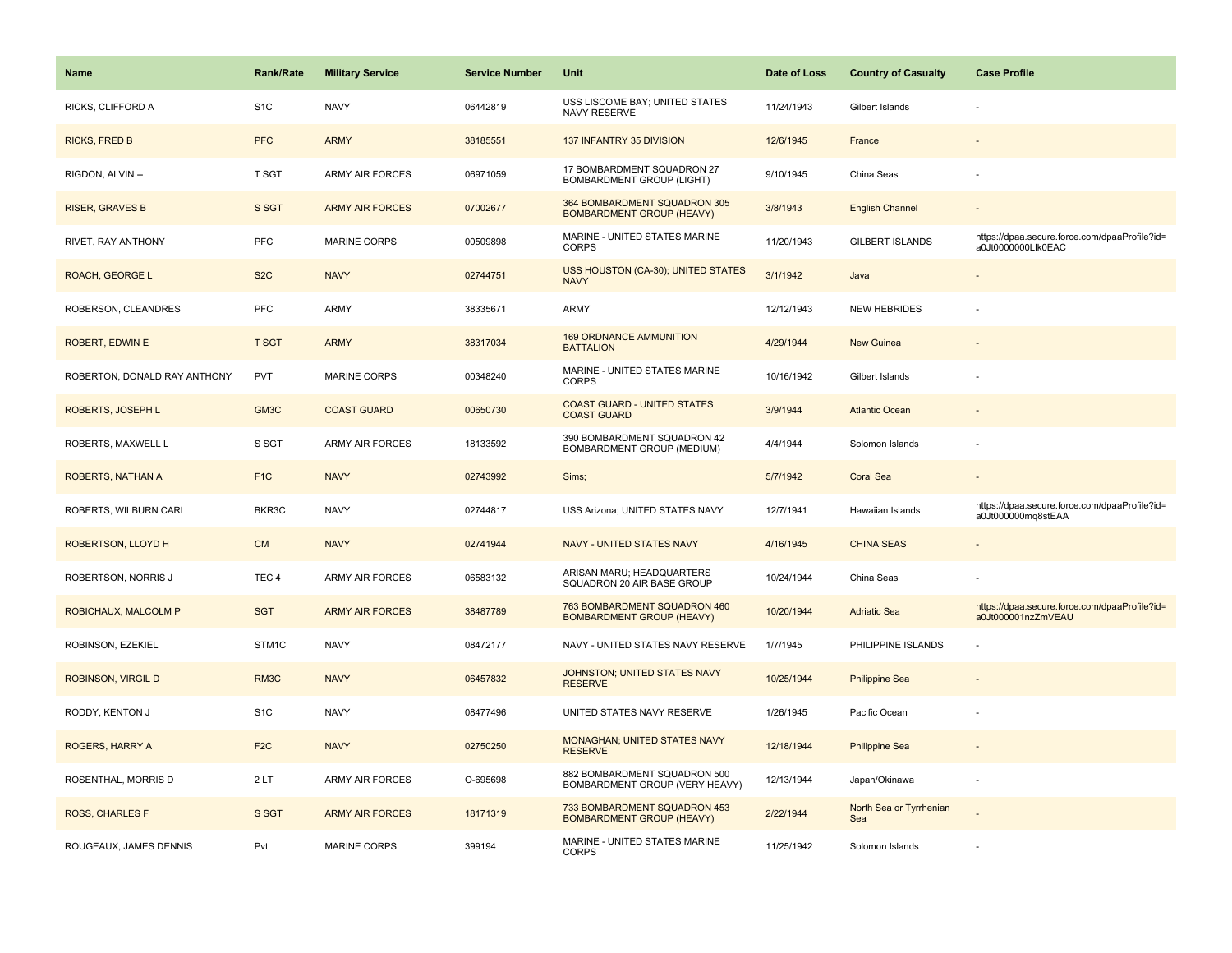| Name                       | <b>Rank/Rate</b>  | <b>Military Service</b> | <b>Service Number</b> | Unit                                                                    | Date of Loss | <b>Country of Casualty</b>     | <b>Case Profile</b>                                                 |
|----------------------------|-------------------|-------------------------|-----------------------|-------------------------------------------------------------------------|--------------|--------------------------------|---------------------------------------------------------------------|
| ROUSE, JOSEPH R            | S SGT             | <b>ARMY AIR FORCES</b>  | 38494394              | 870 BOMBARDMENT SQUADRON 497<br>BOMBARDMENT GROUP (VERY HEAVY)          | 12/3/1944    | Marianas Islands               |                                                                     |
| ROUX, EUGENE B             | <b>ENS</b>        | <b>NAVY</b>             | O-431369              | UNITED STATES NAVY RESERVE                                              | 5/10/1945    | Pacific Ocean                  |                                                                     |
| <b>ROWAN, PAUL F</b>       | S <sub>1</sub> C  | <b>NAVY</b>             | 06454641              | USS Abner Read; UNITED STATES NAVY<br><b>RESERVE</b>                    | 8/19/1943    | <b>Aleutian Islands</b>        |                                                                     |
| RUFFIN, PAT H              | 2d Lt             | <b>ARMY AIR FORCES</b>  | O-2043705             | 550 BOMBARDMENT SQUADRON 385<br><b>BOMBARDMENT GROUP (HEAVY)</b>        | 6/21/1943    | Newfoundland                   |                                                                     |
| RUSHING, JOHN E            | 1LT               | <b>ARMY AIR FORCES</b>  | O-736798              | 514 BOMBARDMENT SQUADRON 376<br><b>BOMBARDMENT GROUP (HEAVY)</b>        | 2/12/1944    | North Sea or Tyrrhenian<br>Sea |                                                                     |
| RUSSELL, OTHEL L           | AMM1C             | <b>NAVY</b>             | 02742154              | UNITED STATES NAVY                                                      | 6/15/1943    | Pacific Ocean                  |                                                                     |
| <b>RYDER, WORDON J</b>     | S SGT             | <b>ARMY AIR FORCES</b>  | 14031931              | 322 BOMBARDMENT SQUADRON 91<br><b>BOMBARDMENT GROUP (HEAVY)</b>         | 11/23/1942   | <b>English Channel</b>         |                                                                     |
| SALTER, ROBERT R           | CPL               | <b>ARMY AIR FORCES</b>  | 07002883              | ARISAN MARU; 17 BOMBARDMENT<br>SQUADRON 27 BOMBARDMENT GROUP<br>(LIGHT) | 10/24/1944   | China Seas                     |                                                                     |
| <b>SALTER, WILLIAM C</b>   | <b>PVT</b>        | <b>ARMY</b>             | 38171530              | 169 INFANTRY 43 DIVISION                                                | 7/19/1943    | Solomon Islands                |                                                                     |
| SAMMONS, LANGHAM N         | <b>PFC</b>        | <b>ARMY AIR FORCES</b>  | 14023400              | 2 BOMBARDMENT SQUADRON 22<br>BOMBARDMENT GROUP (MEDIUM)                 | 4/1/1942     | Pacific Ocean                  |                                                                     |
| SAMPERE, CARLO P           | S <sub>2</sub> C  | <b>NAVY</b>             | 08482079              | Mount Hood; UNITED STATES NAVY<br><b>RESERVE</b>                        | 11/10/1944   | <b>Admiralty Islands</b>       | https://dpaa.secure.force.com/dpaaProfile?id=<br>a0Jt0000000XhAgEAK |
| SANDERS, LEWIS L           | 2LT               | <b>ARMY AIR FORCES</b>  | O-2069216             | 577 BOMBARDMENT SQUADRON 392<br>BOMBARDMENT GROUP (HEAVY)               | 2/9/1945     | North Sea or Tyrrhenian<br>Sea |                                                                     |
| SARTALAMACHIA, C A         | ARM3C             | <b>NAVY</b>             | 06450117              | UNITED STATES NAVY RESERVE                                              | 2/14/1944    | Pacific Ocean                  |                                                                     |
| SAVAGE, WALTER SAMUEL      | ENS               | <b>NAVY</b>             | 109088                | USS Arizona; UNITED STATES NAVY<br><b>RESERVE</b>                       | 12/7/1941    | Hawaiian Islands               | https://dpaa.secure.force.com/dpaaProfile?id=<br>a0Jt00000004olrEAI |
| SAVOIE, CARL J             | <b>CAPT</b>       | <b>ARMY</b>             | O-392418              | <b>ARMY - FIELD ARTILLERY</b>                                           | 12/15/1944   | PHILIPPINE ISLANDS             |                                                                     |
| SAVOY, JOSEPH H            | PHM3C             | <b>COAST GUARD</b>      | 00612330              | COAST GUARD - UNITED STATES<br><b>COAST GUARD</b>                       | 3/9/1944     | Atlantic Ocean                 |                                                                     |
| SBISA, ALVIN F             | LT.               | <b>NAVY</b>             | O-081118              | <b>GRAMPUS; UNITED STATES NAVY</b>                                      | 3/22/1943    | Pacific Ocean                  |                                                                     |
| SCAFFIDI, ANTHONY J        | S SGT             | <b>ARMY AIR FORCES</b>  | 38174075              | <b>AIR CORPS</b>                                                        | 4/16/1945    | Marianas Islands               |                                                                     |
| SCARIANO, JOHN --          | MM <sub>1</sub> C | <b>NAVY</b>             | 06441580              | Fechteler; UNITED STATES NAVY<br><b>RESERVE</b>                         | 5/5/1944     | Gibraltar                      |                                                                     |
| SCHEUERMANN, J F           | <b>PFC</b>        | ARMY                    | 34290415              | SS Leopoldville; 262 INFANTRY 66<br><b>DIVISION</b>                     | 12/24/1944   | France                         |                                                                     |
| SCHEXNAYDER, JOSEPH L      | 2LT               | <b>ARMY AIR FORCES</b>  | O-684807              | 66 BOMBARDMENT SQUADRON 44<br><b>BOMBARDMENT GROUP (HEAVY)</b>          | 11/13/1943   | Holland                        |                                                                     |
| SCHILLING, HENRY M         | S <sub>2</sub> C  | <b>NAVY</b>             | 02749149              | USS LISCOME BAY; UNITED STATES<br><b>NAVY</b>                           | 11/24/1943   | Gilbert Islands                |                                                                     |
| <b>SCHILLING, MARION M</b> | 1st Lt            | <b>ARMY AIR FORCES</b>  | O-744768              | 68 FIGHTER SQUADRON 347 FIGHTER<br><b>GROUP</b>                         | 5/13/1945    | <b>Philippine Islands</b>      |                                                                     |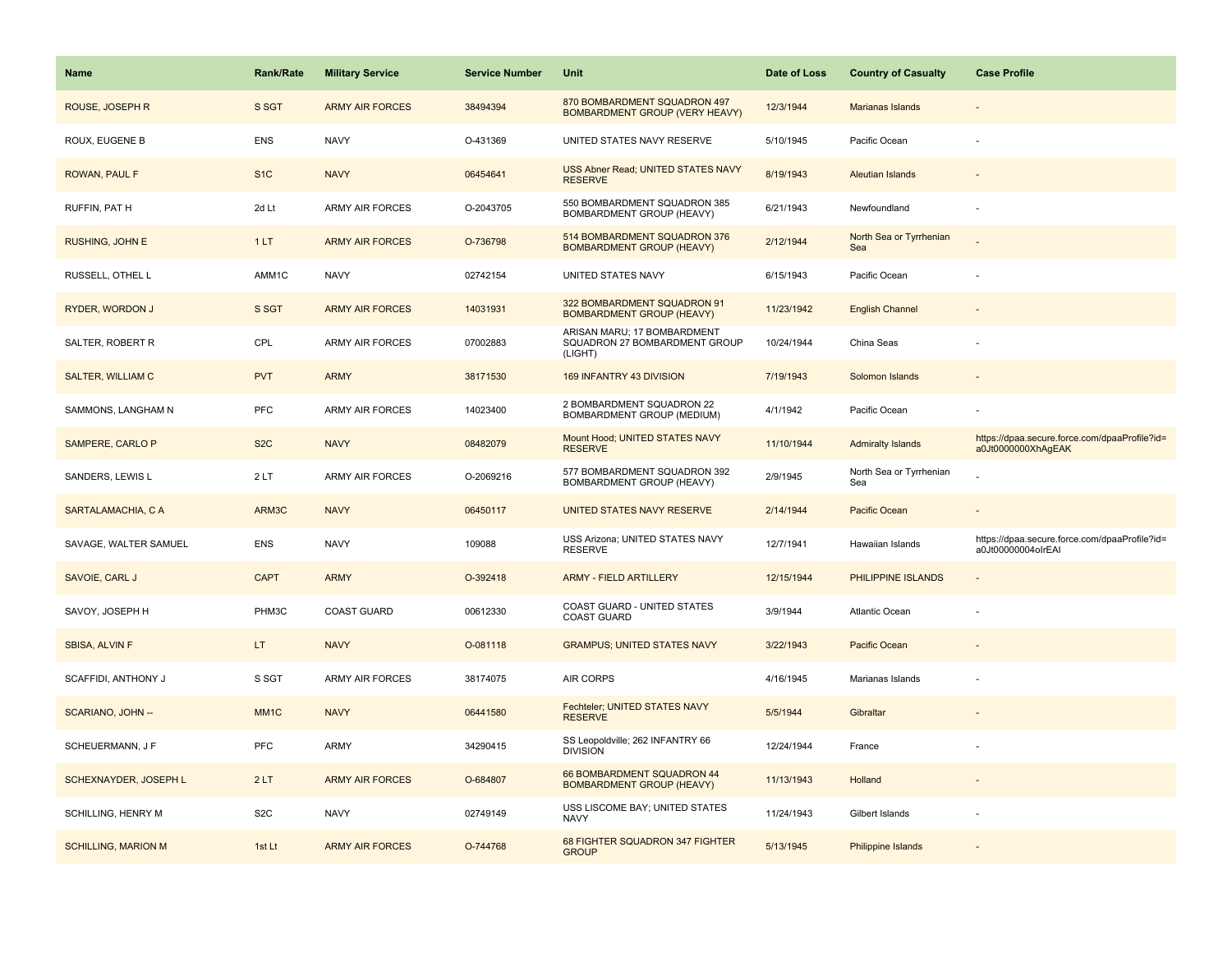| Name                        | <b>Rank/Rate</b>  | <b>Military Service</b>     | <b>Service Number</b> | Unit                                                           | Date of Loss | <b>Country of Casualty</b> | <b>Case Profile</b>                                                 |
|-----------------------------|-------------------|-----------------------------|-----------------------|----------------------------------------------------------------|--------------|----------------------------|---------------------------------------------------------------------|
| <b>SCHMALTZ, FRANK L</b>    | <b>SGT</b>        | <b>MARINE CORPS</b>         | 00315039              | MARINE - UNITED STATES MARINE<br><b>CORPS</b>                  | 6/26/1944    | <b>SAIPAN</b>              |                                                                     |
| SCHWEITZER, FRANK A         | <b>PFC</b>        | <b>MARINE CORPS RESERVE</b> | 00477794              | MARINE - UNITED STATES MARINE<br><b>CORPS</b>                  | 6/15/1944    | <b>SAIPAN</b>              |                                                                     |
| SCOGGINS, F P               | SK <sub>1</sub> C | <b>NAVY</b>                 | 08473300              | UNITED STATES NAVY RESERVE                                     | 1/12/1945    | Philippine Islands         |                                                                     |
| <b>SCOTT, DE WITT T</b>     | S <sub>1</sub> C  | <b>NAVY</b>                 | 02743745              | USS HOUSTON (CA-30); UNITED STATES<br><b>NAVY</b>              | 3/1/1942     | Java                       |                                                                     |
| SCOTT, MONTROIT --          | <b>PVT</b>        | ARMY                        | 38499023              | 371 INFANTRY 92 DIVISION                                       | 2/15/1945    | Italy                      |                                                                     |
| SCRAMUZZA, HERBERT DOMINICK | 2NDLT             | <b>MARINE CORPS</b>         | O-031516              | ARMY - UNITED STATES MARINE CORPS                              | 2/16/1945    | Hawaiian Islands           |                                                                     |
| SEGUI, PAUL E               | <b>PVT</b>        | ARMY                        | 38497127              | 361 INFANTRY 91 DIVISION                                       | 6/26/1945    | Italy                      |                                                                     |
| <b>SENTELL, JOHN M</b>      | S <sub>1</sub> C  | <b>NAVY</b>                 | 02744609              | Langley; UNITED STATES NAVY                                    | 3/1/1942     | <b>Indian Ocean</b>        |                                                                     |
| SHAFFER, JOHN J             | CDR               | <b>NAVY</b>                 | O-063162              | UNITED STATES NAVY                                             | 4/8/1944     | North Atlantic Ocean       |                                                                     |
| SHARBONO, HERBERT W         | <b>CBM</b>        | <b>NAVY</b>                 | 02743112              | Emmons; UNITED STATES NAVY                                     | 4/6/1945     | Japan                      |                                                                     |
| SHAW, J T                   | MM <sub>2</sub> C | <b>NAVY</b>                 | 02744597              | HOEL; UNITED STATES NAVY                                       | 10/28/1944   | Philippine Sea             |                                                                     |
| <b>SHAW, THURMAN ALLEN</b>  | F <sub>3</sub> C  | <b>NAVY</b>                 | 06440428              | USS QUINCY; UNITED STATES NAVY<br><b>RESERVE</b>               | 8/9/1942     | Solomon Islands            |                                                                     |
| SIGNORINO, GUY P.           | CPL               | ARMY AIR FORCES             | 14079822              | 65 BOMBARDMENT SQUADRON 43<br>BOMBARDMENT GROUP (HEAVY)        | 8/3/1943     | New Guinea                 | https://dpaa.secure.force.com/dpaaProfile?id=<br>a0Jt000001nzbr5EAA |
| SIMMONS, HENRY --           | <b>PVT</b>        | <b>ARMY</b>                 | 38227090              | 364 ENGINEERS GENERAL SERVICES<br><b>REGIMENT</b>              | 7/7/1944     | France                     |                                                                     |
| SIMMONS, HUBERT --          | S <sub>1</sub> C  | <b>NAVY</b>                 | 08462930              | UNITED STATES NAVY                                             | 6/24/1944    | Pacific Ocean              |                                                                     |
| SIMPSON, CHARLES W          | F <sub>2</sub> C  | <b>NAVY</b>                 | 02745096              | Tucker; UNITED STATES NAVY                                     | 8/3/1942     | <b>New Hebrides</b>        |                                                                     |
| SIMPSON, PINKNEY M          | PTR <sub>2C</sub> | <b>NAVY</b>                 | 06441199              | UNITED STATES NAVY RESERVE                                     | 2/21/1945    | New Hebrides               |                                                                     |
| SIMS, FITCHEW D.            | <b>SGT</b>        | <b>ARMY AIR FORCES</b>      | 06971095              | <b>AIR CORPS</b>                                               | 6/3/1942     | <b>Burma</b>               |                                                                     |
| SINITIERE, ELTON J          | T SGT             | ARMY AIR FORCES             | 18008800              | 75 BOMBARDMENT SQUADRON 42<br>BOMBARDMENT GROUP (MEDIUM)       | 1/6/1945     | Celebes                    |                                                                     |
| SKLAR, FRED --              | <b>CAPT</b>       | <b>ARMY</b>                 | O-397469              | 25 CAVALRY RECONNAISSANCE<br>SQUADRON 4 ARMORED DIVISION       | 12/25/1944   | <b>Belgium</b>             |                                                                     |
| SLACK, JOHN S               | Maj               | ARMY AIR FORCES             | O-349196              | 768 BOMBARDMENT SQUADRON 462<br>BOMBARDMENT GROUP (VERY HEAVY) | 1/6/1945     | China Seas                 |                                                                     |
| SMITH, AD P                 | AS                | <b>NAVY</b>                 | 06451746              | UNITED STATES NAVY RESERVE                                     | 2/7/1943     | North Atlantic Ocean       |                                                                     |
| SMITH, ALBERT H.            | Cpl               | <b>ARMY AIR FORCES</b>      | 6971033               | 90 BOMBARDMENT SQUADRON 3<br><b>BOMBARDMENT GROUP (LIGHT)</b>  | 11/18/1945   | New Guinea                 |                                                                     |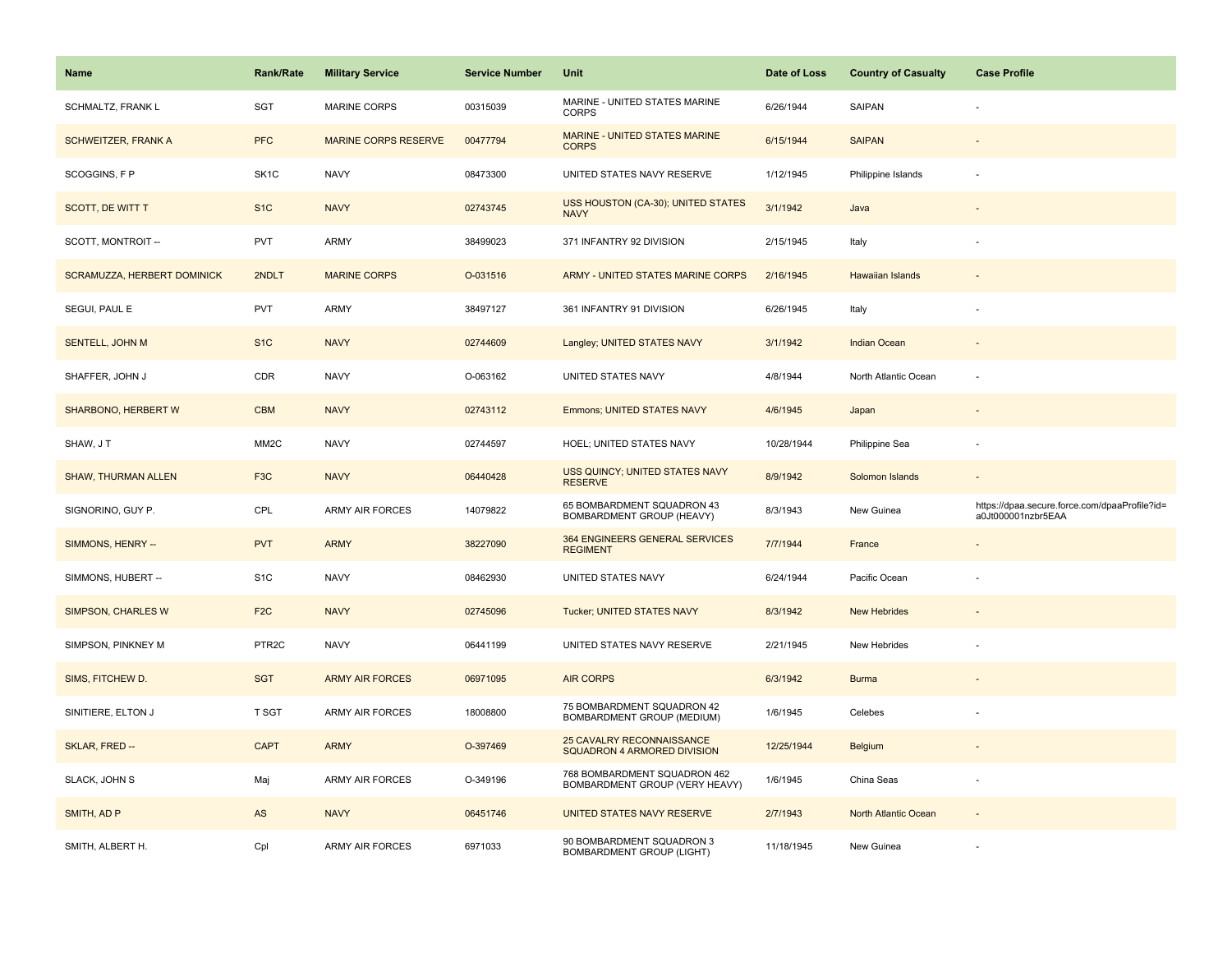| <b>Name</b>               | <b>Rank/Rate</b>  | <b>Military Service</b> | <b>Service Number</b> | Unit                                                         | Date of Loss | <b>Country of Casualty</b>     | <b>Case Profile</b>                                                 |
|---------------------------|-------------------|-------------------------|-----------------------|--------------------------------------------------------------|--------------|--------------------------------|---------------------------------------------------------------------|
| <b>SMITH, HARRY BLAKE</b> | 2d Lt             | <b>ARMY AIR FORCES</b>  | O-708769              | 67 FIGHTER SQUADRON 347 FIGHTER<br><b>GROUP</b>              | 4/13/1945    | <b>Borneo</b>                  |                                                                     |
| SMITH, HENRY CLAY         | F <sub>2C</sub>   | <b>NAVY</b>             | 02747227              | NAVY - UNITED STATES NAVY                                    | 5/8/1943     | <b>CORAL SEA</b>               |                                                                     |
| SMITH, JACK W             | <b>SGT</b>        | <b>ARMY AIR FORCES</b>  | 20446138              | 62 BOMBARDMENT SQUADRON 39<br>BOMBARDMENT GROUP (VERY HEAVY) | 4/27/1945    | Japan/Okinawa                  |                                                                     |
| SMITH, JAMES --           | <b>PFC</b>        | ARMY                    | 34028100              | 632 ORDNANCE AMMUNITION COMPANY                              | 7/10/1945    | Japan/Okinawa                  |                                                                     |
| SMITH, JOHN L             | MM <sub>2</sub> C | <b>NAVY</b>             | 06454355              | UNITED STATES NAVY RESERVE                                   | 4/2/1945     | Pacific Ocean                  |                                                                     |
| SMITH, JOSEPH P           | F <sub>1</sub> C  | <b>NAVY</b>             | 02749745              | NAVY - UNITED STATES NAVY RESERVE                            | 11/10/1944   | <b>ADMIRALTY ISLANDS</b>       | https://dpaa.secure.force.com/dpaaProfile?id=<br>a0Jt0000000XhDzEAK |
| SMITH, LEONARD H          | <b>CPL</b>        | <b>ARMY</b>             | 38054003              | <b>17 SIGNAL SERVICES COMPANY</b>                            | 12/1/1942    | <b>Atlantic Ocean</b>          |                                                                     |
| SMITH, LIONELL E          | S <sub>2</sub> C  | <b>NAVY</b>             | 02753511              | HOEL; UNITED STATES NAVY RESERVE                             | 10/25/1944   | Philippine Sea                 |                                                                     |
| SMITH, NOLAN C            | S <sub>1</sub> C  | <b>NAVY</b>             | 06453500              | Warrington; UNITED STATES NAVY<br><b>RESERVE</b>             | 9/13/1944    | Bermuda                        |                                                                     |
| SMITH, OTHER FORREST      | 1STLT             | <b>MARINE CORPS</b>     | O-016029              | MARINE - UNITED STATES MARINE<br>CORPS                       | 7/25/1943    | <b>MIDWAY ISLAND</b>           |                                                                     |
| SMITH, PERRY A            | S <sub>2</sub> C  | <b>NAVY</b>             | 08472397              | HULL; UNITED STATES NAVY RESERVE                             | 12/18/1944   | <b>Philippine Sea</b>          | https://dpaa.secure.force.com/dpaaProfile?id=<br>a0Jt0000000XetfEAC |
| SMITH, WILLIAM W          | S SGT             | <b>ARMY AIR FORCES</b>  | 14096033              | 92 BOMBARDMENT GROUP (HEAVY), 326<br>BOMBARDMENT SQUADRON    | 7/26/1943    | North Sea or Tyrrhenian<br>Sea |                                                                     |
| SMOTHERMON, CHORON --     | <b>PVT</b>        | <b>ARMY AIR FORCES</b>  | 38476978              | <b>HMT Rohna; AIR CORPS</b>                                  | 11/26/1943   | Mediterranean Sea              |                                                                     |
| SNELL, MAYNARD G          | Maj               | <b>ARMY</b>             | O-196137              | ORYOKU MARU; 192 TANK BATTALION                              | 12/13/1944   | Philippine Islands             |                                                                     |
| SNYDER, CAMPBELL H        | <b>MAJ</b>        | <b>ARMY</b>             | O-020570              | ARMY - 14 ENGINEERS REGIMENT (PS)                            | 12/15/1944   | PHILIPPINE ISLANDS             | https://dpaa.secure.force.com/dpaaProfile?id=<br>a0Jt000001FhnvbEAB |
| SONGY, JOSEPH D           | S <sub>1</sub> C  | <b>NAVY</b>             | 08482026              | NAVY - UNITED STATES NAVY RESERVE                            | 11/10/1944   | <b>ADMIRALTY ISLANDS</b>       | https://dpaa.secure.force.com/dpaaProfile?id=<br>a0Jt0000000XhJOEA0 |
| SONNIER, ODREY J          | S <sub>2</sub> C  | <b>NAVY</b>             | 08463696              | USS LISCOME BAY CVE 56; UNITED<br><b>STATES NAVY RESERVE</b> | 11/24/1943   | <b>Gilbert Islands</b>         |                                                                     |
| SONNIER, ULYSSES --       | AMM2C             | <b>NAVY</b>             | 06446859              | ST. LO; UNITED STATES NAVY RESERVE                           | 10/25/1944   | Philippine Sea                 |                                                                     |
| SPIERER, ELWOOD R         | S <sub>1</sub> C  | <b>NAVY</b>             | 02746407              | <b>SUBMARINE Amberjack; UNITED STATES</b><br><b>NAVY</b>     | 3/22/1943    | <b>New Britain Island</b>      |                                                                     |
| SPILLERS, CARLOS E        | Sgt               | <b>ARMY AIR FORCES</b>  | 6970874               | ARMY AIR FORCE                                               | 5/25/1942    | New Guinea                     |                                                                     |
| <b>SPRADLEY, JAMES W</b>  | S <sub>2</sub> C  | <b>NAVY</b>             | 08478561              | S-28; UNITED STATES NAVY RESERVE                             | 7/4/1944     | <b>Hawaiian Islands</b>        |                                                                     |
| SPURGEON, CHARLES S       | S <sub>2</sub> C  | <b>NAVY</b>             | 06445047              | UNITED STATES NAVY RESERVE                                   | 1/1/1943     | Mediterranean Sea              |                                                                     |
| <b>SQUYRES, EARL M</b>    | <b>PVT</b>        | <b>ARMY</b>             | 14017287              | <b>ARMY - 192 TANK BATTALION</b>                             | 8/17/1942    | <b>PHILIPPINE ISLANDS</b>      | https://dpaa.secure.force.com/dpaaProfile?id=<br>a0Jt000000MW4wDEAT |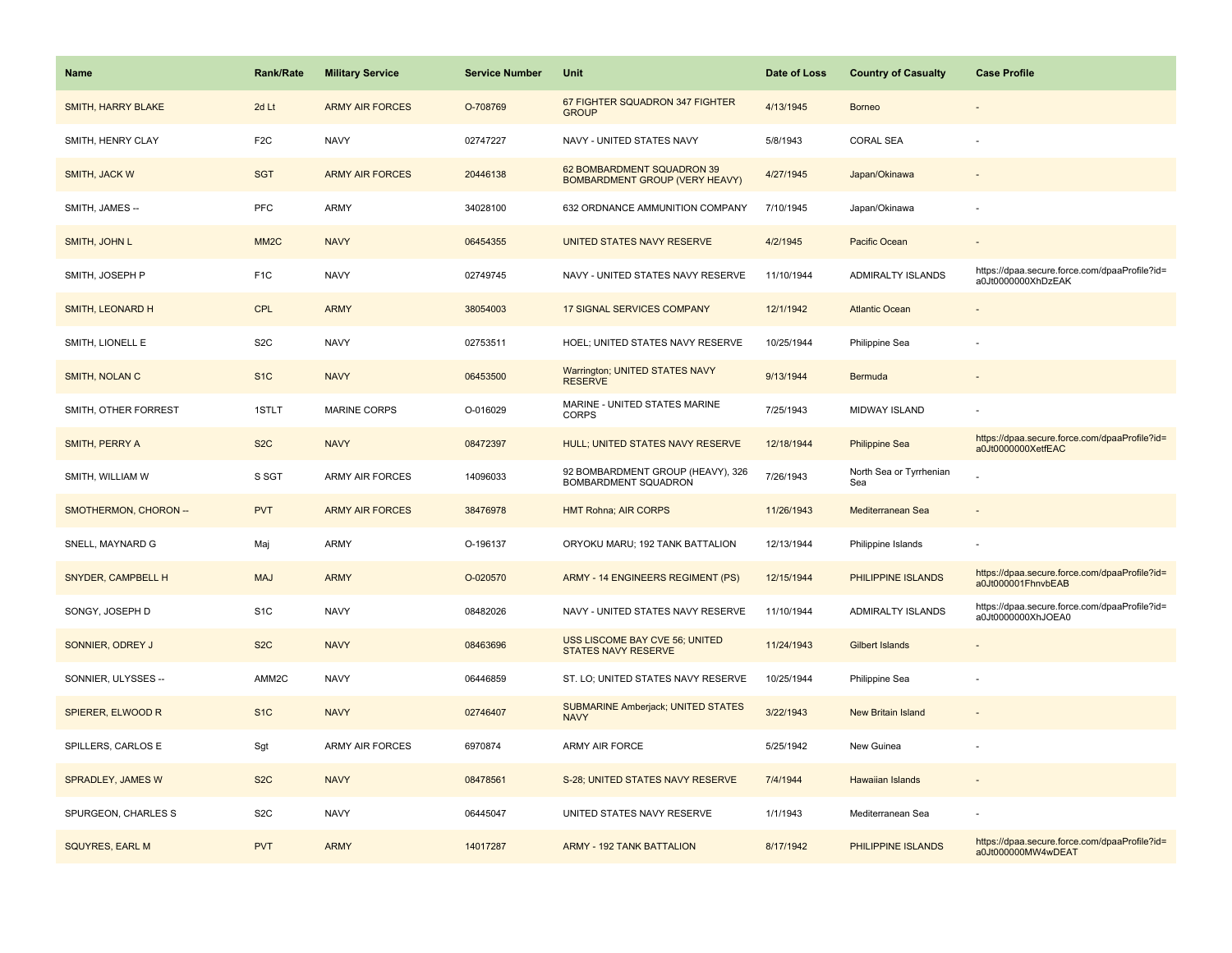| Name                     | <b>Rank/Rate</b>  | <b>Military Service</b> | <b>Service Number</b> | Unit                                                                    | Date of Loss | <b>Country of Casualty</b>                             | <b>Case Profile</b>                                                 |
|--------------------------|-------------------|-------------------------|-----------------------|-------------------------------------------------------------------------|--------------|--------------------------------------------------------|---------------------------------------------------------------------|
| SQUYRES, KENNETH D.      | MAJ               | <b>ARMY AIR FORCES</b>  | O-406033              | 448 BOMBARDMENT GROUP (HEAVY)                                           | 1/5/1944     | North Sea or Tyrrhenian<br>Sea                         |                                                                     |
| STAFFORD, CLYDE          | S <sub>1C</sub>   | <b>NAVY</b>             | 08477517              | NAVY - UNITED STATES NAVY RESERVE                                       | 2/21/1945    | <b>BONIN &amp; VOLCANO</b><br><b>ISLANDS</b>           |                                                                     |
| STANBOROUGH, TW          | BM <sub>1</sub> C | <b>NAVY</b>             | 02744839              | UNITED STATES NAVY                                                      | 5/30/1943    | Solomon Islands                                        |                                                                     |
| STARK, JOHN H            | RM <sub>2</sub> C | <b>NAVY</b>             | 02743093              | USS HOUSTON (CA-30); UNITED STATES<br><b>NAVY</b>                       | 3/1/1942     | Java                                                   |                                                                     |
| STARKS, ORVAL C          | <b>PVT</b>        | <b>ARMY AIR FORCES</b>  | 06971040              | SHINYO MARU; 16 BOMBARDMENT<br>SQUADRON 27 BOMBARDMENT GROUP<br>(LIGHT) | 9/7/1944     | Philippine Islands                                     |                                                                     |
| STEAR, FRANK N           | 2LT               | <b>ARMY AIR FORCES</b>  | O-542660              | 757 BOMBARDMENT SQUADRON 459<br><b>BOMBARDMENT GROUP (HEAVY)</b>        | 8/2/1945     | Austria                                                |                                                                     |
| STENNETT, JAMES --       | S <sub>1</sub> C  | <b>NAVY</b>             | 06459323              | HULL; UNITED STATES NAVY RESERVE                                        | 12/18/1944   | Philippine Sea                                         | https://dpaa.secure.force.com/dpaaProfile?id=<br>a0Jt0000000XeuLEAS |
| <b>STEVENS, HENRY L</b>  | S SGT             | <b>ARMY AIR FORCES</b>  | 14042061              | 557 BOMBARDMENT SQUADRON 387<br><b>BOMBARDMENT GROUP (MEDIUM)</b>       | 12/23/1944   | Belgium                                                | https://dpaa.secure.force.com/dpaaProfile?id=<br>a0Jt000001nzat1EAA |
| STEVENSON, HUBBARD B     | S <sub>1</sub> C  | <b>NAVY</b>             | 02746594              | INGRAHAM; UNITED STATES NAVY                                            | 8/22/1942    | Nova Scotia                                            |                                                                     |
| STEWART, JESSE H         | LT.               | <b>NAVY</b>             | O-090323              | <b>GRAYBACK; UNITED STATES NAVY</b><br><b>RESERVE</b>                   | 3/28/1944    | China Seas                                             |                                                                     |
| STEWART, LLOYD W         | S SGT             | <b>ARMY</b>             | 14031284              | 15 CAVALRY RECONNAISSANCE<br>SQUADRON                                   | 8/9/1944     | France                                                 |                                                                     |
| <b>STEWART, ROBERT L</b> | <b>LTJG</b>       | <b>NAVY</b>             | O-086169              | UNITED STATES NAVY RESERVE                                              | 2/7/1943     | <b>Atlantic Ocean</b>                                  |                                                                     |
| STODDARD, WILLIAM EDISON | S <sub>1</sub> C  | <b>NAVY</b>             | 03602517              | USS Arizona; UNITED STATES NAVY                                         | 12/7/1941    | Hawaiian Islands                                       | https://dpaa.secure.force.com/dpaaProfile?id=<br>a0Jt00000004qDZEAY |
| STODGHILL, WILLIAM E.    | 1LT               | <b>ARMY AIR FORCES</b>  | O-912337              | <b>HEADQUARTERS 320 BOMBARDMENT</b><br><b>GROUP (MEDIUM)</b>            | 4/25/1943    | Mediterranean Sea                                      |                                                                     |
| STOUT, EVERETT G         | S <sub>1</sub> C  | <b>NAVY</b>             | 06453514              | Warrington; UNITED STATES NAVY<br><b>RESERVE</b>                        | 9/13/1944    | Atlantic Ocean                                         |                                                                     |
| <b>STRICKLAND, HW</b>    | S <sub>2</sub> C  | <b>NAVY</b>             | 02746342              | <b>UNITED STATES NAVY</b>                                               | 3/8/1942     | <b>Atlantic Ocean: North</b><br><b>American Waters</b> |                                                                     |
| STRONG, JAMES L          | <b>PVT</b>        | <b>ARMY</b>             | 38544661              | 371 INFANTRY 92 DIVISION                                                | 11/10/1945   | Italy                                                  |                                                                     |
| <b>STUCKEY, C S</b>      | S <sub>1C</sub>   | <b>NAVY</b>             | 08482078              | NAVY - UNITED STATES NAVY RESERVE                                       | 11/10/1944   | <b>ADMIRALTY ISLANDS</b>                               | https://dpaa.secure.force.com/dpaaProfile?id=<br>a0Jt0000000XhJxEAK |
| STULTZ, CHARLES J        | CPL               | <b>ARMY AIR FORCES</b>  | 34074930              | 10 BOMBARDMENT SQUADRON 25<br>BOMBARDMENT GROUP (MEDIUM)                | 5/8/1944     |                                                        |                                                                     |
| STUTES, LEE R J          | S <sub>2</sub> C  | <b>NAVY</b>             | 02751299              | UNITED STATES NAVY RESERVE                                              | 12/18/1944   | <b>Philippine Sea</b>                                  |                                                                     |
| SUAREZ, JESSE L          | <b>MACH</b>       | <b>NAVY</b>             | 00364811              | PRINCETON; UNITED STATES NAVY                                           | 10/24/1944   | Philippine Sea                                         |                                                                     |
| <b>SWETT, BENJAMIN S</b> | LT /JG/           | <b>NAVY</b>             | O-120565              | UNITED STATES NAVY RESERVE                                              | 9/25/1943    | North or Tyrrhenian Seas                               | $\sim$                                                              |
| TALLEY, RUDOLPH E        | S SGT             | <b>ARMY AIR FORCES</b>  | 14079685              | 32 PHOTO RECONNAISSANCE<br>SQUADRON                                     | 4/20/1944    | Mediterranean Sea                                      |                                                                     |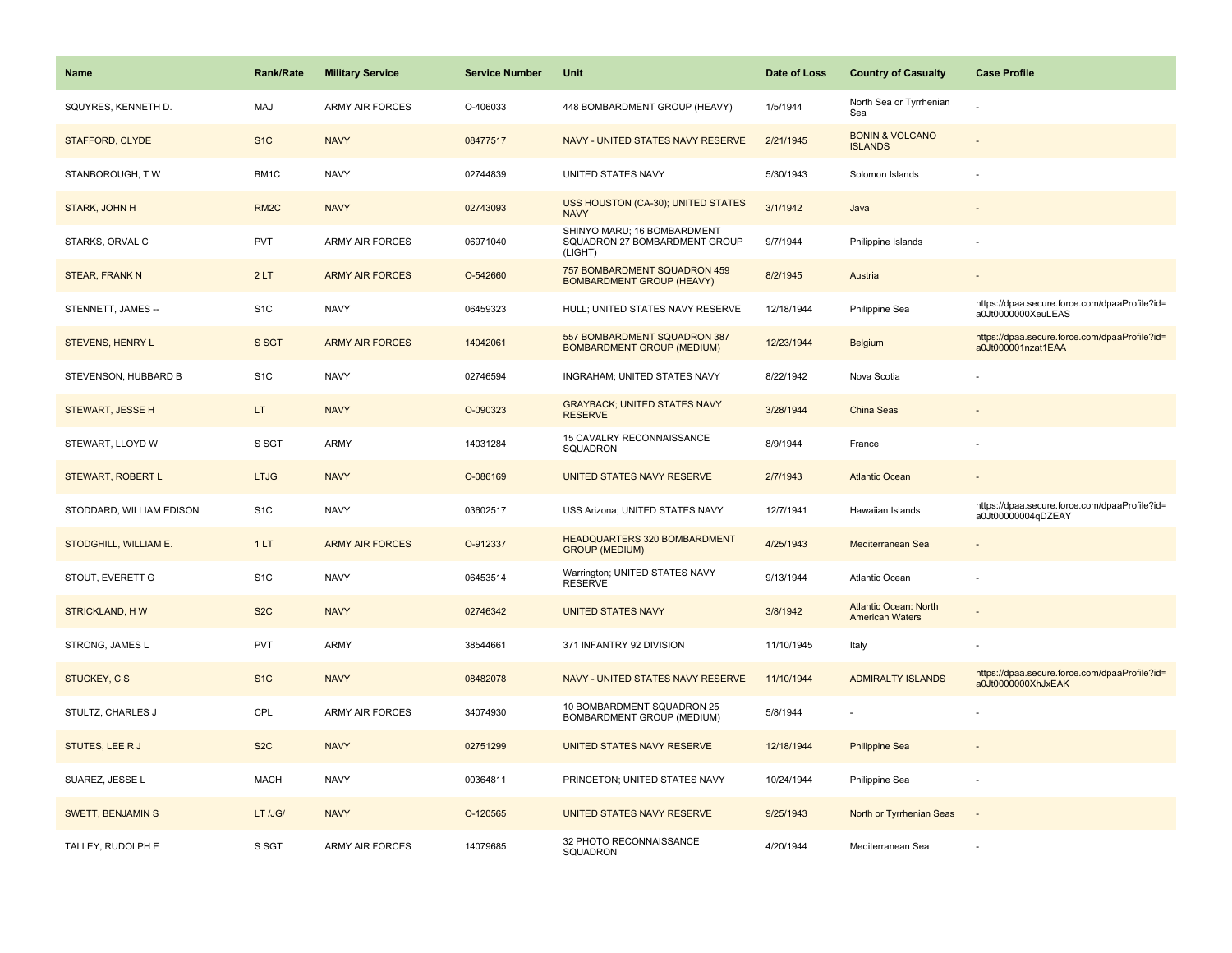| Name                        | <b>Rank/Rate</b> | <b>Military Service</b> | <b>Service Number</b> | Unit                                                                    | Date of Loss | <b>Country of Casualty</b> | <b>Case Profile</b>                                                 |
|-----------------------------|------------------|-------------------------|-----------------------|-------------------------------------------------------------------------|--------------|----------------------------|---------------------------------------------------------------------|
| TANNER, HAROLD W            | 2LT              | <b>ARMY AIR FORCES</b>  | O-699537              | 718 BOMBARDMENT SQUADRON 449<br><b>BOMBARDMENT GROUP (HEAVY)</b>        | 5/26/1944    | Mediterranean Sea          |                                                                     |
| TANNER, WILLIAM R           | S SGT            | <b>ARMY</b>             | 07002903              | ARISAN MARU; 17 BOMBARDMENT<br>SQUADRON 27 BOMBARDMENT GROUP<br>(LIGHT) | 10/24/1944   | China Seas                 |                                                                     |
| TATUM, GARLAND --           | S SGT            | <b>ARMY AIR FORCES</b>  | 07002712              | 16 BOMBARDMENT SQUADRON 27<br><b>BOMBARDMENT GROUP (LIGHT)</b>          | 12/31/1942   | <b>Philippine Islands</b>  |                                                                     |
| TATUM, RODGERS W            | <b>T SGT</b>     | <b>ARMY AIR FORCES</b>  | 38226465              | 526 BOMBARDMENT SQUADRON 379<br><b>BOMBARDMENT GROUP (HEAVY)</b>        | 9/16/1943    | France                     |                                                                     |
| TAUZIN, SULLY JOSEPH        | AS               | <b>NAVY</b>             | 02748280              | USS BARTON; UNITED STATES NAVY                                          | 11/13/1942   | Solomon Islands            |                                                                     |
| TAYLOR, JESSE L             | CPL              | <b>ARMY AIR FORCES</b>  | 38518568              | 301 BOMBARDMENT GROUP (HEAVY),<br>353 BOMBARDMENT SQUADRON              | 7/26/1944    | Austria                    |                                                                     |
| <b>TEAL, JOHNNIE WESLEY</b> | <b>CPL</b>       | <b>MARINE CORPS</b>     | 00275590              | MARINE - UNITED STATES MARINE<br><b>CORPS</b>                           | 5/6/1942     | <b>Philippine Islands</b>  |                                                                     |
| THAMES, JACK --             | S <sub>2</sub> C | <b>NAVY</b>             | 08481894              | TICONDEROGA; UNITED STATES NAVY<br><b>RESERVE</b>                       | 1/21/1945    | Philippine Sea             |                                                                     |
| THAMES, WILLIE M            | <b>PVT</b>       | <b>ARMY</b>             | 38193399              | 67 REGIMENT 2 ARMORED DIVISION                                          | 7/29/1944    | France                     |                                                                     |
| THAXTON, WILLIAM L          | MM3C             | <b>NAVY</b>             | 03601250              | USS HOUSTON (CA-30); UNITED STATES<br><b>NAVY</b>                       | 3/1/1942     | Java                       |                                                                     |
| THERIOT, RAYMOND F          | <b>PVT</b>       | <b>ARMY</b>             | 38617998              | 334 INFANTRY 84 DIVISION                                                | 2/23/1945    | Germany                    |                                                                     |
| THIBODEAUX, OZE --          | S <sub>1</sub> C | <b>NAVY</b>             | 04077642              | SS JAMES SPRUNT; UNITED STATES<br>NAVY RESERVE                          | 3/10/1943    | Cuba                       |                                                                     |
| THOMAS, GHA                 | <b>CAPT</b>      | <b>ARMY AIR FORCES</b>  | O-790104              | 345 BOMBARDMENT SQUADRON 98<br><b>BOMBARDMENT GROUP (HEAVY)</b>         | 6/13/1943    | Mediterranean Sea          |                                                                     |
| THOMAS, HAWARD --           | STM1C            | <b>NAVY</b>             | 06455225              | LST-376; UNITED STATES NAVY<br><b>RESERVE</b>                           | 6/9/1944     | France                     |                                                                     |
| THOMAS, NOLAN O             | S <sub>2</sub> C | <b>NAVY</b>             | 02753563              | NAVY - UNITED STATES NAVY RESERVE                                       | 11/10/1944   | <b>ADMIRALTY ISLANDS</b>   | https://dpaa.secure.force.com/dpaaProfile?id=<br>a0Jt0000000XhPMEA0 |
| THOMAS, WILFRED --          | SGT              | <b>ARMY</b>             | 20436201              | 105th Coast Artillery Battalion                                         | 7/10/1943    | Sicily                     |                                                                     |
| THOMPSON, ERNEST M          | <b>PFC</b>       | <b>ARMY</b>             | 18151522              | ARMY - 607 GROUP REGIMENT<br><b>COMPANY</b>                             | 4/28/1944    | <b>ENGLISH CHANNEL</b>     | $\sim$                                                              |
| THOMPSON, HILTON O          | 1LT              | <b>ARMY AIR FORCES</b>  | O-860227              | 434 FIGHTER SQUADRON 479 FIGHTER<br><b>GROUP</b>                        |              | English Channel            | $\sim$                                                              |
| <b>THOMPSON, JOHN A</b>     | S <sub>2</sub> C | <b>NAVY</b>             | 06447650              | Brownson; UNITED STATES NAVY<br><b>RESERVE</b>                          | 12/26/1943   | <b>New Britain Island</b>  |                                                                     |
| THOMPSON, ROBERT J          | S <sub>1</sub> C | <b>NAVY</b>             | 02746341              | Buck; UNITED STATES NAVY                                                | 10/9/1943    | North or Tyrrhenian Seas   | $\overline{\phantom{a}}$                                            |
| TOLER, JOHN P               | 1st Lt           | <b>ARMY AIR FORCES</b>  | O-733492              | 491 BOMBARDMENT SQUADRON 341<br><b>BOMBARDMENT GROUP (MEDIUM)</b>       | 3/5/1944     | China                      |                                                                     |
| TOMASELLA, SALVADORE --     | S <sub>2</sub> C | <b>NAVY</b>             | 08468887              | USS LISCOME BAY; UNITED STATES<br>NAVY RESERVE                          | 11/24/1943   | Gilbert Islands            |                                                                     |
| <b>TOWNS, ARMOR LAMAR</b>   | 1stLt            | <b>MARINE CORPS</b>     | O-029120              | MARINE - UNITED STATES MARINE<br><b>CORPS</b>                           | 6/5/1945     | Ryukyus Islands            |                                                                     |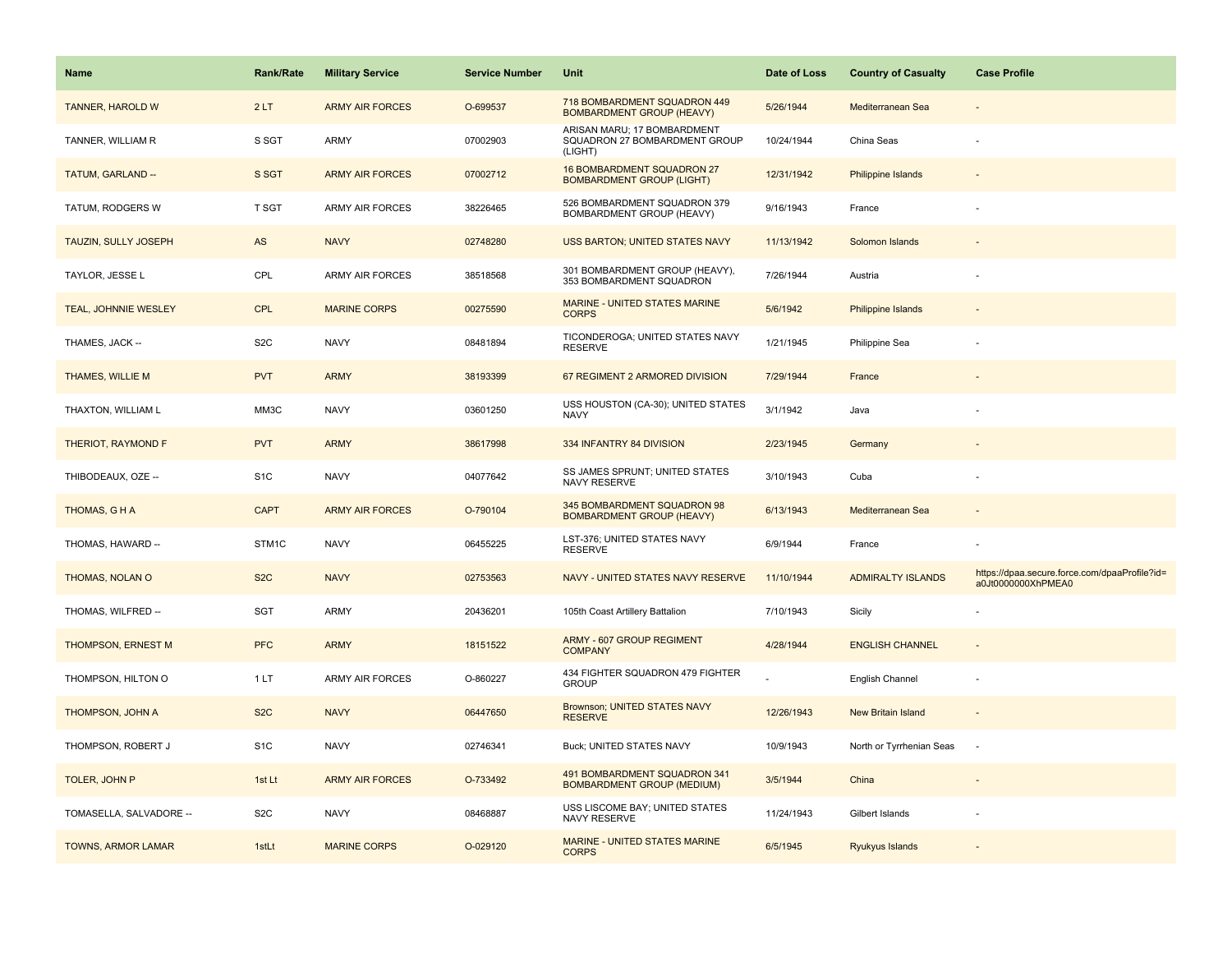| <b>Name</b>                 | Rank/Rate         | <b>Military Service</b> | <b>Service Number</b> | Unit                                                             | Date of Loss | <b>Country of Casualty</b>     | <b>Case Profile</b>                                                 |
|-----------------------------|-------------------|-------------------------|-----------------------|------------------------------------------------------------------|--------------|--------------------------------|---------------------------------------------------------------------|
| TRAHAN, ASA --              | S <sub>2</sub> C  | <b>COAST GUARD</b>      | 00612020              | COAST GUARD - UNITED STATES<br><b>COAST GUARD</b>                | 4/8/1945     | Cape Hatteras                  |                                                                     |
| TREMMEL, JOHN OLIVER        | Pvt               | <b>MARINE CORPS</b>     | 813109                | <b>MARINE - UNITED STATES MARINE</b><br><b>CORPS</b>             | 11/21/1943   | <b>Gilbert Islands</b>         | https://dpaa.secure.force.com/dpaaProfile?id=<br>a0Jt0000000XkvaEAC |
| <b>TROSCLAIR, FERN J</b>    | S <sub>1</sub> C  | <b>NAVY</b>             | 02749525              | UNITED STATES NAVY RESERVE                                       | 1/26/1945    | Pacific Ocean                  |                                                                     |
| <b>TROTTER, JAMES W</b>     | S SGT             | <b>ARMY AIR FORCES</b>  | 18139039              | 23 BOMBARDMENT SQUADRON 5<br><b>BOMBARDMENT GROUP (HEAVY)</b>    | 6/23/1944    | <b>Caroline Islands</b>        |                                                                     |
| TUBRE. HENRY ORAN           | S <sub>2</sub> C  | <b>NAVY</b>             | 02744768              | SHARK; UNITED STATES NAVY                                        | 2/11/1942    | Netherlands East Indies        |                                                                     |
| <b>TUCKER, JOHN R</b>       | 2LT               | <b>ARMY AIR FORCES</b>  | O-767914              | 752 BOMBARDMENT SQUADRON 458<br><b>BOMBARDMENT GROUP (HEAVY)</b> | 9/24/1944    | North Sea or Tyrrhenian<br>Sea |                                                                     |
| TULLIER, JOSEPH H           | PFC               | <b>ARMY</b>             | 38174471              | 321 INFANTRY 81 DIVISION                                         | 9/25/1944    | Caroline Islands               | https://dpaa.secure.force.com/dpaaProfile?id=<br>a0Jt000001nzTN9EAM |
| <b>TULLIER, RENA B</b>      | F <sub>1</sub> C  | <b>NAVY</b>             | 06458771              | <b>GROWLER; UNITED STATES NAVY</b><br><b>RESERVE</b>             | 11/7/1944    | <b>China Seas</b>              |                                                                     |
| TURNER, CHARLES M           | S <sub>1</sub> C  | <b>NAVY</b>             | 02748155              | UNITED STATES NAVY                                               | 4/21/1943    | Indian Ocean                   |                                                                     |
| <b>TURNER, WILLIAM T</b>    | <b>CAPT</b>       | <b>ARMY AIR FORCES</b>  | O-790309              | 533 BOMBARDMENT SQUADRON 381<br><b>BOMBARDMENT GROUP (HEAVY)</b> | 10/9/1943    | North Sea or Tyrrhenian<br>Sea |                                                                     |
| TWOHIG, JOHN J              | S <sub>2</sub> C  | <b>NAVY</b>             | 06452258              | USS HELENA; UNITED STATES NAVY<br><b>RESERVE</b>                 | 7/6/1943     | Solomon Islands                |                                                                     |
| <b>TYLER, THOMAS J</b>      | <b>PVT</b>        | <b>ARMY</b>             | 38524762              | 351 INFANTRY 88 DIVISION                                         | 10/26/1945   | Italy                          |                                                                     |
| TYSON, ROBERT --            | FC <sub>3</sub> C | <b>NAVY</b>             | 02744553              | USS Arizona; UNITED STATES NAVY                                  | 12/7/1941    | Hawaiian Islands               |                                                                     |
| <b>UMBACH, FREDERICK M</b>  | EM <sub>1C</sub>  | <b>NAVY</b>             | 02748367              | LST-376; UNITED STATES NAVY                                      | 6/9/1944     | France                         |                                                                     |
| VALENTINE, WILLIAM P        | S <sub>2</sub> C  | <b>NAVY</b>             | 02753425              | TICONDEROGA; UNITED STATES NAVY<br><b>RESERVE</b>                | 1/21/1945    | Philippine Sea                 |                                                                     |
| VALLERY, JOHN V             | APC               | <b>NAVY</b>             | 00334776              | Mount Hood; UNITED STATES NAVY                                   | 11/10/1944   | <b>Admiralty Islands</b>       | https://dpaa.secure.force.com/dpaaProfile?id=<br>a0Jt0000000XhxiEAC |
| VAUGHN, LELAND N            | S SGT             | <b>ARMY AIR FORCES</b>  | 14063199              | 533 BOMBARDMENT SQUADRON 381<br>BOMBARDMENT GROUP (HEAVY)        | 8/5/1944     | North Sea or Tyrrhenian<br>Sea |                                                                     |
| <b>VAWTER, OLICE JASPER</b> | <b>SGT</b>        | <b>MARINE CORPS</b>     | 00260375              | MARINE - UNITED STATES MARINE<br><b>CORPS</b>                    | 1/14/1945    | Philippine Islands             | https://dpaa.secure.force.com/dpaaProfile?id=<br>a0Jt000001CWRRpEAP |
| VERON, DELMAYNE E           | ARM3C             | <b>NAVY</b>             | 06449221              | USS CORAL SEA; UNITED STATES NAVY<br><b>RESERVE</b>              | 11/20/1943   | Gilbert Islands                |                                                                     |
| <b>VERRET, LIONEL J</b>     | AOM2C             | <b>NAVY</b>             | 06448163              | UNITED STATES NAVY RESERVE                                       | 3/7/1944     | Solomon Islands                |                                                                     |
| VERRETT, RANNY J            | PVT               | <b>ARMY</b>             | 38656431              | 232 INFANTRY 42 DIVISION                                         | 1/5/1945     | France                         |                                                                     |
| VERZWYVELT, JAMES JOSEPH    | S <sub>1</sub> C  | <b>NAVY</b>             | 02744462              | NAVY - UNITED STATES NAVY                                        | 3/1/1942     | <b>JAVA</b>                    |                                                                     |
| VIAL, JACQUES L             | S <sub>2</sub> C  | <b>NAVY</b>             | 06440669              | USS JARVIS; UNITED STATES NAVY<br><b>RESERVE</b>                 | 8/9/1942     | Solomon Islands                |                                                                     |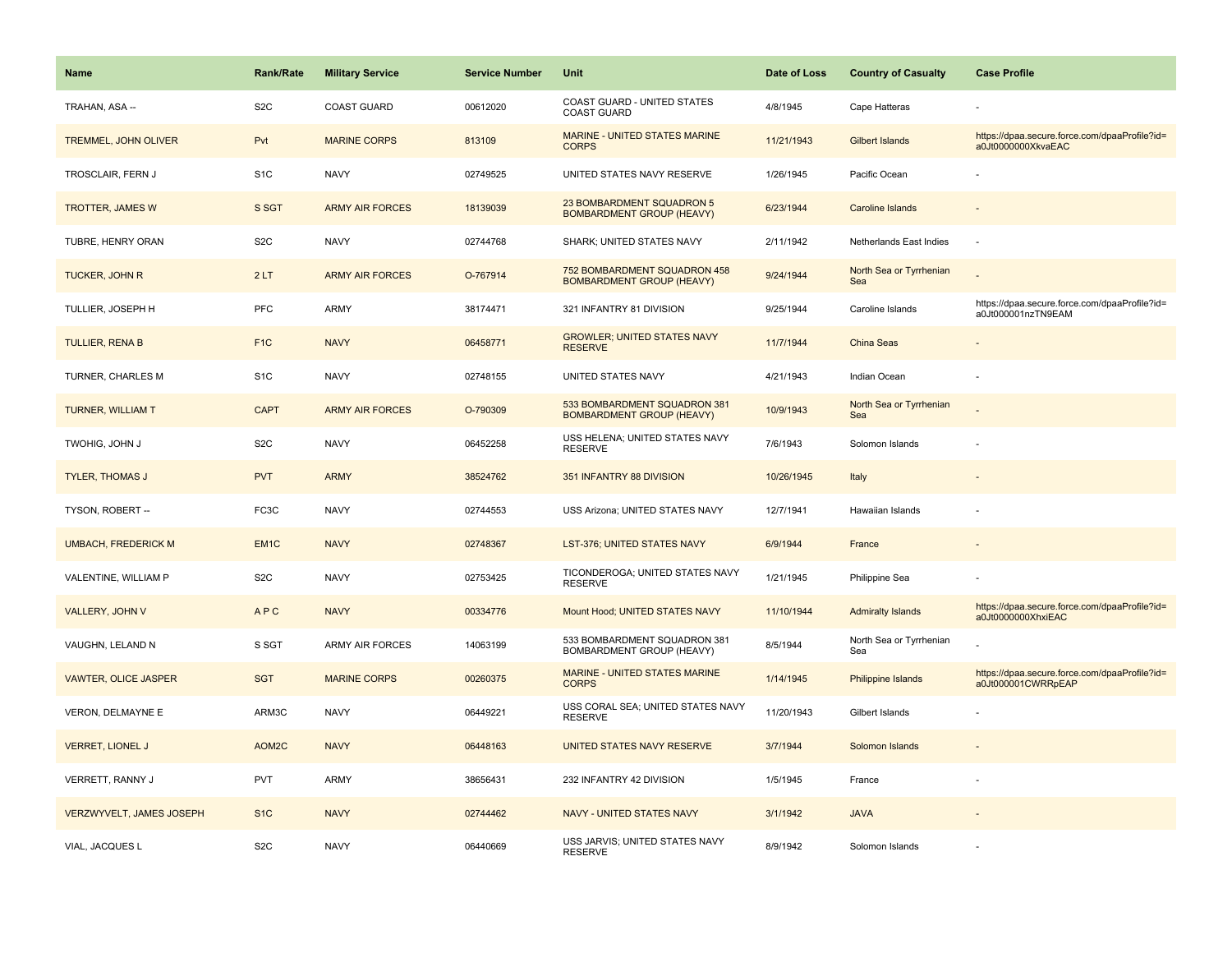| <b>Name</b>                 | Rank/Rate         | <b>Military Service</b> | <b>Service Number</b> | Unit                                                                    | Date of Loss | <b>Country of Casualty</b>     | <b>Case Profile</b>                                                 |
|-----------------------------|-------------------|-------------------------|-----------------------|-------------------------------------------------------------------------|--------------|--------------------------------|---------------------------------------------------------------------|
| <b>VICKNAIR, LIONEL C</b>   | S <sub>2</sub> C  | <b>NAVY</b>             | 08462751              | USS JOHN PENN; UNITED STATES NAVY                                       | 8/13/1943    | Solomon Islands                |                                                                     |
| VIDRINE, FRANCIS J          | SGT               | ARMY                    | 38258368              | 117 INFANTRY 30 DIVISION                                                | 8/7/1944     | France                         |                                                                     |
| <b>VIRGA, PAUL L</b>        | M <sub>3</sub> C  | <b>NAVY</b>             | 06456865              | Rich; UNITED STATES NAVY RESERVE                                        | 6/8/1944     | <b>English Channel</b>         |                                                                     |
| VOITIER, GEORGE P           | 2d Lt             | <b>ARMY AIR FORCES</b>  | O-750489              | 499 BOMBARDMENT SQUADRON 345<br><b>BOMBARDMENT GROUP (MEDIUM)</b>       | 2/21/1946    | Morotai, Ceram, Amboina        | $\overline{\phantom{a}}$                                            |
| VON SPRECKEN, FRANK --      | <b>LTJG</b>       | <b>NAVY</b>             | O-120085              | UNITED STATES NAVY RESERVE                                              | 8/25/1944    | Pacific Ocean                  |                                                                     |
| VOORHIES, HENRY H           | SGT               | <b>ARMY AIR FORCES</b>  | 38263445              | 67 BOMBARDMENT SQUADRON 44<br>BOMBARDMENT GROUP (HEAVY)                 | 11/18/1943   | North Sea or Tyrrhenian<br>Sea | https://dpaa.secure.force.com/dpaaProfile?id=<br>a0Jt00000004oWZEAY |
| <b>VOORHIES, RUSSELL B</b>  | Ens               | <b>NAVY</b>             | O-291144              | UNITED STATES NAVY RESERVE                                              | 5/14/1944    | Cuba                           |                                                                     |
| VOORHIES, WL                | F <sub>1</sub> C  | <b>NAVY</b>             | 06453510              | Warrington; UNITED STATES NAVY<br>RESERVE                               | 9/13/1944    | Atlantic Ocean                 |                                                                     |
| VOS, EUGENE L               | S SGT             | <b>ARMY AIR FORCES</b>  | 06970812              | ARISAN MARU; 17 BOMBARDMENT<br>SQUADRON 27 BOMBARDMENT GROUP<br>(LIGHT) | 10/24/1944   | <b>China Seas</b>              |                                                                     |
| WADE, ALWIN G               | MOMM2C            | <b>NAVY</b>             | 06449386              | Rowan; UNITED STATES NAVY RESERVE                                       | 9/11/1943    | North or Tyrrhenian Seas       | $\sim$                                                              |
| <b>WAGENHAUSER, LOUIS J</b> | 2LT               | <b>ARMY AIR FORCES</b>  | O-722538              | 739 BOMBARDMENT SQUADRON 454<br><b>BOMBARDMENT GROUP (HEAVY)</b>        | 8/24/1944    | <b>Adriatic Sea</b>            |                                                                     |
| WALKER, ALE                 | <b>PVT</b>        | <b>ARMY</b>             | 38335767              | ARMY - 855 ENGINEERS BATTALION<br>(AVIATION)                            | 11/11/1943   | FIJI                           |                                                                     |
| <b>WALKER, CLYDE A E</b>    | S <sub>1</sub> C  | <b>NAVY</b>             | 02752378              | TICONDEROGA; UNITED STATES NAVY<br><b>RESERVE</b>                       | 1/21/1945    | <b>Philippine Sea</b>          |                                                                     |
| WALKER, JOEL M M            | RM <sub>2</sub> C | <b>NAVY</b>             | 03468053              | GUDGEON; UNITED STATES NAVY                                             | 5/5/1944     | Marianas Islands               |                                                                     |
| <b>WALKER, ORAN O</b>       | S <sub>1</sub> C  | <b>NAVY</b>             | 06452694              | UNITED STATES NAVY RESERVE                                              | 2/23/1943    | North Atlantic Ocean           | $\sim$                                                              |
| WALKER, PROSPER E           | STM3C             | <b>NAVY</b>             | 06440765              | Neosho; UNITED STATES NAVY<br><b>RESERVE</b>                            | 5/7/1942     | Coral Sea                      | ÷,                                                                  |
| <b>WALLENBERG, ELLIS A</b>  | 2d Lt             | <b>ARMY AIR FORCES</b>  | O-078901              | 73 FIGHTER SQUADRON 318 FIGHTER<br><b>GROUP</b>                         | 7/15/1945    | Japan/Okinawa                  |                                                                     |
| WARREN, PERRY --            | STM2C             | <b>NAVY</b>             | 08469216              | Leary; UNITED STATES NAVY RESERVE                                       | 12/24/1943   | North Atlantic Ocean           | ÷,                                                                  |
| <b>WASHINGTON, LEE --</b>   | STM1C             | <b>NAVY</b>             | 08473562              | Drexler; UNITED STATES NAVY RESERVE                                     | 5/28/1945    | Japan                          |                                                                     |
| <b>WATKINS, GRAYSON B</b>   | ENS               | <b>NAVY</b>             | O-151043              | SS JONATHAN STURGES                                                     | 2/23/1943    | <b>ATLANTIC OCEAN</b>          |                                                                     |
| <b>WATSON, CHARLES W</b>    | <b>PVT</b>        | <b>ARMY AIR FORCES</b>  | 14014804              | SHINYO MARU; 16 BOMBARDMENT<br>SQUADRON 27 BOMBARDMENT GROUP<br>(LIGHT) | 9/7/1944     | Philippine Islands             | $\sim$                                                              |
| WEADE, CLAIBORNE H          | <b>CTM</b>        | <b>NAVY</b>             | 02740525              | USS SCULPIN; UNITED STATES NAVY                                         | 11/19/1943   | Gilbert Islands                |                                                                     |
| <b>WEBRE, CLARENCE J</b>    | S <sub>2</sub> C  | <b>NAVY</b>             | 06440812              | Neosho; UNITED STATES NAVY<br><b>RESERVE</b>                            | 5/7/1942     | <b>Coral Sea</b>               |                                                                     |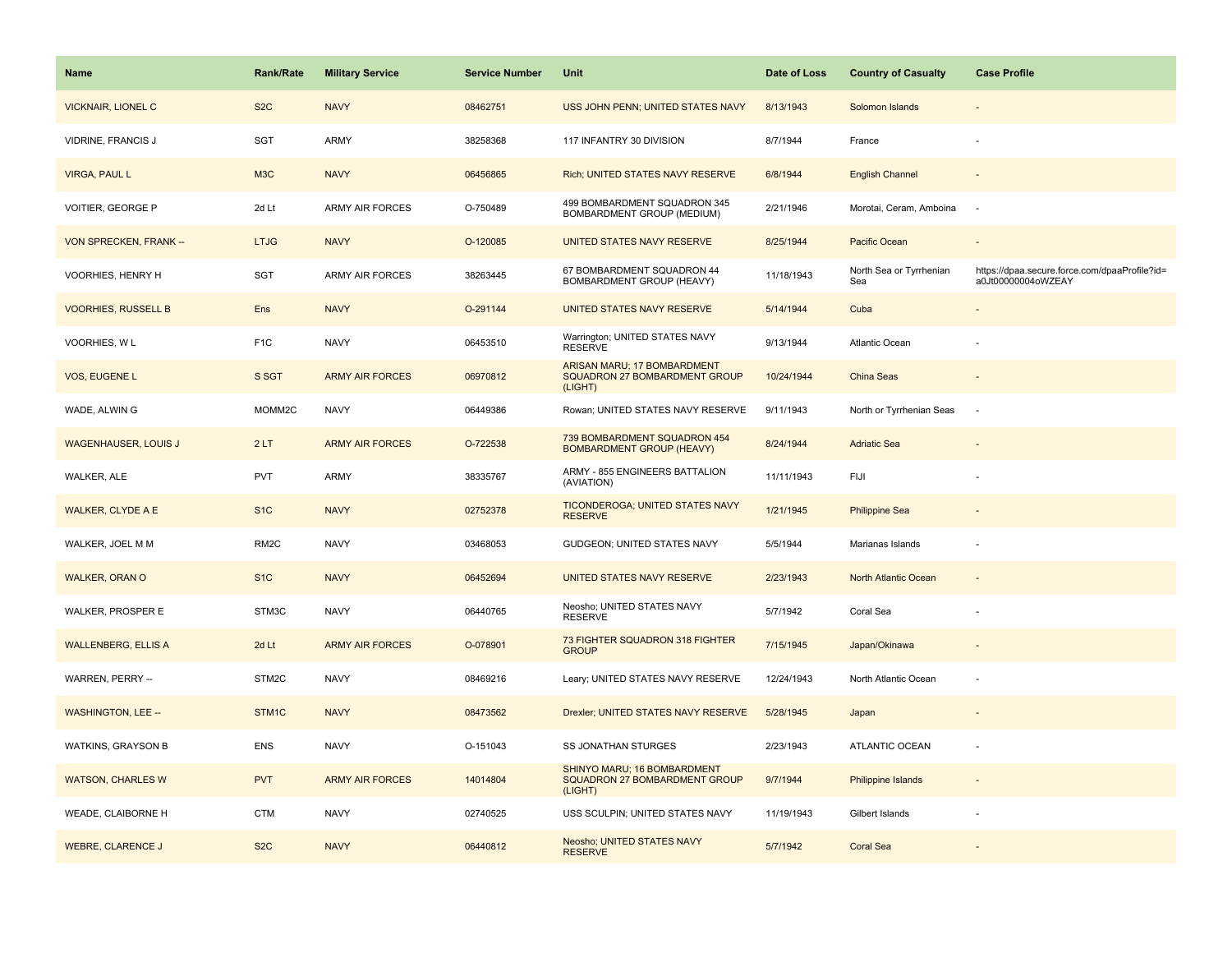| <b>Name</b>                   | <b>Rank/Rate</b>  | <b>Military Service</b> | <b>Service Number</b> | Unit                                                                 | Date of Loss | <b>Country of Casualty</b>                             | <b>Case Profile</b>                                                 |
|-------------------------------|-------------------|-------------------------|-----------------------|----------------------------------------------------------------------|--------------|--------------------------------------------------------|---------------------------------------------------------------------|
| WEBSTER, WILLIE --            | <b>PVT</b>        | ARMY                    | 34075410              | 466 ANTI AIRCRAFT ARTILLERY<br>AUTOMATIC WEAPONS BATTALION           | 12/12/1943   | New Hebrides                                           |                                                                     |
| <b>WELLS, THOMAS H</b>        | <b>MAJ</b>        | <b>ARMY</b>             | O-392480              | 38 INFANTRY BATTALION 7 ARMORED<br><b>DIVISION</b>                   | 9/19/1944    | France                                                 |                                                                     |
| WEST, WD                      | S SGT             | <b>ARMY AIR FORCES</b>  | 18171808              | 701 BOMBARDMENT SQUADRON 445<br>BOMBARDMENT GROUP (HEAVY)            | 3/20/1945    | North Sea or Tyrrhenian<br>Sea                         |                                                                     |
| <b>WHATLEY, MAURICE --</b>    | <b>PFC</b>        | <b>ARMY</b>             | 34231424              | 169 INFANTRY 43 DIVISION                                             | 7/8/1943     | Solomon Islands                                        |                                                                     |
| WHEATEN, JOSEPH --            | STM2C             | <b>NAVY</b>             | 02745447              | Sims; UNITED STATES NAVY                                             | 5/7/1942     | Coral Sea                                              |                                                                     |
| <b>WHEATLY, JOHN C</b>        | GM3C              | <b>NAVY</b>             | 06447582              | LCI(G)-82; UNITED STATES NAVY<br><b>RESERVE</b>                      | 4/4/1945     | Japan                                                  |                                                                     |
| WHITE, BENNIE F.              | 2LT               | <b>ARMY AIR FORCES</b>  | O-704354              | 370 FIGHTER SQUADRON 359 FIGHTER<br><b>GROUP</b>                     | 11/7/1944    | North Sea or Tyrrhenian<br>Sea                         |                                                                     |
| WHITE, JAMES M                | GM <sub>1</sub> C | <b>NAVY</b>             | 03466564              | TANG; UNITED STATES NAVY                                             | 10/25/1944   | Formosa                                                |                                                                     |
| WHITTEN, LUTHER T             | 2LT               | <b>ARMY AIR FORCES</b>  | O-815612              | 412 BOMBARDMENT SQUADRON 95<br>BOMBARDMENT GROUP (HEAVY)             | 4/11/1944    | <b>Baltic Sea</b>                                      |                                                                     |
| <b>WILKINS, DANFORTH E</b>    | <b>SGT</b>        | <b>ARMY AIR FORCES</b>  | 14006575              | <b>13 BOMBARDMENT SQUADRON 3</b><br><b>BOMBARDMENT GROUP (LIGHT)</b> | 12/5/1945    | <b>New Guinea</b>                                      |                                                                     |
| WILLIAMS, ADRIAN DELTON       | S <sub>1</sub> C  | <b>NAVY</b>             | 02744185              | USS Arizona; UNITED STATES NAVY                                      | 12/7/1941    | Hawaiian Islands                                       | https://dpaa.secure.force.com/dpaaProfile?id=<br>a0Jt00000004qBsEAI |
| <b>WILLIAMS, BUIE W</b>       | <b>PFC</b>        | <b>ARMY</b>             | 38518795              | 635 FIELD ARTILLERY BATTALION                                        | 5/17/1945    | Germany                                                |                                                                     |
| WILLIAMS, CALVIN E            | F <sub>1</sub> C  | <b>NAVY</b>             | 08463394              | HULL; UNITED STATES NAVY RESERVE                                     | 12/18/1944   | Philippine Sea                                         | https://dpaa.secure.force.com/dpaaProfile?id=<br>a0Jt0000000Xeq5EAC |
| <b>WILLIAMS, ELMER E</b>      | <b>SSGT</b>       | <b>ARMY AIR FORCES</b>  | 34072298              | 122 OBSERVATION SQUADRON 68<br><b>OBSERVATION GROUP</b>              | 11/8/1942    | <b>Atlantic Ocean: North</b><br><b>American Waters</b> |                                                                     |
| WILLIAMS, EMMETT C            | Ens               | <b>NAVY</b>             | O-173402              |                                                                      | 9/12/1943    | Atlantic Ocean                                         |                                                                     |
| WILLIAMS, JOEL J              | S <sub>2</sub> C  | <b>NAVY</b>             | 08468614              | SPENCE; UNITED STATES NAVY<br><b>RESERVE</b>                         | 12/18/1944   | <b>Philippine Sea</b>                                  |                                                                     |
| WILLIAMS, JOHN L              | LT                | <b>NAVY</b>             | O-106330              | <b>USNR</b>                                                          | 2/27/1944    | <b>British Isles</b>                                   |                                                                     |
| <b>WILLIAMS, JOHN R</b>       | <b>SGT</b>        | <b>ARMY AIR FORCES</b>  | 38499286              | 424 BOMBARDMENT SQUADRON 307<br><b>BOMBARDMENT GROUP (HEAVY)</b>     | 10/26/1944   | Philippine Islands                                     |                                                                     |
| WILLIAMS, MAGELLAN            | STM1C             | <b>NAVY</b>             | 08478200              | NAVY - UNITED STATES NAVY RESERVE                                    | 7/30/1945    | PHILIPPINE SEA                                         | https://dpaa.secure.force.com/dpaaProfile?id=<br>a0Jt0000000XmLUEA0 |
| <b>WILLIAMS, SAMUEL --</b>    | STM1C             | <b>COAST GUARD</b>      | 00232886              | <b>COAST GUARD - UNITED STATES</b><br><b>COAST GUARD</b>             | 6/13/1943    | Greenland                                              |                                                                     |
| WILLIAMSON, F E               | BM2C              | <b>NAVY</b>             | 06440060              | Bismarck Sea; UNITED STATES NAVY<br><b>RESERVE</b>                   | 2/21/1945    | Bonin & Volcano Islands                                |                                                                     |
| <b>WILLIS, ROBERT KENNETH</b> | S <sub>1</sub> C  | <b>NAVY</b>             | 02744864              | <b>USS Arizona; UNITED STATES NAVY</b>                               | 12/7/1941    | Hawaiian Islands                                       | https://dpaa.secure.force.com/dpaaProfile?id=<br>a0Jt00000004pS4EAI |
| WINHAM, KENNETH H             | S SGT             | ARMY AIR FORCES         | 18133906              | 72 BOMBARDMENT SQUADRON 5<br>BOMBARDMENT GROUP (HEAVY)               | 4/2/1944     | Caroline Islands                                       |                                                                     |